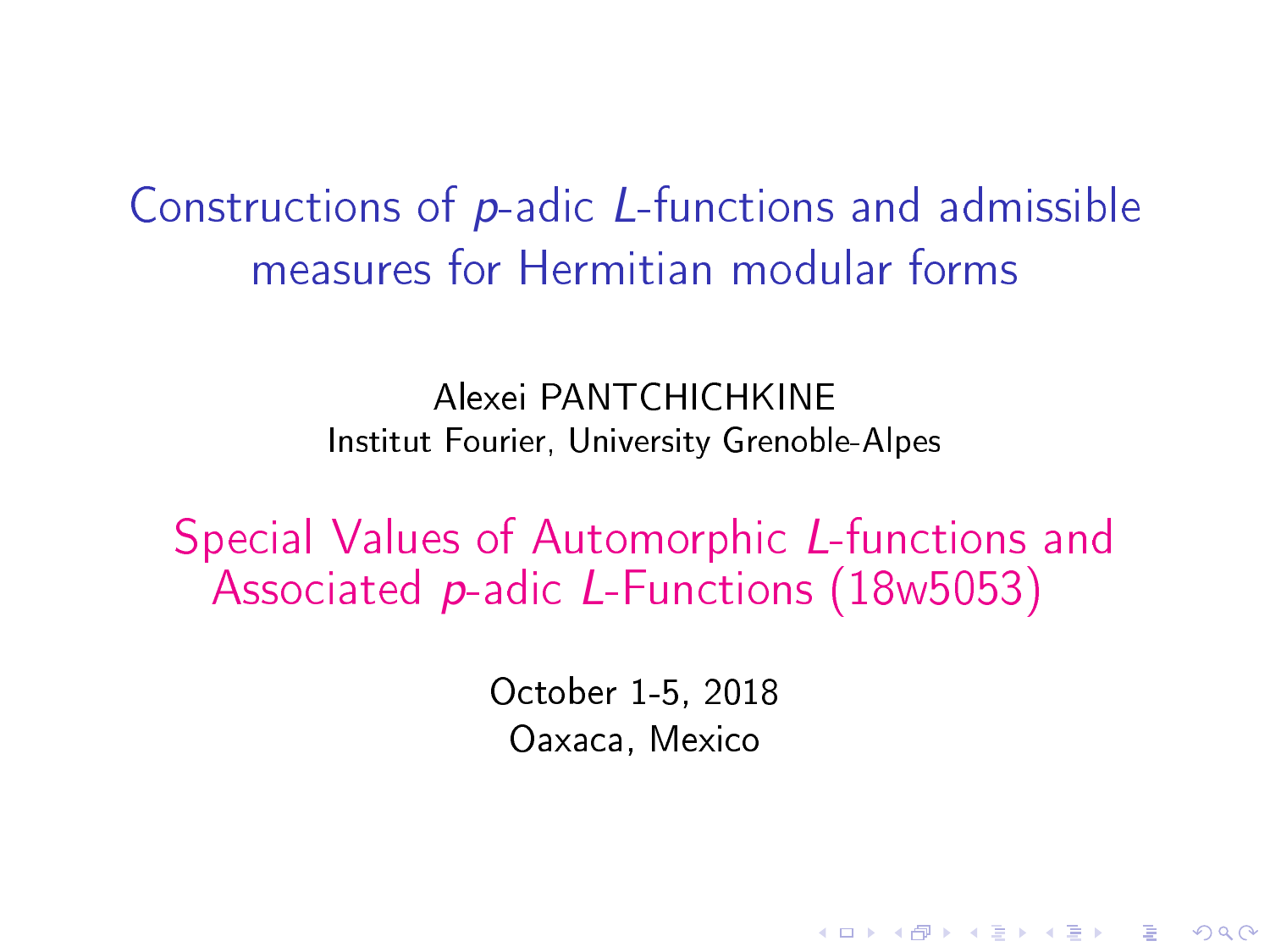## **Abstract**

For a prime  $p$  and a positive integer  $n$ , the standard zeta function  $L_F(s)$  is considered, attached to an Hermitian modular form  $\mathcal{F} = \sum_{H} A(H) q^H$  on the Hermitian upper half plane  $\mathcal{H}_n$  of degree  $n$ , where H runs through semi-integral positive definite Hermitian matrices of degree n, i.e.  $H \in \Lambda_n(\mathcal{O})$  over the integers  $\mathcal O$  of an imaginary quadratic field  $\mathcal{K}$ , where  $\mathcal{q}^H = \exp(2\pi i \text{Tr}(HZ)).$ Analytic p-adic continuation of their zeta functions constructed by A.Bouganis in the ordinary case (in [\[Bou16\]](#page-61-0) is presently extended to the admissible case via growing  $p$ -adic measures. Previously this problem was solved for the Siegel modular forms, [\[CourPa\]](#page-61-1), [\[BS00\]](#page-60-0). Present main result is stated in terms of the Hodge polygon  $P_H(t)$ :  $[0, d] \rightarrow \mathbb{R}$  and the Newton polygon  $P_N(t) = P_{N,D}(t) : [0, d] \rightarrow \mathbb{R}$  of the zeta function  $L_F(s)$  of degree  $d = 4n$ . Main theorem gives a p-adic analytic interpolation of the L values in the form of certain integrals with respect to Mazur-type measures.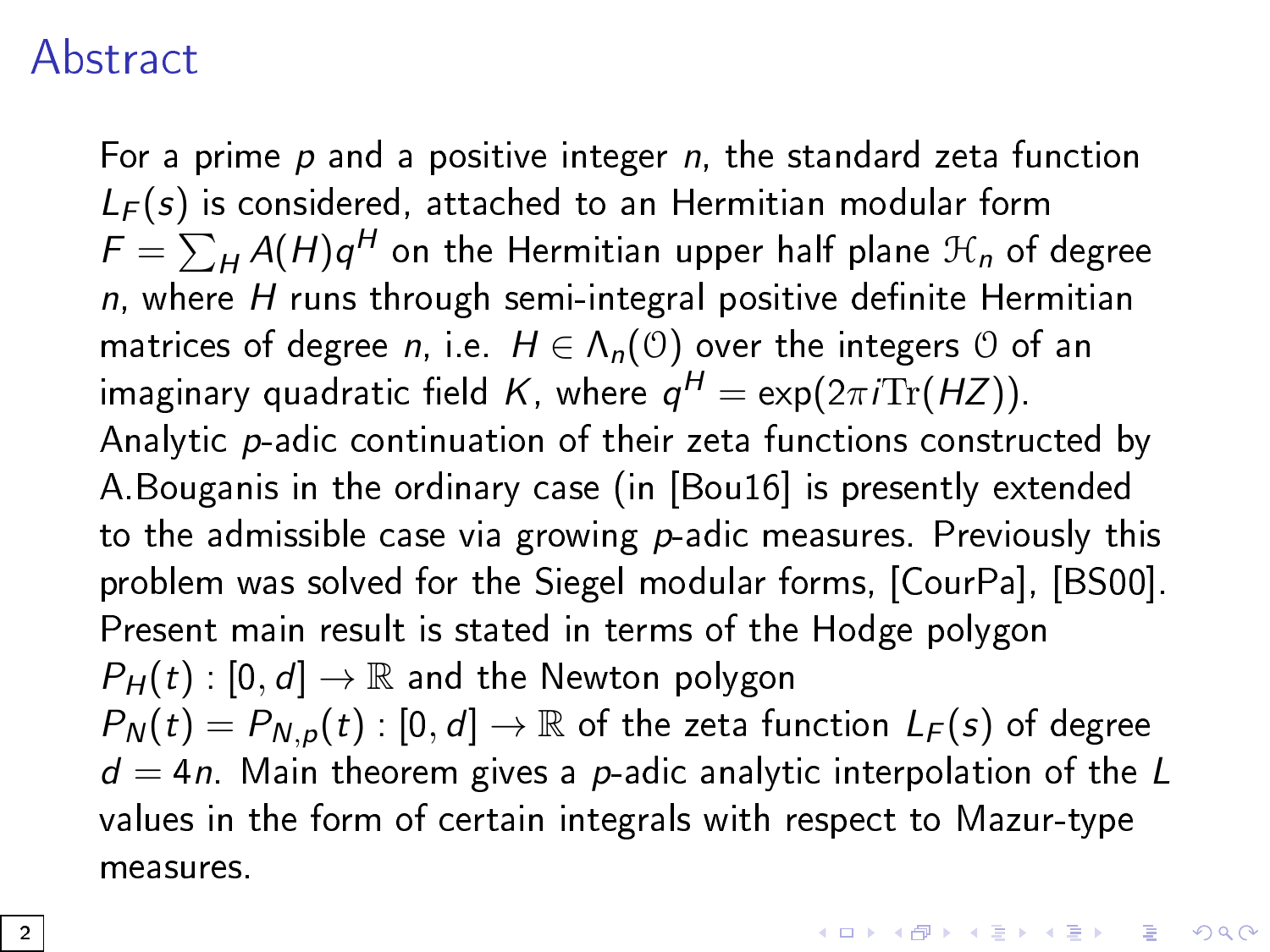## p-adic zeta functions of modular forms

Since the p-adic zeta function of Kubota-Leopoldt was constructed by p-adic interpolation of zeta-values  $\zeta(1-k) = -B_k/k(k > 1)$ [\[KuLe64\]](#page-65-0), also p-adic zeta functions of various modular forms were constructed, such as  $p$ -adic interpolation of the special values

$$
L_{\Delta}(s,\chi)=\sum_{n=1}^{\infty}\chi(n)\tau(n)n^{-s},\ (s=1,2,\cdots,11),\ \ \Delta=\sum_{n=1}^{\infty}\tau(n)q^{n},
$$

for the Ramanujan function  $\tau(n)$  twisted by Dirichlet characters  $\chi: (\mathbb{Z}/p^r\mathbb{Z})^* \to \mathbb{C}^*$ . Interpolation done in the elliptic and Hilbert modular cases by Yu.I.Manin and B.Mazur, via modular symbols and p-adic integration, see [\[Ma73\]](#page-66-0), [\[Ma76\]](#page-66-1)). In the Siegel modular case  $Sp(2n, \mathbb{Z})$  the p-adic standard zeta

functions were constructed in [\[Pa88\]](#page-67-0), [\[Pa91\]](#page-67-1) via Rankin-Selberg Andrianov's identity (n even), and [\[BS00\]](#page-60-0) via doubling method.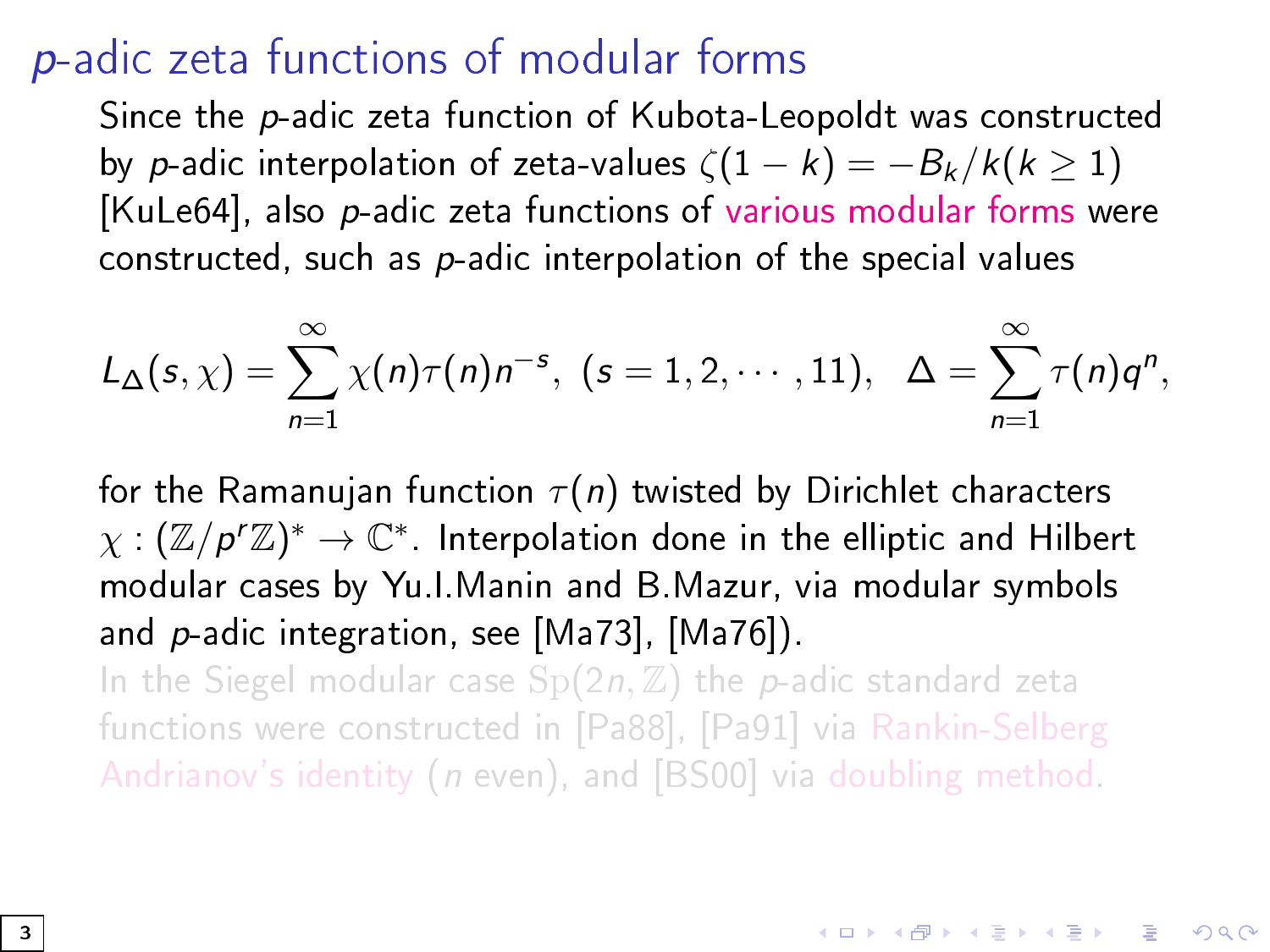## p-adic zeta functions of modular forms

Since the p-adic zeta function of Kubota-Leopoldt was constructed by p-adic interpolation of zeta-values  $\zeta(1-k) = -B_k/k(k > 1)$ [\[KuLe64\]](#page-65-0), also p-adic zeta functions of various modular forms were constructed, such as  $p$ -adic interpolation of the special values

$$
L_{\Delta}(s,\chi)=\sum_{n=1}^{\infty}\chi(n)\tau(n)n^{-s},\ (s=1,2,\cdots,11),\ \ \Delta=\sum_{n=1}^{\infty}\tau(n)q^{n},
$$

for the Ramanujan function  $\tau(n)$  twisted by Dirichlet characters  $\chi: (\mathbb{Z}/p^r\mathbb{Z})^* \to \mathbb{C}^*$ . Interpolation done in the elliptic and Hilbert modular cases by Yu.I.Manin and B.Mazur, via modular symbols and p-adic integration, see [\[Ma73\]](#page-66-0), [\[Ma76\]](#page-66-1)). In the Siegel modular case  $Sp(2n, \mathbb{Z})$  the p-adic standard zeta functions were constructed in [\[Pa88\]](#page-67-0), [\[Pa91\]](#page-67-1) via Rankin-Selberg Andrianov's identity (n even), and [\[BS00\]](#page-60-0) via doubling method.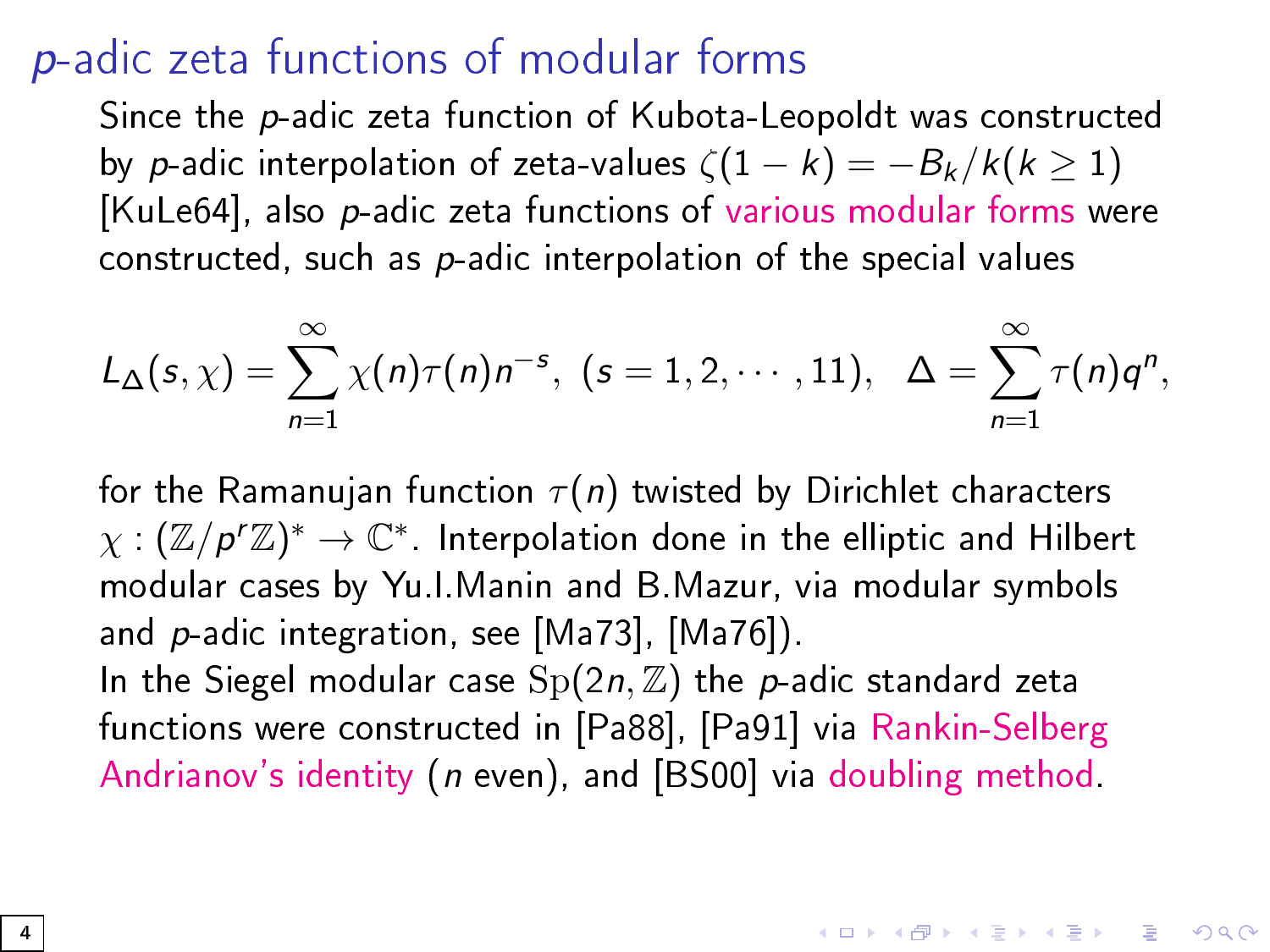Let  $\theta = \theta_K$  be the quadratic character attached to  $K,n' = \left[\frac{n}{2}\right]$ .

$$
\Gamma_{n,K} = \left\{ M = \begin{pmatrix} AB \\ CD \end{pmatrix} \in \mathrm{GL}_{2n}(\mathbb{O}_{K}) | M \eta_{n} M^{*} = \eta_{n} \right\}, \ \eta_{n} = \begin{pmatrix} 0_{n} - I_{n} \\ I_{n} & 0_{n} \end{pmatrix},
$$
  

$$
\mathcal{Z}(s, f) = \left( \prod_{i=1}^{2n} L(2s - i + 1, \theta^{i-1}) \right) \sum_{\alpha} \lambda(\alpha) N(\alpha)^{-s},
$$

(defined via Hecke's eigenvalues:  $f|T(\alpha) = \lambda(\alpha) f, \alpha \subset O_K$ )

$$
= \prod_{\mathfrak{q}} \mathcal{Z}_{\mathfrak{q}}(N(\mathfrak{q})^{-s})^{-1}(\text{an Euler product over primes } \mathfrak{q} \subset \mathcal{O}_K,
$$

with deg  $\mathcal{Z}_{q}(X) = 2n$ , the Satake parameters  $t_{i,q}$ ,  $i = 1, \cdots, n$ ,

 $\mathcal{D}(s, f) = \mathcal{Z}(s - \frac{\ell}{2})$  $\frac{\ell}{2} + \frac{1}{2}$  $\frac{1}{2}$ , **f**) (Motivically normalized standard zeta function

with a functional equation  $s \mapsto \ell - s$ ; rk = 4n, and motivic weight  $\ell - 1$ ).

Main result: p-adic interpolation of all critical values  $\mathcal{D}(s, f, \chi)$ normalized by  $\times \Gamma_{\mathcal{D}}(s)/\Omega_{\mathbf{f}}$ , in the critical strip  $n \leq s \leq \ell - n$  for all  $\chi$  mod  $\boldsymbol{p}^{\boldsymbol{r}}$  in both -bounded or unbounded case , i.e. when the product  $\alpha_{\mathbf{f}} = \left(\prod_{\mathfrak{q} \mid p} \prod_{i=1}^n t_{\mathfrak{q},i}\right) p^{-n(n+1)}$  is not a p-adic unit.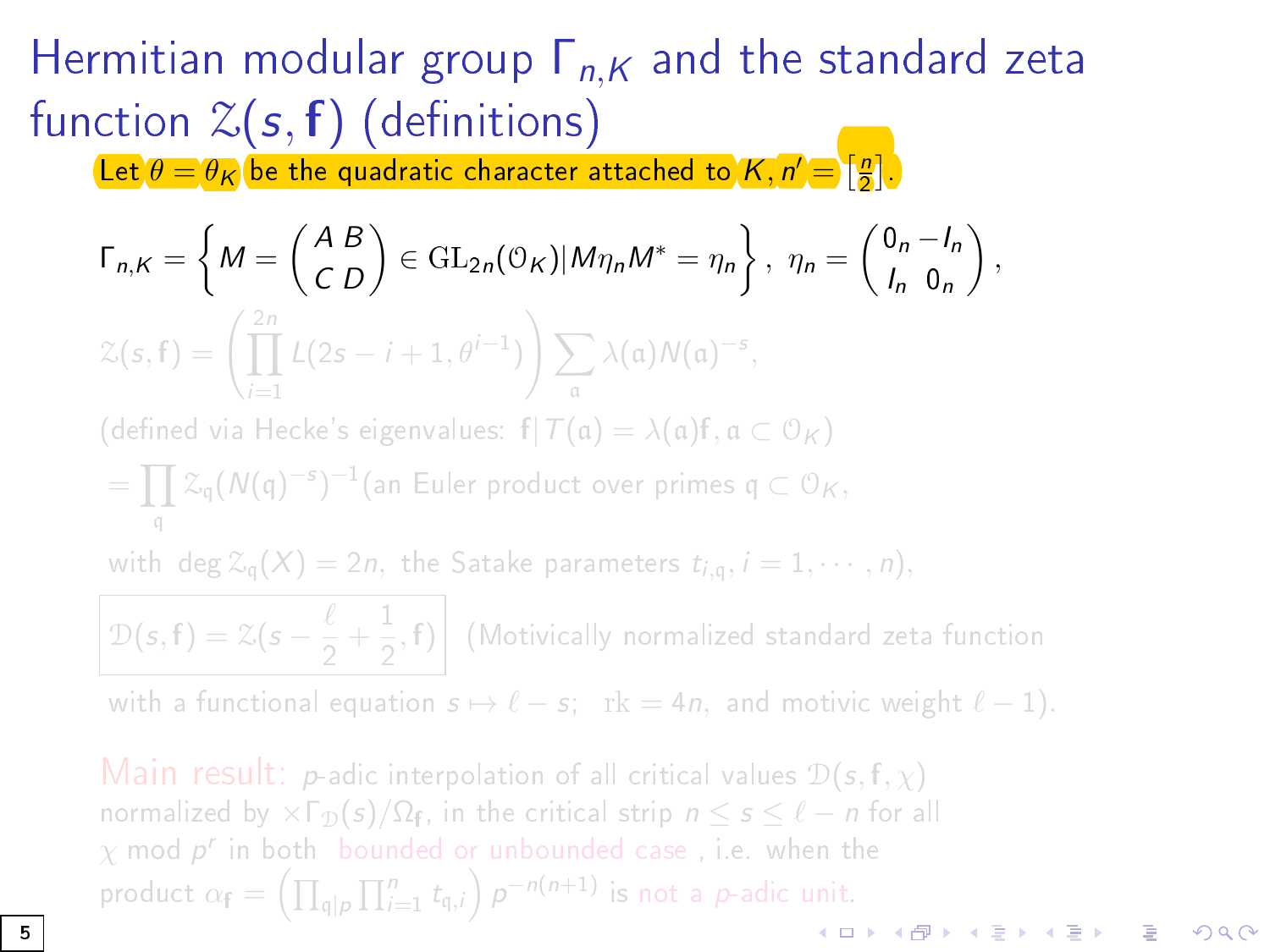Let  $\theta = \theta_{\mathcal{K}}$  be the quadratic character attached to  $\mathcal{K}, n' = \left[ \frac{n}{2} \right].$ 

$$
\Gamma_{n,K} = \left\{ M = \begin{pmatrix} A & B \\ C & D \end{pmatrix} \in \text{GL}_{2n}(\mathbb{O}_K) | M \eta_n M^* = \eta_n \right\}, \ \eta_n = \begin{pmatrix} 0_n - I_n \\ I_n & 0_n \end{pmatrix},
$$
\n
$$
\mathcal{Z}(s, \mathbf{f}) = \left( \prod_{i=1}^{2n} L(2s - i + 1, \theta^{i-1}) \right) \sum_{\mathfrak{a}} \lambda(\mathfrak{a}) N(\mathfrak{a})^{-s},
$$

(defined via Hecke's eigenvalues:  $f|T(\mathfrak{a}) = \lambda(\mathfrak{a})f, \mathfrak{a} \subset \mathfrak{O}_K$ )

$$
= \prod_{\mathfrak{q}} \mathcal{Z}_{\mathfrak{q}}(N(\mathfrak{q})^{-s})^{-1}(\text{an Euler product over primes } \mathfrak{q} \subset \mathcal{O}_K,
$$

with deg  $\mathcal{Z}_{q}(X) = 2n$ , the Satake parameters  $t_{i,q}, i = 1, \cdots, n$ ,

 $\mathcal{D}(s, f) = \mathcal{Z}(s - \frac{\ell}{2})$  $\frac{\ell}{2} + \frac{1}{2}$  $\frac{1}{2}$ , **f**) (Motivically normalized standard zeta function

with a functional equation  $s \mapsto \ell - s$ ; rk = 4n, and motivic weight  $\ell - 1$ ).

Main result: p-adic interpolation of all critical values  $\mathcal{D}(s, f, \chi)$ normalized by  $\times \Gamma_{\mathcal{D}}(s)/\Omega_{\mathbf{f}}$ , in the critical strip  $n \leq s \leq \ell - n$  for all  $\chi$  mod  $\boldsymbol{p}^{\boldsymbol{r}}$  in both -bounded or unbounded case , i.e. when the product  $\alpha_{\mathbf{f}} = \left(\prod_{\mathfrak{q} \mid p} \prod_{i=1}^n t_{\mathfrak{q},i}\right) p^{-n(n+1)}$  is not a p-adic unit.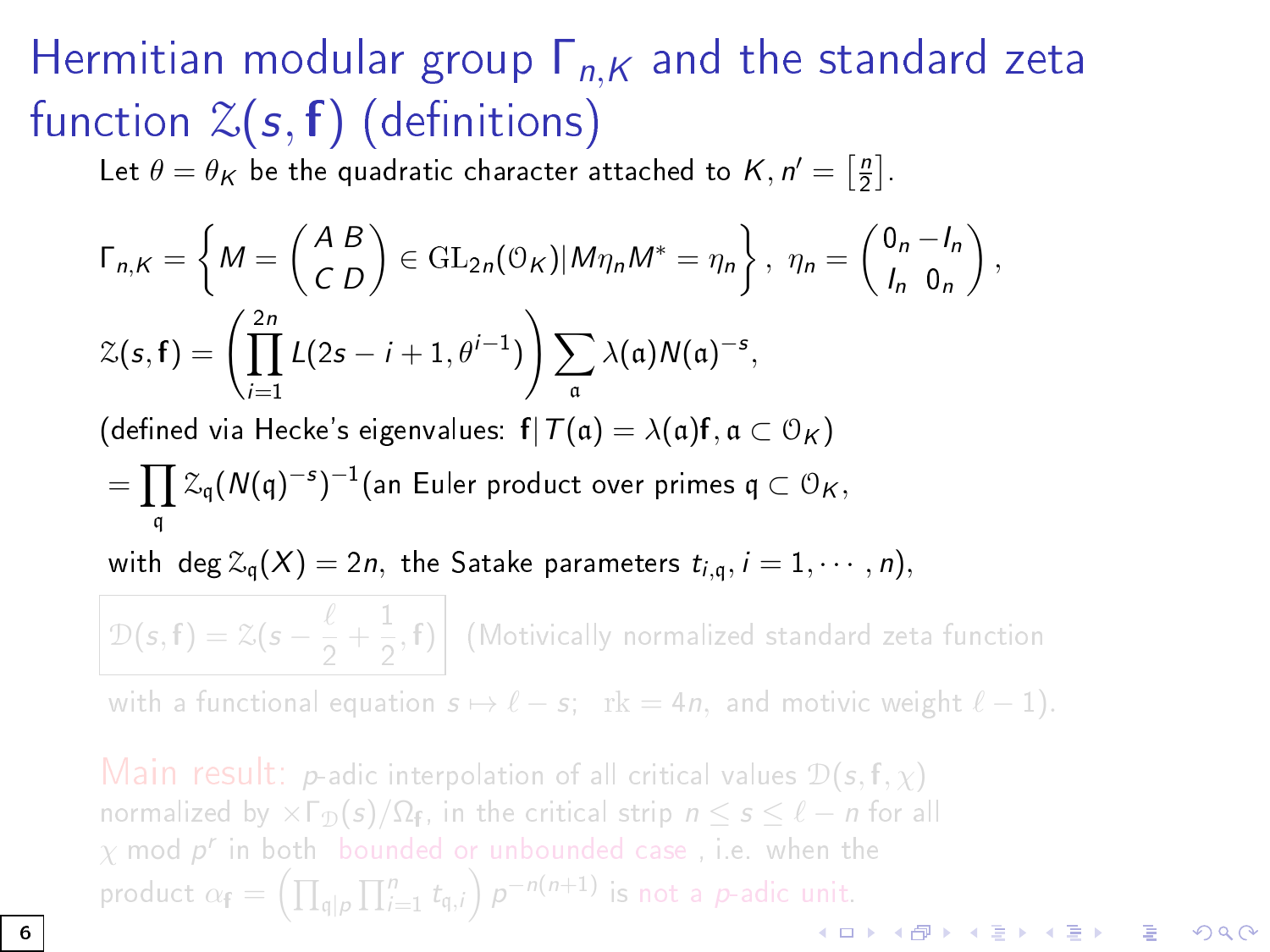Let  $\theta = \theta_{\mathcal{K}}$  be the quadratic character attached to  $\mathcal{K}, n' = \left[ \frac{n}{2} \right].$ 

$$
\Gamma_{n,K} = \left\{ M = \begin{pmatrix} A & B \\ C & D \end{pmatrix} \in \text{GL}_{2n}(\mathbb{O}_K) | M \eta_n M^* = \eta_n \right\}, \ \eta_n = \begin{pmatrix} 0_n - I_n \\ I_n & 0_n \end{pmatrix},
$$
\n
$$
\mathcal{Z}(s, \mathbf{f}) = \left( \prod_{i=1}^{2n} L(2s - i + 1, \theta^{i-1}) \right) \sum_{\mathfrak{a}} \lambda(\mathfrak{a}) N(\mathfrak{a})^{-s},
$$

(defined via Hecke's eigenvalues:  $f|T(\mathfrak{a}) = \lambda(\mathfrak{a})f, \mathfrak{a} \subset \mathfrak{O}_K$ )

$$
= \prod_{\mathfrak{q}} \mathcal{Z}_{\mathfrak{q}}(N(\mathfrak{q})^{-s})^{-1}(\text{an Euler product over primes } \mathfrak{q} \subset \mathfrak{O}_K,
$$

with deg  $\mathcal{Z}_{q}(X) = 2n$ , the Satake parameters  $t_{i,q}, i = 1, \cdots, n$ ,

 $\mathcal{D}(s, \mathbf{f}) = \mathcal{Z}(s - \frac{\ell}{2})$  $\frac{\ell}{2} + \frac{1}{2}$  $\left(\frac{1}{2}, f\right)$  (Motivically normalized standard zeta function

with a functional equation  $s \mapsto \ell - s$ ;  $rk = 4n$ , and motivic weight  $\ell - 1$ ).

Main result: p-adic interpolation of all critical values  $\mathcal{D}(s, f, \chi)$ normalized by  $\times \Gamma_{\mathcal{D}}(s)/\Omega_{\mathbf{f}}$ , in the critical strip  $n \leq s \leq \ell - n$  for all  $\chi$  mod  $\boldsymbol{p}^r$  in both bounded or unbounded case , i.e. when the product  $\alpha_{\mathbf{f}} = \left(\prod_{\mathfrak{q} \mid p} \prod_{i=1}^n t_{\mathfrak{q},i}\right) p^{-n(n+1)}$  is not a p-adic unit.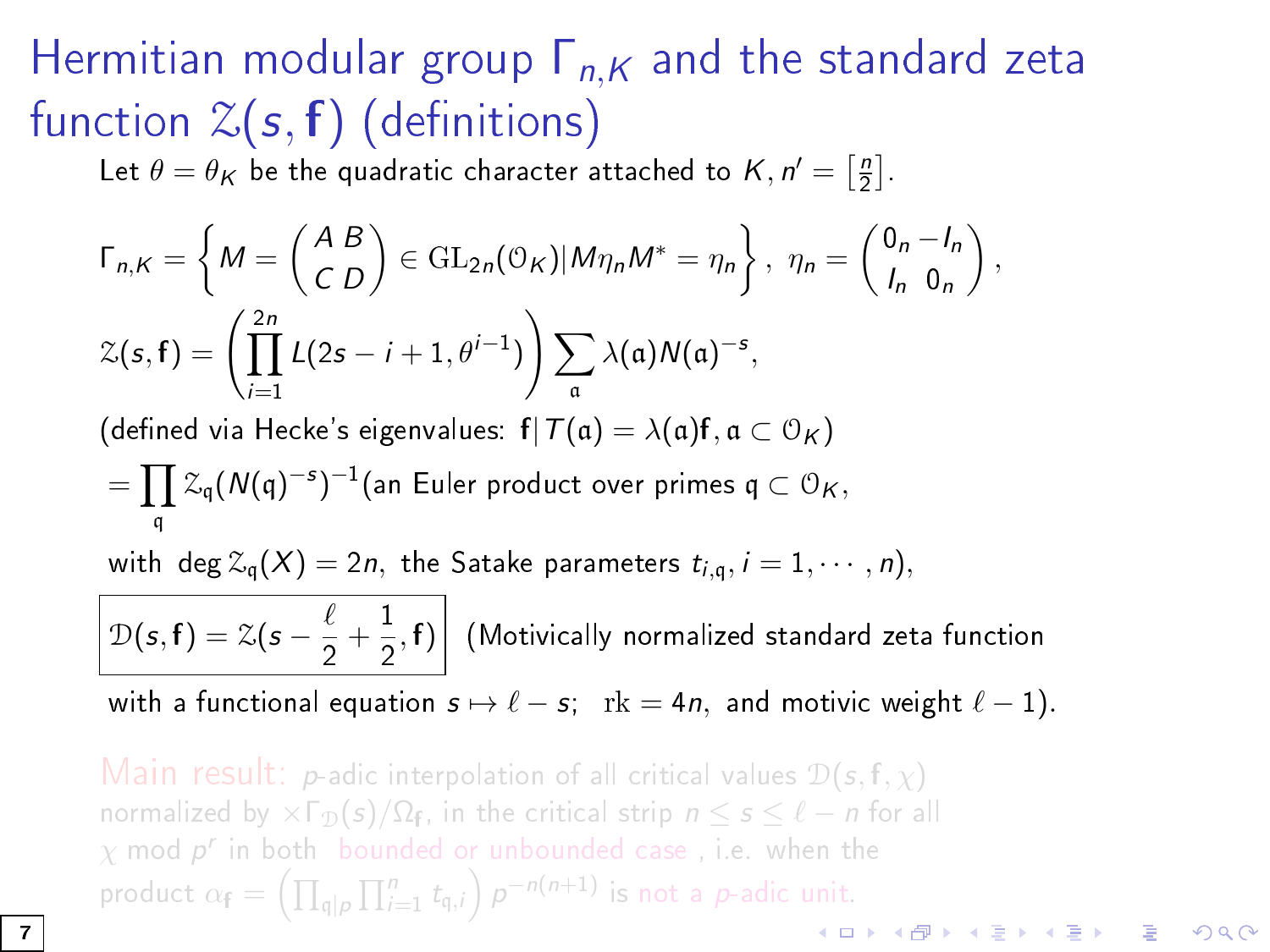Let  $\theta = \theta_{\mathcal{K}}$  be the quadratic character attached to  $\mathcal{K}, n' = \left[ \frac{n}{2} \right].$ 

$$
\Gamma_{n,K} = \left\{ M = \begin{pmatrix} A & B \\ C & D \end{pmatrix} \in \text{GL}_{2n}(\mathbb{O}_K) | M \eta_n M^* = \eta_n \right\}, \ \eta_n = \begin{pmatrix} 0_n - I_n \\ I_n & 0_n \end{pmatrix},
$$
\n
$$
\mathcal{Z}(s, \mathbf{f}) = \left( \prod_{i=1}^{2n} L(2s - i + 1, \theta^{i-1}) \right) \sum_{\mathfrak{a}} \lambda(\mathfrak{a}) N(\mathfrak{a})^{-s},
$$

(defined via Hecke's eigenvalues:  $f|T(\mathfrak{a}) = \lambda(\mathfrak{a})f, \mathfrak{a} \subset \mathcal{O}_K$ )

$$
= \prod_{\mathfrak{q}} \mathcal{Z}_{\mathfrak{q}}(N(\mathfrak{q})^{-s})^{-1}(\text{an Euler product over primes } \mathfrak{q} \subset \mathcal{O}_K,
$$

with deg  $\mathcal{Z}_{q}(X) = 2n$ , the Satake parameters  $t_{i,q}$ ,  $i = 1, \cdots, n$ ,

 $\mathcal{D}(s, \mathbf{f}) = \mathcal{Z}(s - \frac{\ell}{2})$  $\frac{\ell}{2} + \frac{1}{2}$  $\left(\frac{1}{2}, f\right)$  (Motivically normalized standard zeta function

with a functional equation  $s \mapsto \ell - s$ ; rk = 4n, and motivic weight  $\ell - 1$ ).

Main result: p-adic interpolation of all critical values  $\mathcal{D}(\mathbf{s},\mathbf{f},\chi)$ normalized by  $\times \Gamma_{\mathcal{D}}(s)/\Omega_{\mathbf{f}}$ , in the critical strip  $n \leq s \leq \ell - n$  for all  $\chi$  mod  $\boldsymbol{p}^{\boldsymbol{r}}$  in both bounded or unbounded case , i.e. when the product  $\alpha_{\mathbf{f}} = \left(\prod_{\mathfrak{q} \mid p} \prod_{i=1}^n t_{\mathfrak{q},i}\right) p^{-n(n+1)}$  is not a p-adic unit.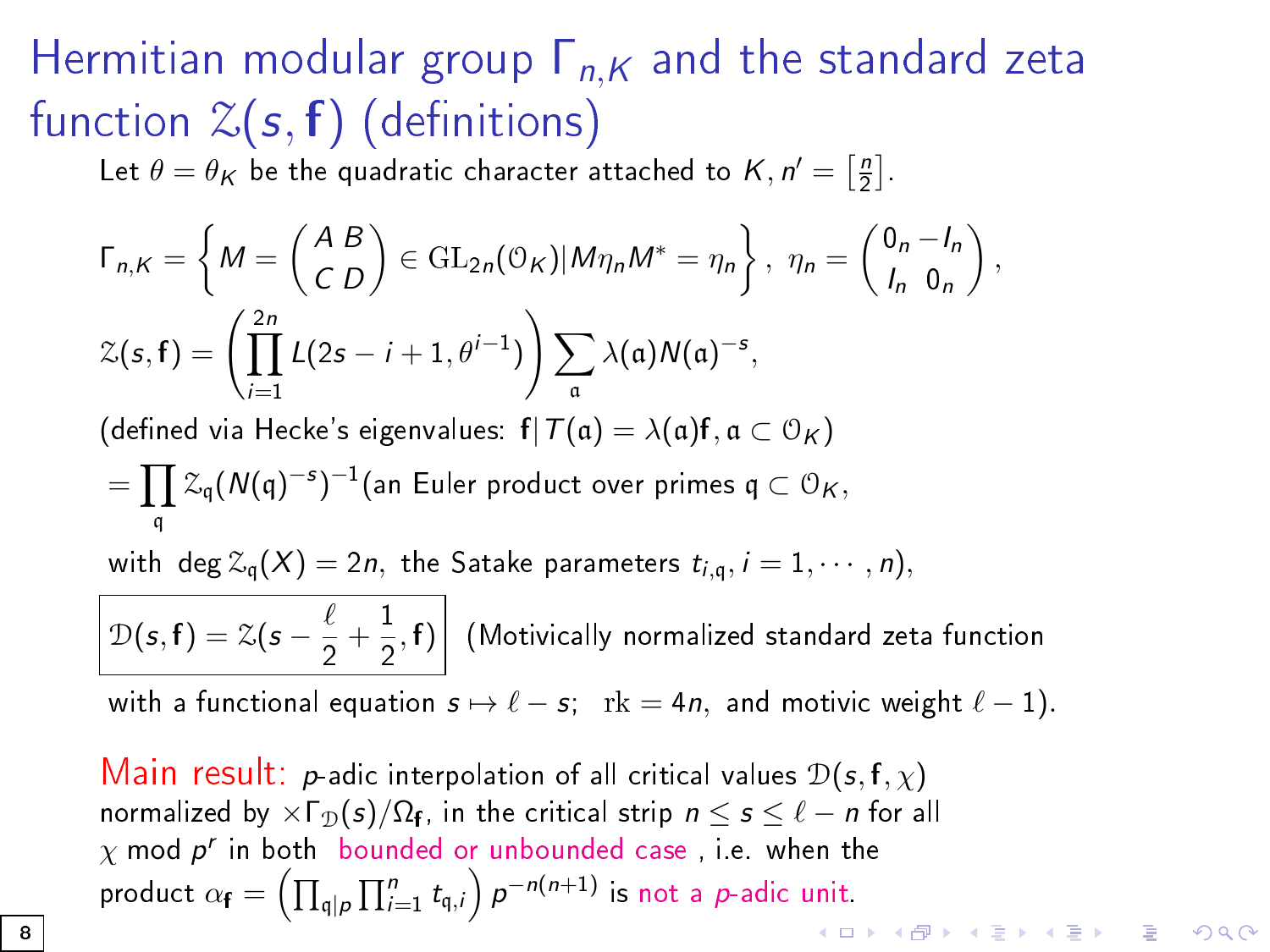#### The idea of motivic normalization: Ikeda's lifting [\[Ike08\]](#page-62-0)

The standard Gamma factor of Ikeda's lifting, denoted by f, of an elliptic modular form  $f$  extends to a general (not necessarily lifted) Hermitian modular form  $f$  of weight  $\ell$ , used as a pattern, namely

$$
S_{2k+1}(\Gamma_0(D), \theta) \ni f \rightsquigarrow f = \text{Lift}(f) \in S_{2k+2n'}(\Gamma_{K,n}), \text{ if } n = 2n' \text{ is even } (E)
$$
  
\n
$$
S_{2k}(\text{SL}(\mathbb{Z})) \ni f \rightsquigarrow f = \text{Lift}(f) \in S_{2k+2n'}(\Gamma_{K,n}), \text{ if } n = 2n' + 1 \text{ is odd } (O)
$$
  
\nthe standard  $L$  - function of  $f = \text{Lift}^{(n)}(f) \text{ is } \mathcal{Z}(s, f) =$   
\n
$$
\prod_{i=1}^{n} L(s + k + n' - i + (1/2), f)L(s + k + n' - i + (1/2), f, \theta) \text{ [[ke08]}
$$
  
\n
$$
= \prod_{i=0}^{n-1} L(s + \ell/2 - i - (1/2), f)L(s + \ell/2 - i - (1/2), f, \theta).
$$

because in the lifted case  $k + n' = \ell/2$ , and the Gamma factor of the standard zeta function with the symmetry  $s \mapsto 1 - s$  becomes (see p.58)  $\Gamma_z(s) = \prod_{i=0}^{n-1} \Gamma_{\mathbb{C}}(s + \ell/2 - i - (1/2))^2$ . This Gamma factor suggests the following motivic normalization  $\mathcal{D}(s) = \mathcal{Z}(s - (\ell/2) + (1/2))$  with the Gamma factor

$$
\Gamma_{\mathcal{D}}(s) = \Gamma_{\mathcal{Z}}(s - (\ell/2) + (1/2)) = \prod_{i=0}^{n-1} \Gamma_{\mathbb{C}}(s - i)^2
$$

and the L-function  $D(s)$  satisfies the symmetry  $s \mapsto \ell - s$  of motivic weight  $\ell - 1$  with the slopes  $2 \cdot 0, 2 \cdot 1, \ldots 2 \cdot (n - 1)$ ,  $s = n, \ldots, s = \ell - n$ .

 $A \equiv 1 + 4 \sqrt{10} + 4 \sqrt{10} + 4 \sqrt{10} + 4 \sqrt{10} + 1$ 

 $\Omega$ 

9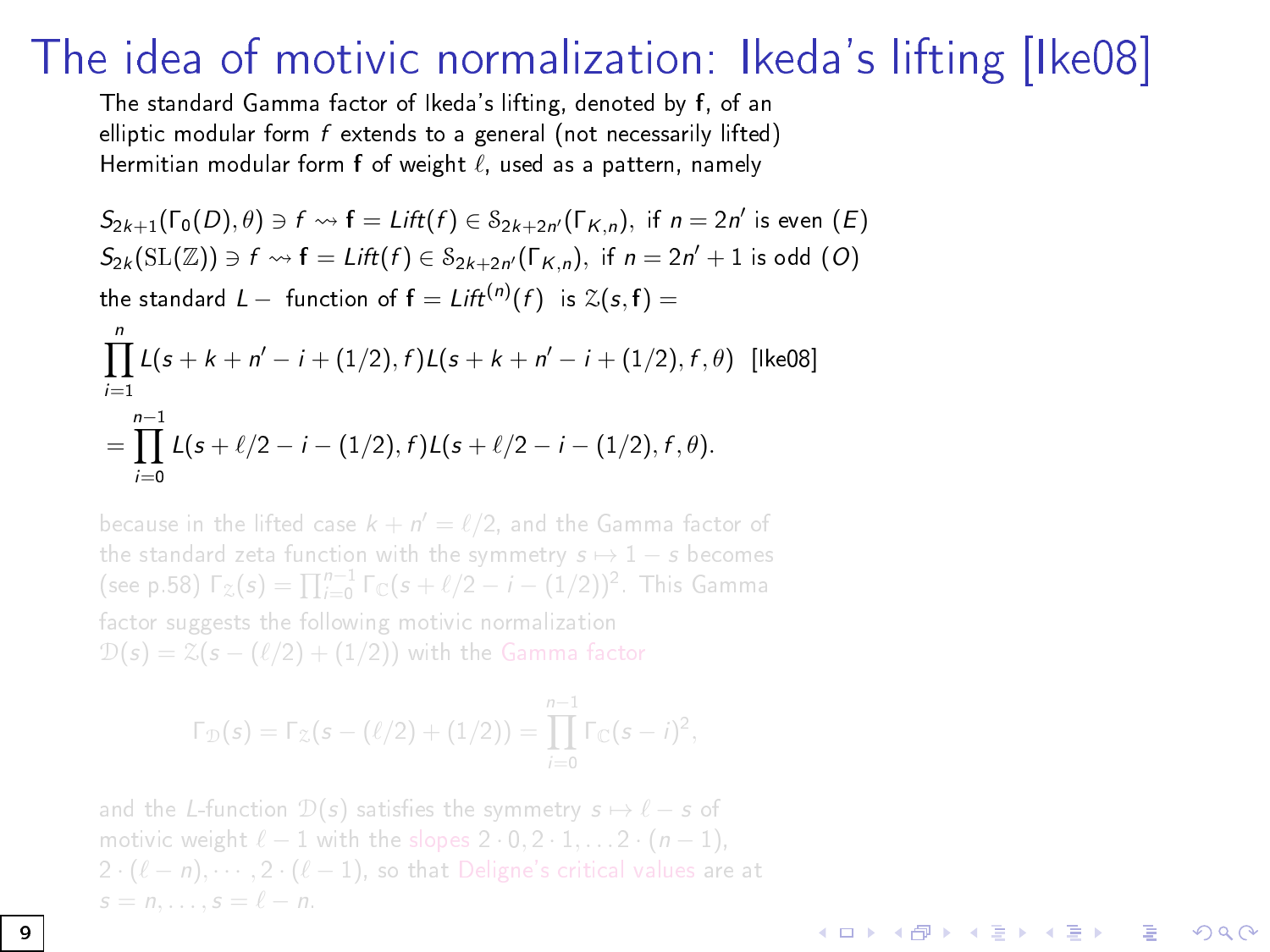#### The idea of motivic normalization: Ikeda's lifting [\[Ike08\]](#page-62-0)

The standard Gamma factor of Ikeda's lifting, denoted by f, of an elliptic modular form  $f$  extends to a general (not necessarily lifted) Hermitian modular form  $f$  of weight  $\ell$ , used as a pattern, namely

$$
S_{2k+1}(\Gamma_0(D), \theta) \ni f \rightsquigarrow f = \text{Lift}(f) \in S_{2k+2n'}(\Gamma_{K,n}), \text{ if } n = 2n' \text{ is even } (E)
$$
  
\n
$$
S_{2k}(\text{SL}(\mathbb{Z})) \ni f \rightsquigarrow f = \text{Lift}(f) \in S_{2k+2n'}(\Gamma_{K,n}), \text{ if } n = 2n' + 1 \text{ is odd } (O)
$$
  
\nthe standard  $L$  - function of  $f = \text{Lift}^{(n)}(f) \text{ is } \mathcal{Z}(s, f) =$   
\n
$$
\prod_{i=1}^{n} L(s + k + n' - i + (1/2), f)L(s + k + n' - i + (1/2), f, \theta) \text{ [[ke08]}
$$
  
\n
$$
= \prod_{i=1}^{n-1} L(s + \ell/2 - i - (1/2), f)L(s + \ell/2 - i - (1/2), f, \theta).
$$

because in the lifted case  $k + n' = \ell/2$ , and the Gamma factor of the standard zeta function with the symmetry  $s \mapsto 1 - s$  becomes (see p.58)  $\Gamma_z(s) = \prod_{i=0}^{n-1} \Gamma_{\mathbb{C}}(s + \ell/2 - i - (1/2))^2$ . This Gamma

factor suggests the following motivic normalization  $\mathcal{D}(s) = \mathcal{Z}(s - (\ell/2) + (1/2))$  with the Gamma factor

$$
\Gamma_{\mathcal{D}}(s) = \Gamma_{\mathcal{Z}}(s - (\ell/2) + (1/2)) = \prod_{i=0}^{n-1} \Gamma_{\mathbb{C}}(s - i)^2,
$$

and the L-function  $D(s)$  satisfies the symmetry  $s \mapsto \ell - s$  of motivic weight  $\ell - 1$  with the slopes  $2 \cdot 0, 2 \cdot 1, \ldots 2 \cdot (n - 1)$ ,

モニー・モン イヨン イヨー

 $\Omega$ 

 $i=0$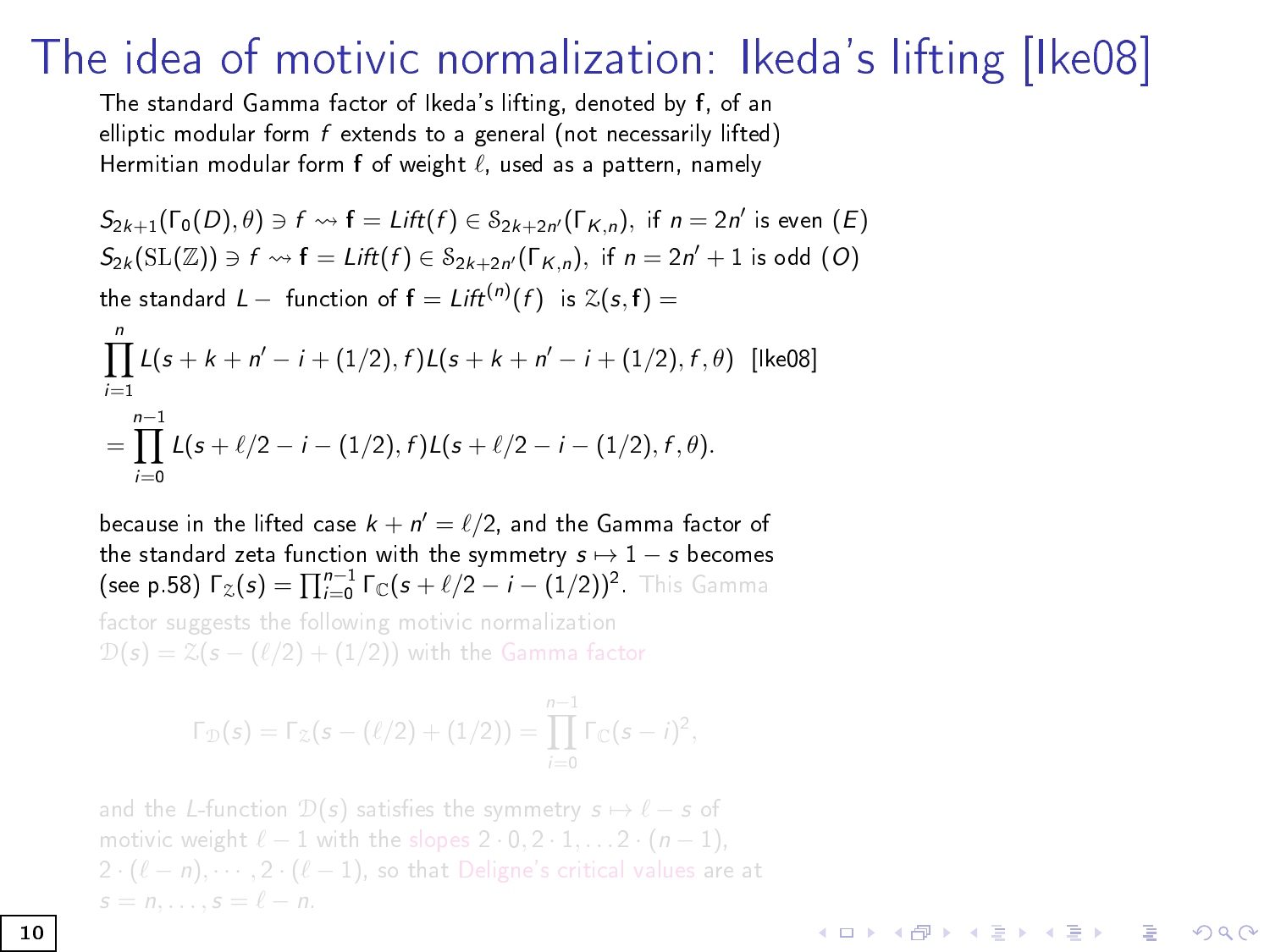#### The idea of motivic normalization: Ikeda's lifting [\[Ike08\]](#page-62-0)

The standard Gamma factor of Ikeda's lifting, denoted by f, of an elliptic modular form  $f$  extends to a general (not necessarily lifted) Hermitian modular form  $f$  of weight  $\ell$ , used as a pattern, namely

$$
S_{2k+1}(\Gamma_0(D), \theta) \ni f \rightsquigarrow f = \text{Lift}(f) \in S_{2k+2n'}(\Gamma_{K,n}), \text{ if } n = 2n' \text{ is even } (E)
$$
  
\n
$$
S_{2k}(\text{SL}(\mathbb{Z})) \ni f \rightsquigarrow f = \text{Lift}(f) \in S_{2k+2n'}(\Gamma_{K,n}), \text{ if } n = 2n' + 1 \text{ is odd } (O)
$$
  
\nthe standard  $L$  - function of  $f = \text{Lift}^{(n)}(f) \text{ is } \mathcal{Z}(s, f) =$   
\n
$$
\prod_{i=1}^{n} L(s + k + n' - i + (1/2), f)L(s + k + n' - i + (1/2), f, \theta) \text{ [[ke08]}
$$
  
\n
$$
= \prod_{i=0}^{n-1} L(s + \ell/2 - i - (1/2), f)L(s + \ell/2 - i - (1/2), f, \theta).
$$

because in the lifted case  $k + n' = \ell/2$ , and the Gamma factor of the standard zeta function with the symmetry  $s \mapsto 1 - s$  becomes (see p.58)  $\Gamma_z(s) = \prod_{i=0}^{n-1} \Gamma_{\mathbb{C}}(s + \ell/2 - i - (1/2))^2$ . This Gamma factor suggests the following motivic normalization  $D(s) = \mathcal{Z}(s - (\ell/2) + (1/2))$  with the Gamma factor

$$
\Gamma_{\mathcal{D}}(s) = \Gamma_{\mathcal{Z}}(s - (\ell/2) + (1/2)) = \prod_{i=0}^{n-1} \Gamma_{\mathbb{C}}(s - i)^2,
$$

and the L-function  $\mathcal{D}(s)$  satisfies the symmetry  $s \mapsto \ell - s$  of motivic weight  $\ell - 1$  with the slopes  $2 \cdot 0, 2 \cdot 1, \ldots 2 \cdot (n - 1)$ ,  $2 \cdot (\ell - n), \cdots, 2 \cdot (\ell - 1)$ , so that Deligne's critical values are at  $s = n, \ldots, s = \ell - n$ .

**KORKA SERKER STRACK**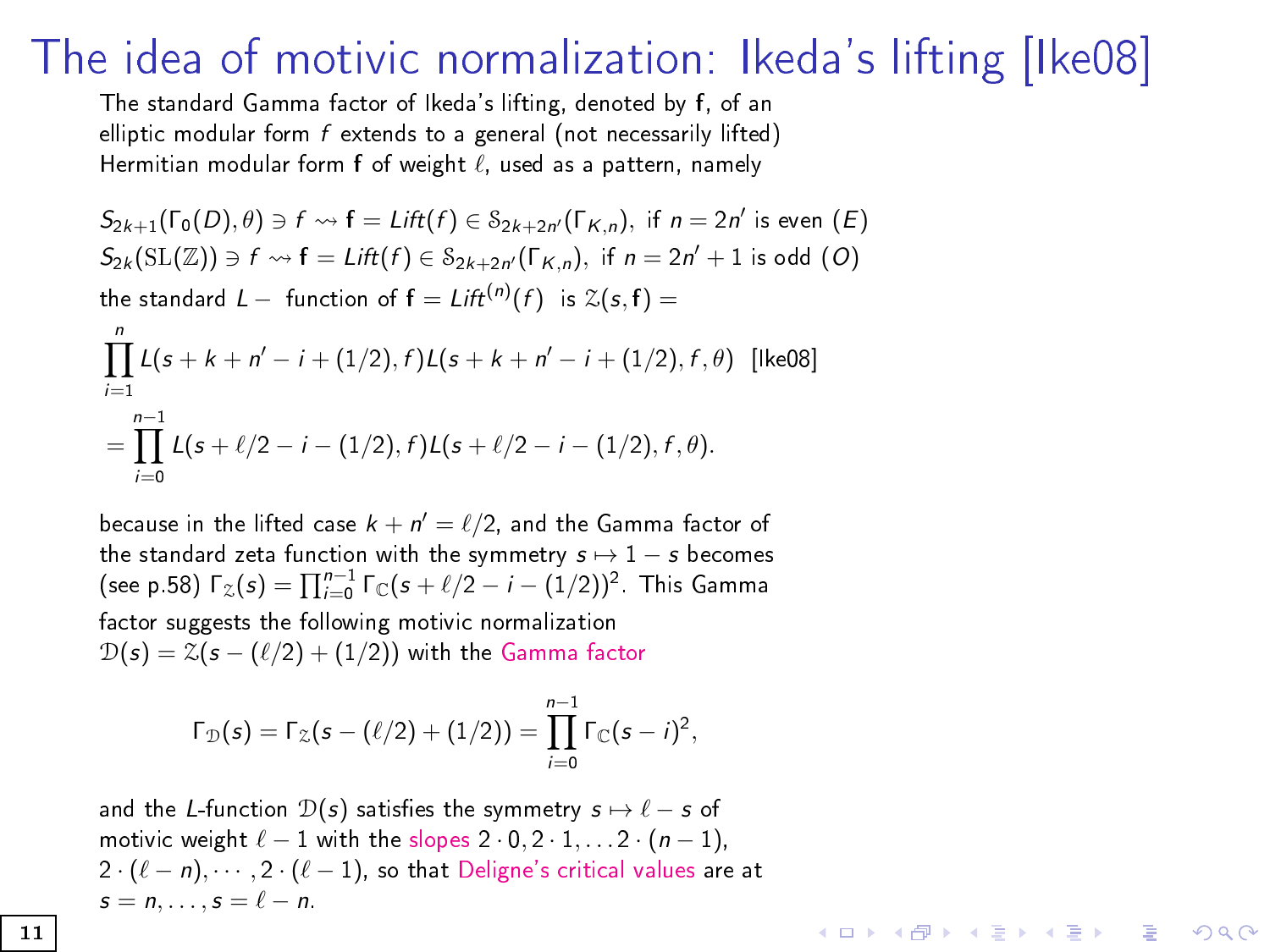## General zeta functions: critical values and coefficients

More general zeta functions are Euler products of degree d

$$
\mathcal{D}(s,\chi)=\sum_{n=1}^{\infty}\chi(n)a_n n^{-s}=\prod_{p}\frac{1}{\mathcal{D}_p(\chi(p)p^{-s})}, \ \Lambda_{\mathcal{D}}(s,\chi)=\Gamma_{\mathcal{D}}(s)\mathcal{D}(s,\chi),
$$

where deg  $D_p(X) = d$  for all but finitely many p, and  $D_p(0) = 1$ .

In many cases algebraicity of the zeta values was proven as

$$
\frac{\mathcal{D}^*(s_0,\chi)}{\Omega_{\mathcal{D}}^{\pm}}\in \mathbb{Q}(\{\chi(n),a_n\}_n), \text{ where } \mathcal{D}^*(s,\chi) \text{ is normalized by } \Gamma_{\mathcal{D}},
$$

at critical points  $s_0 \in \mathbb{Z}_{crit}$  as linear combinations of coefficients  $a_n$ dividing out periods  $\Omega_{\mathcal{D}}^{\pm}$ , where  $\mathcal{D}^*(s_0, \chi) = \Lambda_{\mathcal{D}}(s_0, \chi)$  if  $h^{\ell, \ell} = 0$ .

In  $\rho$ -adic analysis, the Tate field is used  $\mathbb{C}_\rho = \hat{\bar{\mathbb{Q}}}_\rho$ , the completion of an algebraic closure  $\bar{\mathbb{Q}}_p$ , in place of  $\mathbb{C}_+$  Let us fix embeddings  $\int$   $i_p : \bar{\mathbb{Q}} \hookrightarrow \mathbb{C}_p$  $i_{\infty}$  :  $\overline{\mathbb{Q}} \hookrightarrow \mathbb{C}$ , and try to continue analytically these zeta values

**K ロ ▶ K 御 ▶ K 唐 ▶ K 唐 ▶ 『唐 』** 

to  $s \in \mathbb{Z}_p$ ,  $\chi$  mod  $p^r$ .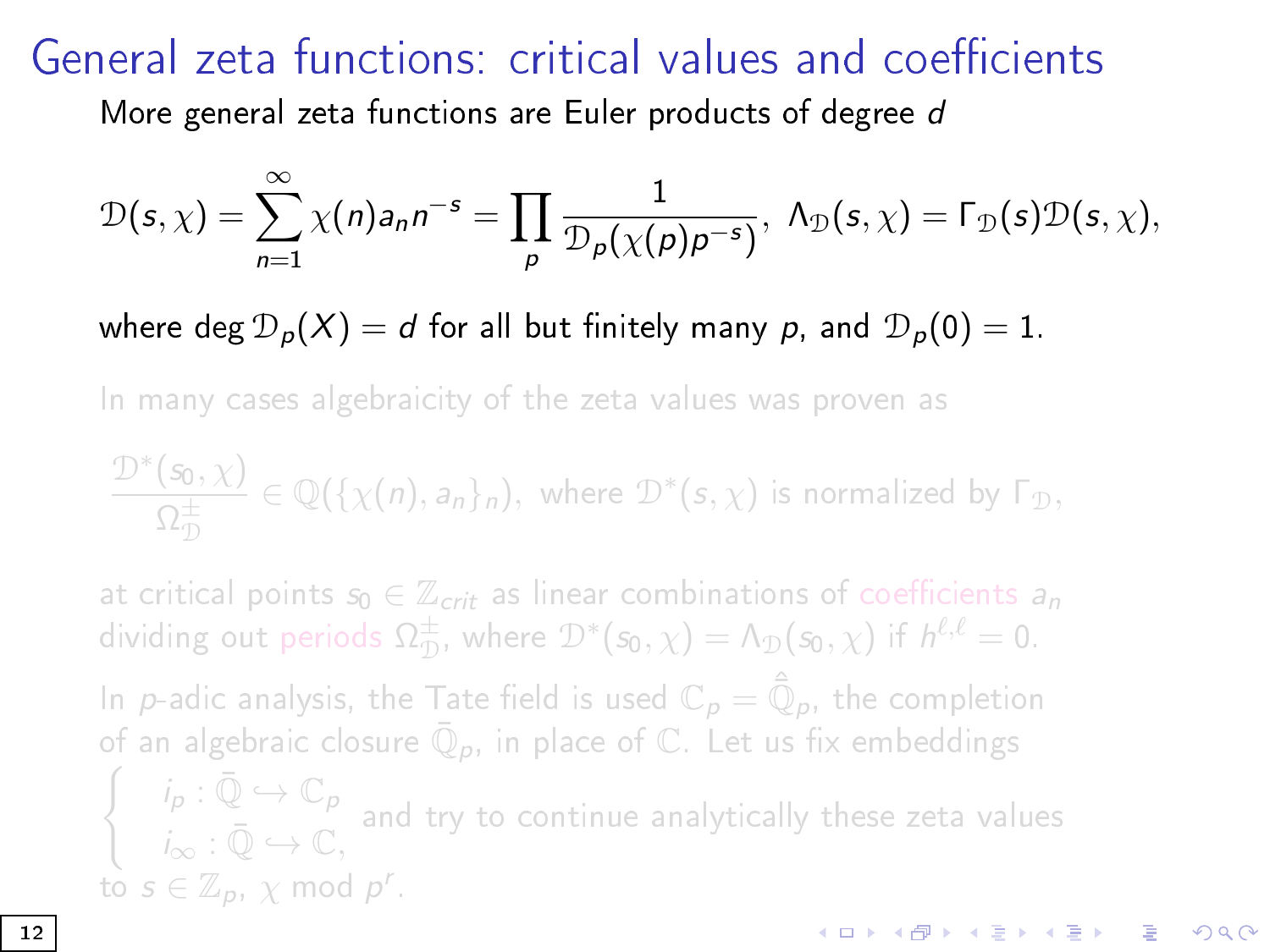## General zeta functions: critical values and coefficients

More general zeta functions are Euler products of degree d

$$
\mathcal{D}(s,\chi)=\sum_{n=1}^{\infty}\chi(n)a_n n^{-s}=\prod_{p}\frac{1}{\mathcal{D}_p(\chi(p)p^{-s})}, \ \Lambda_{\mathcal{D}}(s,\chi)=\Gamma_{\mathcal{D}}(s)\mathcal{D}(s,\chi),
$$

where deg  $D_p(X) = d$  for all but finitely many p, and  $D_p(0) = 1$ .

In many cases algebraicity of the zeta values was proven as

$$
\frac{\mathcal{D}^*(s_0,\chi)}{\Omega_{\mathcal{D}}^{\pm}}\in \mathbb{Q}(\{\chi(n),a_n\}_n), \text{ where } \mathcal{D}^*(s,\chi) \text{ is normalized by } \Gamma_{\mathcal{D}},
$$

at critical points  $s_0 \in \mathbb{Z}_{crit}$  as linear combinations of coefficients  $a_n$ dividing out periods  $\Omega_{\mathcal{D}}^{\pm}$ , where  $\mathcal{D}^*(\mathsf{s}_0, \chi) = \Lambda_{\mathcal{D}}(\mathsf{s}_0, \chi)$  if  $h^{\ell, \ell} = 0$ .

In  $\rho$ -adic analysis, the Tate field is used  $\mathbb{C}_\rho = \hat{\bar{\mathbb{Q}}}_\rho$ , the completion of an algebraic closure  $\bar{\mathbb{Q}}_p$ , in place of  $\mathbb{C}_+$  Let us fix embeddings  $\int$   $i_p : \bar{\mathbb{Q}} \hookrightarrow \mathbb{C}_p$  $i_{\infty}$  :  $\overline{\mathbb{Q}} \hookrightarrow \mathbb{C}$ , and try to continue analytically these zeta values to  $s \in \mathbb{Z}_p$ ,  $\chi$  mod  $p^r$ .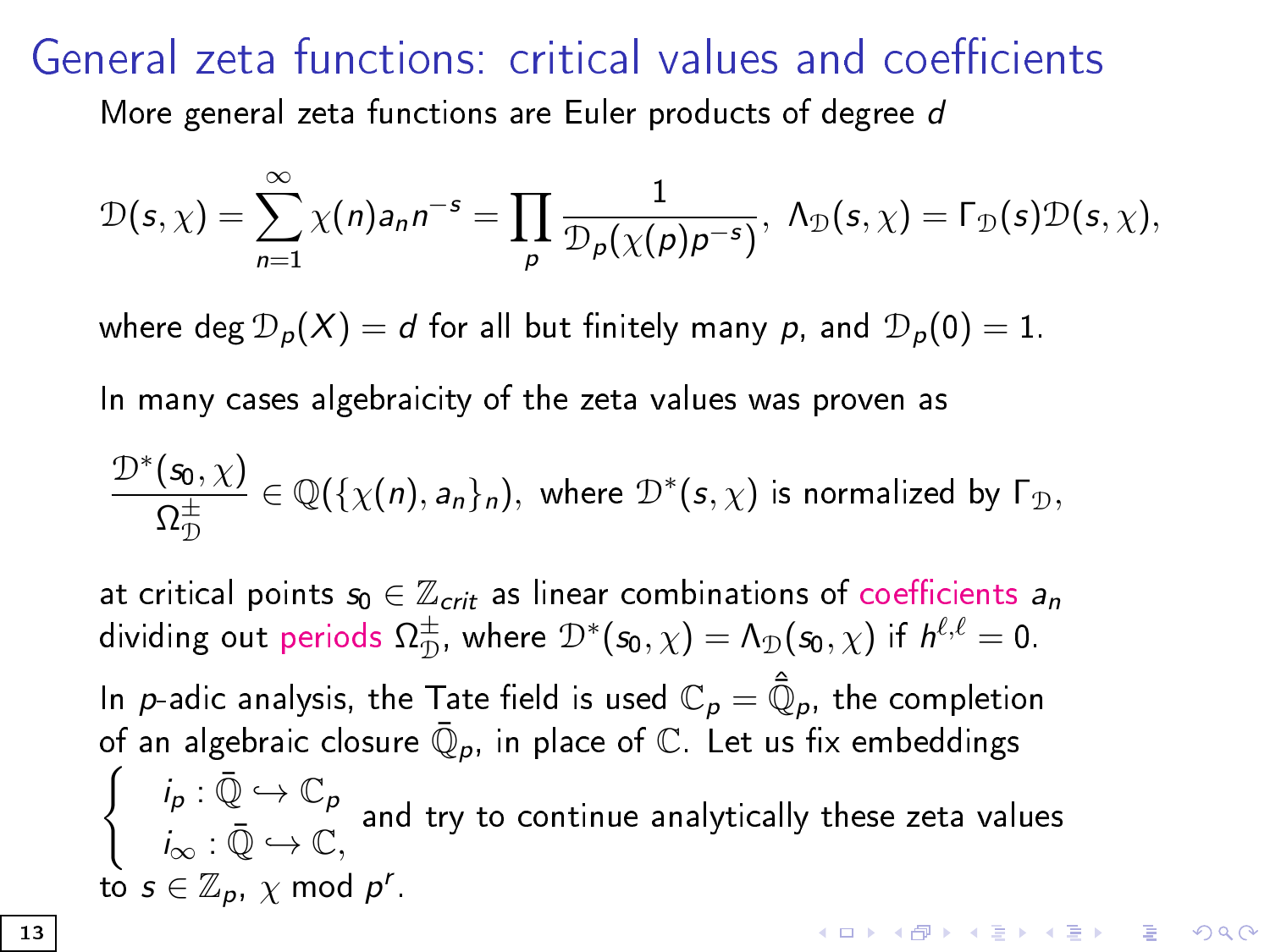The Hodge polygon  $P_H(t) : [0, d] \to \mathbb{R}$  of the function  $\mathcal{D}(s)$  and the Newton polygon  $P_{N,p}(t) : [0, d] \rightarrow \mathbb{R}$  at p are piecewise linear:

The Hodge polygon of pure weight w has the slopes *j* of *length<sub>j</sub>* =  $h^{j,w-j}$  given by Serre's Gamma factors of the functional equation of the form  $s \mapsto w + 1 - s$ , relating  $\Lambda_{\mathcal{D}}(s,\chi) = \Gamma_{\mathcal{D}}(s)\mathcal{D}(s,\chi)$  and  $\Lambda_{\mathcal{D}}(\omega + 1 - s, \bar{\chi})$ , where  $\rho$  is the complex conjugation of  $a_n$ , and  $\Gamma_{\mathcal{D}}(s) = \Gamma_{\mathcal{D}^{\rho}}(s)$  equals to the product  $\Gamma_{\mathcal{D}}(s)=\prod_{j\leq \frac{w}{2}}\Gamma_{j,w-j}(s)$ , where

$$
\Gamma_{j,w-j}(s) = \begin{cases} \Gamma_{\mathbb{C}}(s-j)^{h^{j,w-j}}, & \text{if } j < w, \\ \Gamma_{\mathbb{R}}(s-j)^{h^{j,j}_{+}} \Gamma_{\mathbb{R}}(s-j+1)^{h^{j,j}_{-}}, & \text{if } 2j = w, \text{ where } \end{cases}
$$

$$
\Gamma_{\mathbb{R}}(s) = \pi^{-\frac{s}{2}} \Gamma\left(\frac{s}{2}\right), \Gamma_{\mathbb{C}}(s) = \Gamma_{\mathbb{R}}(s) \Gamma_{\mathbb{R}}(s+1) = 2(2\pi)^{-s} \Gamma(s),
$$
  
\n
$$
h^{j,j} = h^{j,j}_+ + h^{j,j}_-, \sum_j h^{j,w-j} = d.
$$

The Newton polygon at  $p$  is the convex hull of points  $(i, \text{ord}_p(a_i))$   $(i = 0, \ldots, d)$ ; its slopes  $\lambda$  are the p-adic valuations ord<sub>p</sub> $(\alpha_i)$  of the inverse roots  $\alpha_i$  of  $\mathcal{D}_p(X) \in \overline{\mathbb{Q}}[X] \subset \mathbb{C}_p[X]$ : length<sub> $\lambda = \sharp \{i \mid \text{ord}_p(\alpha_i) = \lambda\}.$ </sub>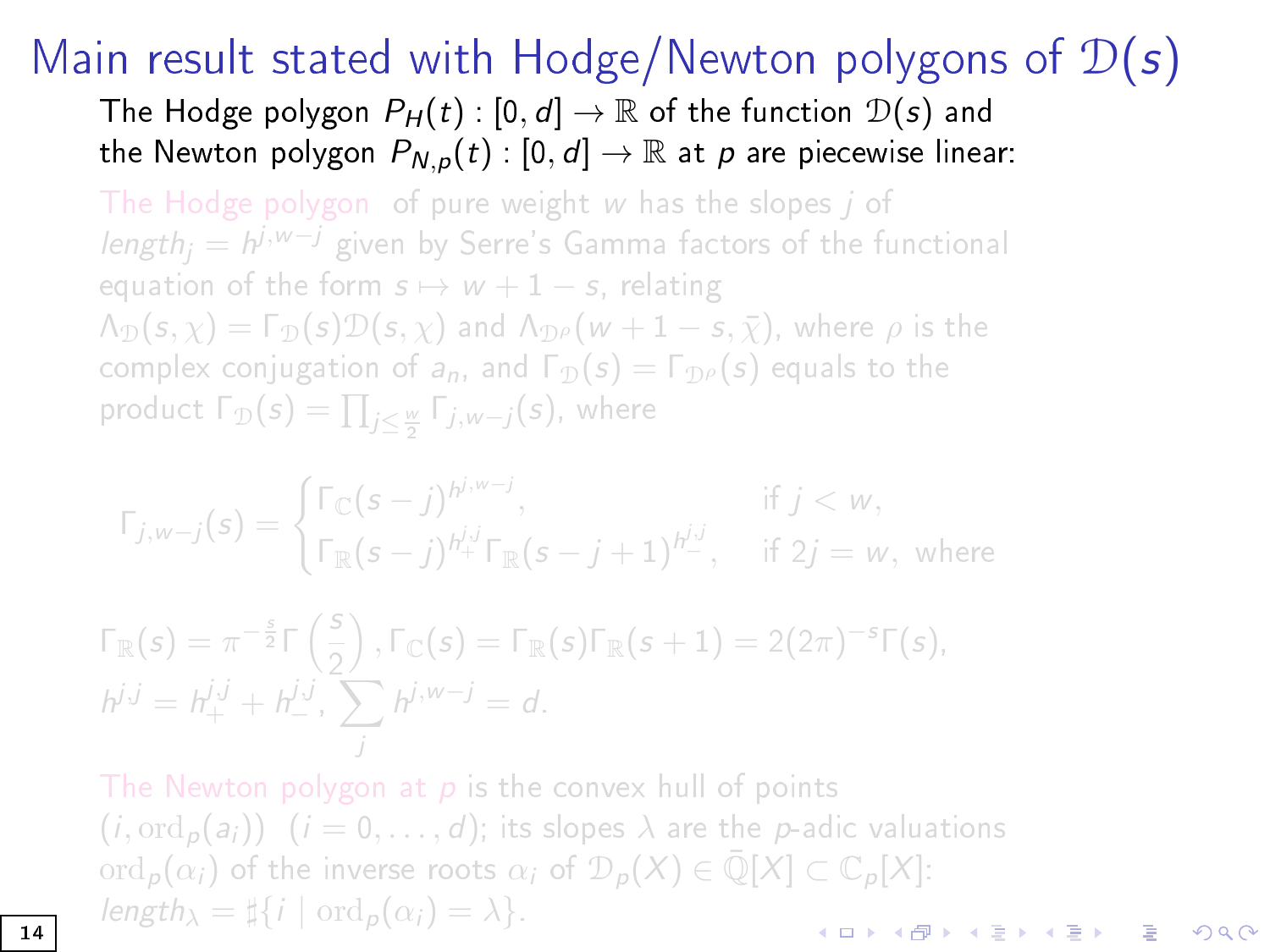The Hodge polygon  $P_H(t) : [0, d] \to \mathbb{R}$  of the function  $\mathcal{D}(s)$  and the Newton polygon  $P_{N,p}(t) : [0, d] \rightarrow \mathbb{R}$  at p are piecewise linear: The Hodge polygon of pure weight w has the slopes j of *length<sub>j</sub>*  $= h^{j,w-j}$  *g*iven by Serre's Gamma factors of the functional equation of the form  $s \mapsto w + 1 - s$ , relating  $\Lambda_{\mathcal{D}}(s,\chi)=\Gamma_{\mathcal{D}}(s)\mathcal{D}(s,\chi)$  and  $\Lambda_{\mathcal{D}}(\omega+1-s,\bar{\chi})$ , where  $\rho$  is the complex conjugation of  $a_n$ , and  $\Gamma_{\mathcal{D}}(s) = \Gamma_{\mathcal{D}^{\rho}}(s)$  equals to the product  $\Gamma_{\mathcal{D}}(\boldsymbol{s}) = \prod_{j\leq \frac{w}{2}} \Gamma_{j,w-j}(\boldsymbol{s})$ , where

$$
\Gamma_{j,w-j}(s) = \begin{cases} \Gamma_{\mathbb{C}}(s-j)^{h^{j,w-j}}, & \text{if } j < w, \\ \Gamma_{\mathbb{R}}(s-j)^{h^{j,j}_+} \Gamma_{\mathbb{R}}(s-j+1)^{h^{j,j}_-}, & \text{if } 2j = w, \text{ where} \end{cases}
$$

$$
\Gamma_{\mathbb{R}}(s) = \pi^{-\frac{s}{2}} \Gamma\left(\frac{s}{2}\right), \Gamma_{\mathbb{C}}(s) = \Gamma_{\mathbb{R}}(s) \Gamma_{\mathbb{R}}(s+1) = 2(2\pi)^{-s} \Gamma(s),
$$
  
\n
$$
h^{j,j} = h^{j,j}_+ + h^{j,j}_-, \sum_j h^{j,w-j} = d.
$$

The Newton polygon at  $p$  is the convex hull of points  $(i, \text{ord}_p(a_i))$   $(i = 0, \ldots, d)$ ; its slopes  $\lambda$  are the p-adic valuations ord<sub>p</sub> $(\alpha_i)$  of the inverse roots  $\alpha_i$  of  $\mathcal{D}_p(X) \in \overline{\mathbb{Q}}[X] \subset \mathbb{C}_p[X]$ : length<sub> $\lambda$ </sub> =  $\sharp \{i \mid \text{ord}_p(\alpha_i) = \lambda\}.$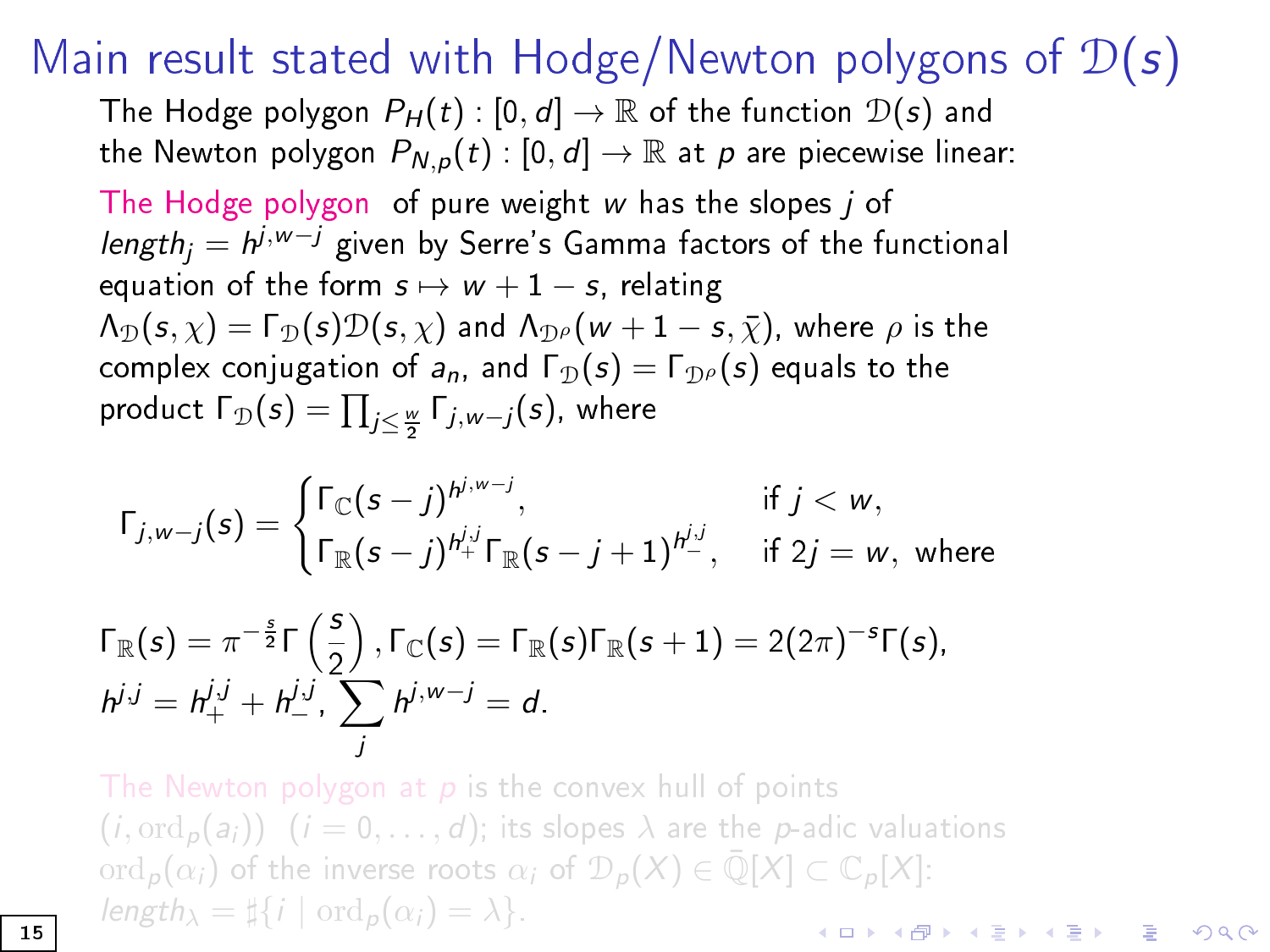The Hodge polygon  $P_H(t) : [0, d] \to \mathbb{R}$  of the function  $\mathcal{D}(s)$  and the Newton polygon  $P_{N,p}(t) : [0, d] \rightarrow \mathbb{R}$  at p are piecewise linear: The Hodge polygon of pure weight w has the slopes j of *length<sub>j</sub>*  $= h^{j,w-j}$  *g*iven by Serre's Gamma factors of the functional equation of the form  $s \mapsto w + 1 - s$ , relating  $\Lambda_{\mathcal{D}}(s,\chi)=\Gamma_{\mathcal{D}}(s)\mathcal{D}(s,\chi)$  and  $\Lambda_{\mathcal{D}}(\omega+1-s,\bar{\chi})$ , where  $\rho$  is the complex conjugation of  $a_n$ , and  $\Gamma_{\mathcal{D}}(s) = \Gamma_{\mathcal{D}^{\rho}}(s)$  equals to the product  $\Gamma_{\mathcal{D}}(\boldsymbol{s}) = \prod_{j\leq \frac{w}{2}} \Gamma_{j,w-j}(\boldsymbol{s})$ , where

$$
\Gamma_{j,w-j}(s) = \begin{cases} \Gamma_{\mathbb{C}}(s-j)^{h^{j,w-j}}, & \text{if } j < w, \\ \Gamma_{\mathbb{R}}(s-j)^{h^{j,j}_+} \Gamma_{\mathbb{R}}(s-j+1)^{h^{j,j}_-}, & \text{if } 2j = w, \text{ where} \end{cases}
$$

$$
\Gamma_{\mathbb{R}}(s) = \pi^{-\frac{s}{2}} \Gamma\left(\frac{s}{2}\right), \Gamma_{\mathbb{C}}(s) = \Gamma_{\mathbb{R}}(s) \Gamma_{\mathbb{R}}(s+1) = 2(2\pi)^{-s} \Gamma(s),
$$
  
\n
$$
h^{j,j} = h^{j,j}_+ + h^{j,j}_-, \sum_j h^{j,w-j} = d.
$$

The Newton polygon at  $p$  is the convex hull of points  $(i, \text{ord}_p(a_i))$   $(i = 0, \ldots, d)$ ; its slopes  $\lambda$  are the p-adic valuations ord<sub>p</sub> $(\alpha_i)$  of the inverse roots  $\alpha_i$  of  $\mathcal{D}_p(X) \in \overline{\mathbb{Q}}[X] \subset \mathbb{C}_p[X]$ : length<sub> $\lambda$ </sub> =  $\sharp \{i \mid \text{ord}_p(\alpha_i) = \lambda\}.$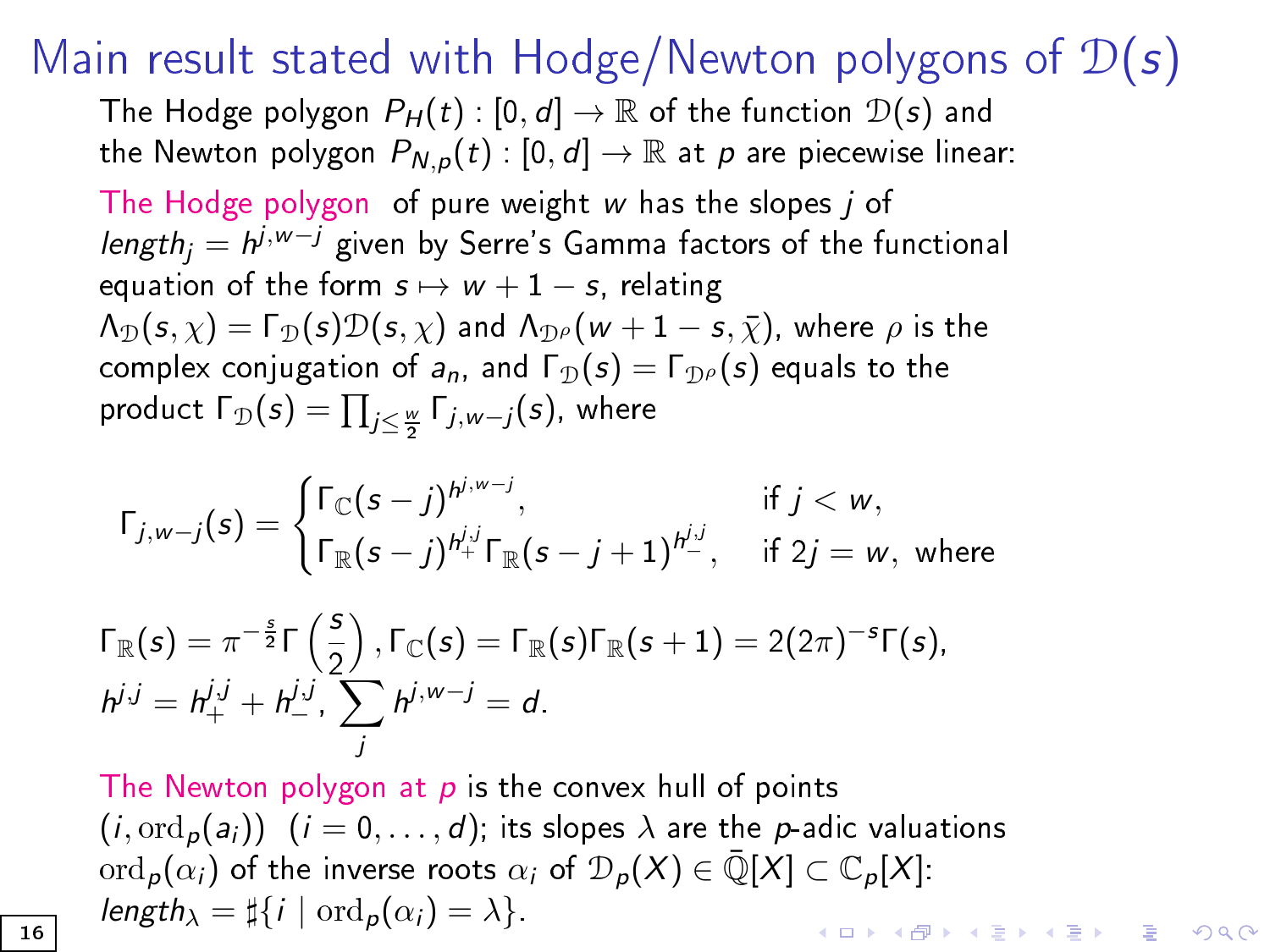The Hodge polygon  $P_H(t) : [0, d] \to \mathbb{R}$  of the function  $\mathcal{D}(s)$  and the Newton polygon  $P_{N,p}(t) : [0, d] \rightarrow \mathbb{R}$  at p are piecewise linear: The Hodge polygon of pure weight w has the slopes j of *length<sub>j</sub>*  $= h^{j,w-j}$  *g*iven by Serre's Gamma factors of the functional equation of the form  $s \mapsto w + 1 - s$ , relating  $\Lambda_{\mathcal{D}}(s,\chi)=\Gamma_{\mathcal{D}}(s)\mathcal{D}(s,\chi)$  and  $\Lambda_{\mathcal{D}}(\omega+1-s,\bar{\chi})$ , where  $\rho$  is the complex conjugation of  $a_n$ , and  $\Gamma_{\mathcal{D}}(s) = \Gamma_{\mathcal{D}^{\rho}}(s)$  equals to the product  $\Gamma_{\mathcal{D}}(\boldsymbol{s}) = \prod_{j\leq \frac{w}{2}} \Gamma_{j,w-j}(\boldsymbol{s})$ , where

$$
\Gamma_{j,w-j}(s) = \begin{cases} \Gamma_{\mathbb{C}}(s-j)^{h^{j,w-j}}, & \text{if } j < w, \\ \Gamma_{\mathbb{R}}(s-j)^{h^{j,j}_+} \Gamma_{\mathbb{R}}(s-j+1)^{h^{j,j}_-}, & \text{if } 2j = w, \text{ where} \end{cases}
$$

$$
\Gamma_{\mathbb{R}}(s) = \pi^{-\frac{s}{2}} \Gamma\left(\frac{s}{2}\right), \Gamma_{\mathbb{C}}(s) = \Gamma_{\mathbb{R}}(s) \Gamma_{\mathbb{R}}(s+1) = 2(2\pi)^{-s} \Gamma(s),
$$
  
\n
$$
h^{j,j} = h^{j,j}_+ + h^{j,j}_-, \sum_j h^{j,w-j} = d.
$$

The Newton polygon at  $p$  is the convex hull of points  $(i, \text{ord}_p(a_i))$   $(i = 0, \ldots, d)$ ; its slopes  $\lambda$  are the p-adic valuations ord<sub>p</sub> $(\alpha_i)$  of the inverse roots  $\alpha_i$  of  $\mathcal{D}_p(X) \in \overline{\mathbb{Q}}[X] \subset \mathbb{C}_p[X]$ : length<sub> $\lambda$ </sub> =  $\sharp \{i \mid \text{ord}_p(\alpha_i) = \lambda\}.$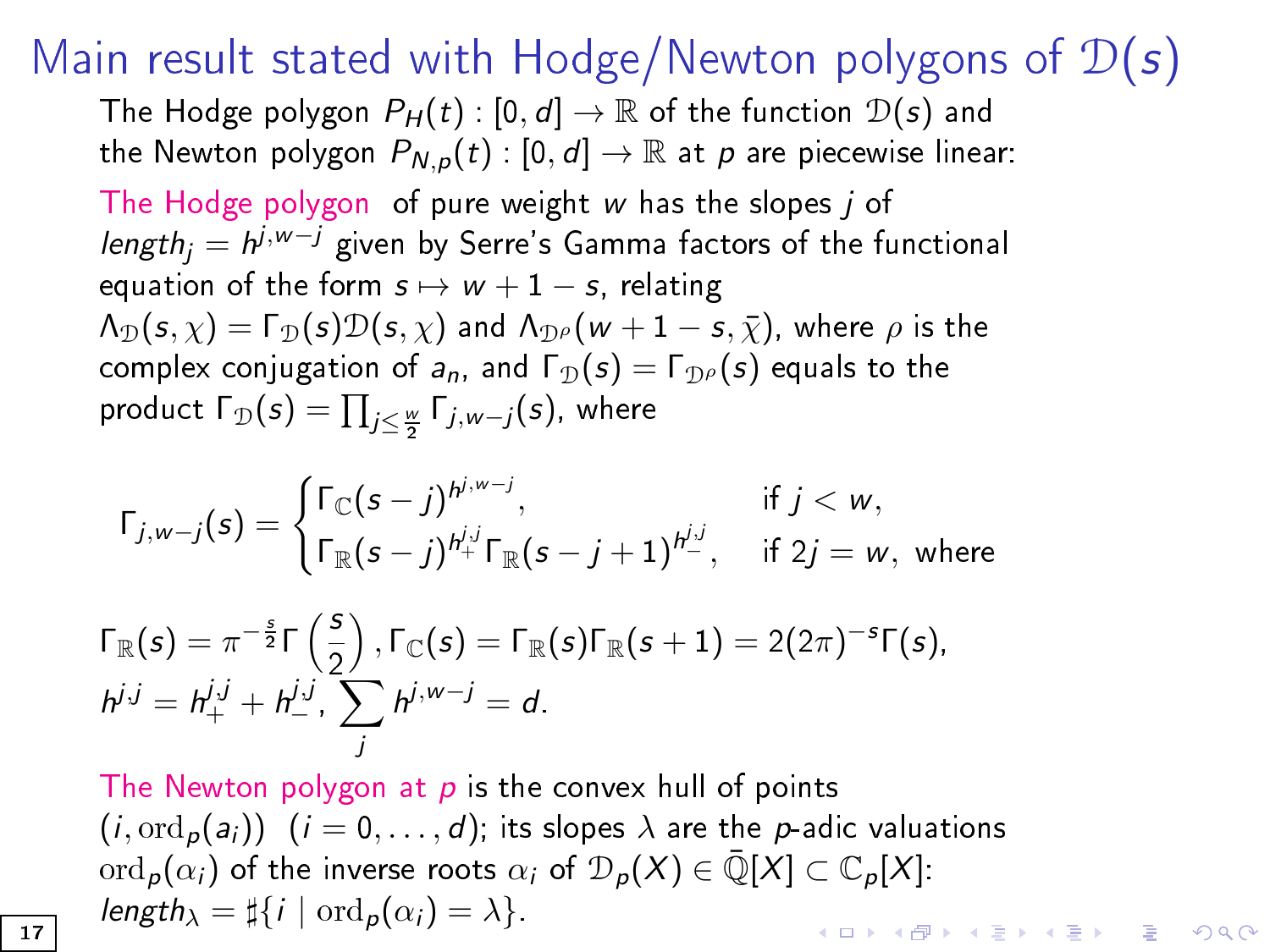# **p**-adic analytic interpolation of  $\mathcal{D}(s, f, \chi)$

The result expresses the zeta values as integrals with respect to p-adic Mazur-type measures. These measu[res are co](#page-61-0)nstructed from the Fourier coefficients of Hermitian modular forms, and from eigenvalues of Hecke operators on the unitary group.

**Pre-ordinary case:**  $P_H(t) = P_{N,p}(t)$  at  $t = \frac{d}{2}$  The integrality of measures is proven by T.Bouganis [Bou16], representing  $\mathcal{D}^*(\pmb{s}, \chi) = \mathsf{\Gamma}_\mathcal{D}(\pmb{s}) \mathcal{D}(\pmb{s}, \chi)$  as a Rankin-Selberg type integral at [critical poi](#page-61-1)nts  $s = m$ . Coefficients of modular forms i[n this inte](#page-61-0)gral satisfy Kummer-type congruences and produce certain bounded measures  $\mu_{\mathcal{D}}$  from integral representations and Petersson product, [CourPa]. For the case of  $p$  inert in  $K$ , see [Bou16].

**Admissible case:**  $h = P_N(\frac{d}{2}) - P_H(\frac{d}{2}) > 0$  The zeta distributions are unbounded, but their sequence produce  $h$ -admissible (growing) measures of Amice-Vélu-type, allowing to integrate any continuous characters  $y \in \text{Hom}(\mathbb{Z}_p^*, \mathbb{C}_p^*) = \mathcal{Y}_p$ . A general result is used on the existence of h-admissible (growing) measures from binomial congruences for the coefficients of Hermitian modular forms. Their  $p$ -adic Mellin transforms  $\mathcal{L}_\mathfrak{D}(y) = \int_{\mathbb{Z}_p^*} y(x) d\mu_\mathfrak{D}(x)$ ,  $\mathcal{L}_\mathfrak{D} : \mathcal{Y}_p \to \mathbb{C}_p$ give  $p$ -adic analytic interpolation of growth log ${}^b_p(\cdot)$  of the L-values: the values  $\mathcal{L}_{\mathcal{D}}(\chi \chi_p^m)$  are integrals given by  $i_p \left( \frac{\mathcal{D}^*(m, \mathsf{f}, \chi)}{\mathcal{D}_{\mathsf{c}}}\right)$  $\Omega_{\mathrm{f}}$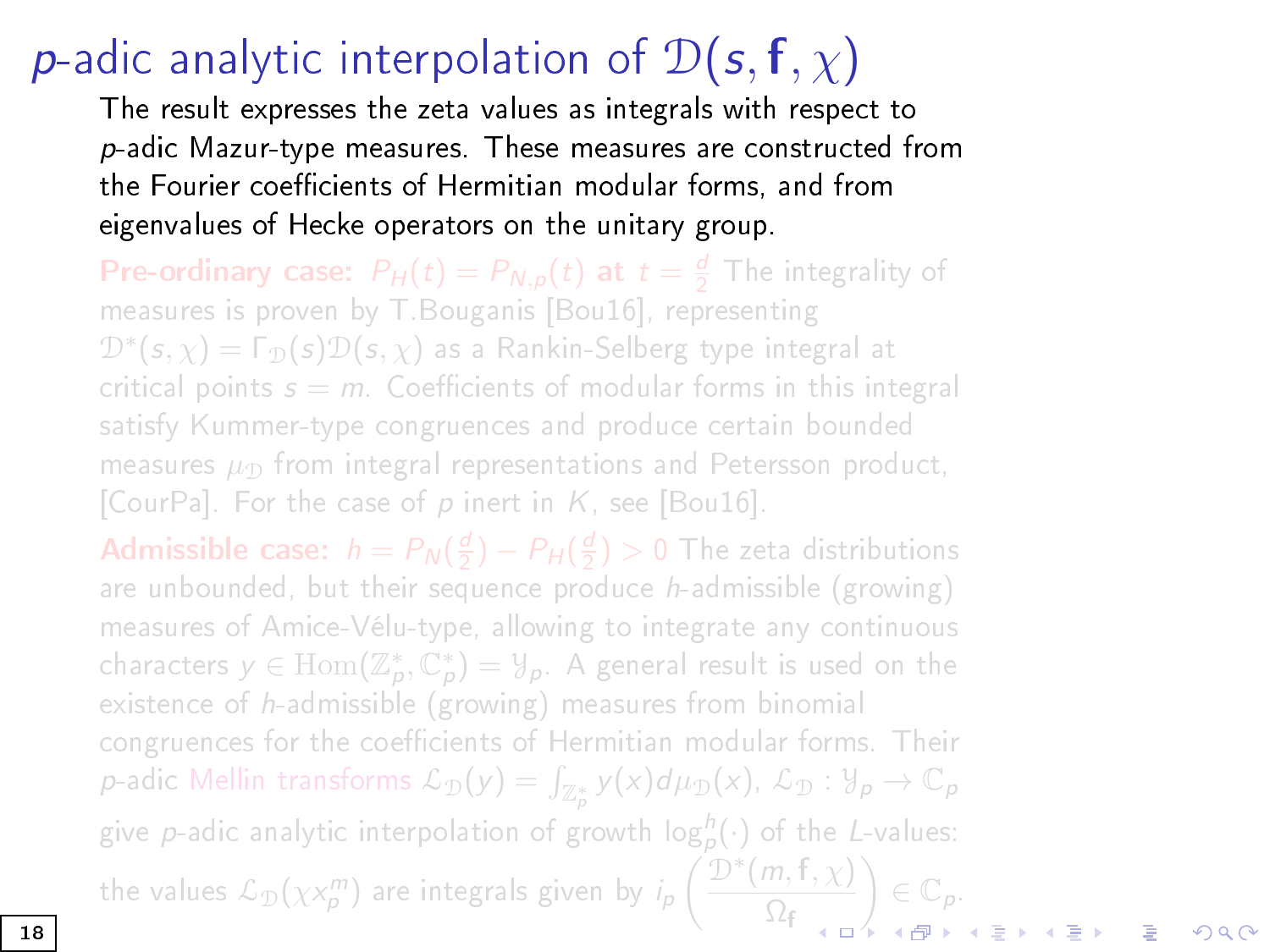## **p**-adic analytic interpolation of  $\mathcal{D}(s, f, \chi)$

The result expresses the zeta values as integrals with respect to p-adic Mazur-type measures. These measu[res are co](#page-61-0)nstructed from the Fourier coefficients of Hermitian modular forms, and from eigenvalues of Hecke operators on the unitary group.

**Pre-ordinary case:**  $P_H(t) = P_{N,p}(t)$  at  $t = \frac{d}{2}$  The integrality of measures is proven by T.Bouganis [Bou16], representing  $\mathcal{D}^*(\bm{s}, \chi) = \bm{\Gamma}_{\mathcal{D}}(\bm{s}) \mathcal{D}(\bm{s}, \chi)$  as a Rankin-Selberg type integral at [critical poi](#page-61-1)nts  $s = m$ . Coefficients of modular forms i[n this inte](#page-61-0)gral satisfy Kummer-type congruences and produce certain bounded measures  $\mu_{\mathcal{D}}$  from integral representations and Petersson product, [CourPa]. For the case of  $p$  inert in  $K$ , see [Bou16].

**Admissible case:**  $h = P_N(\frac{d}{2}) - P_H(\frac{d}{2}) > 0$  The zeta distributions are unbounded, but their sequence produce  $h$ -admissible (growing) measures of Amice-Vélu-type, allowing to integrate any continuous characters  $y \in \text{Hom}(\mathbb{Z}_p^*, \mathbb{C}_p^*) = \mathcal{Y}_p$ . A general result is used on the existence of h-admissible (growing) measures from binomial congruences for the coefficients of Hermitian modular forms. Their  $p$ -adic Mellin transforms  $\mathcal{L}_\mathfrak{D}(y) = \int_{\mathbb{Z}_p^*} y(x) d\mu_\mathfrak{D}(x)$ ,  $\mathcal{L}_\mathfrak{D} : \mathcal{Y}_p \to \mathbb{C}_p$ give  $p$ -adic analytic interpolation of growth log ${}^b_p(\cdot)$  of the L-values: the values  $\mathcal{L}_{\mathcal{D}}(\chi \chi_p^m)$  are integrals given by  $i_p \left( \frac{\mathcal{D}^*(m, \mathsf{f}, \chi)}{\mathcal{D}_{\mathsf{c}}}\right)$  $\Omega_{\mathrm{f}}$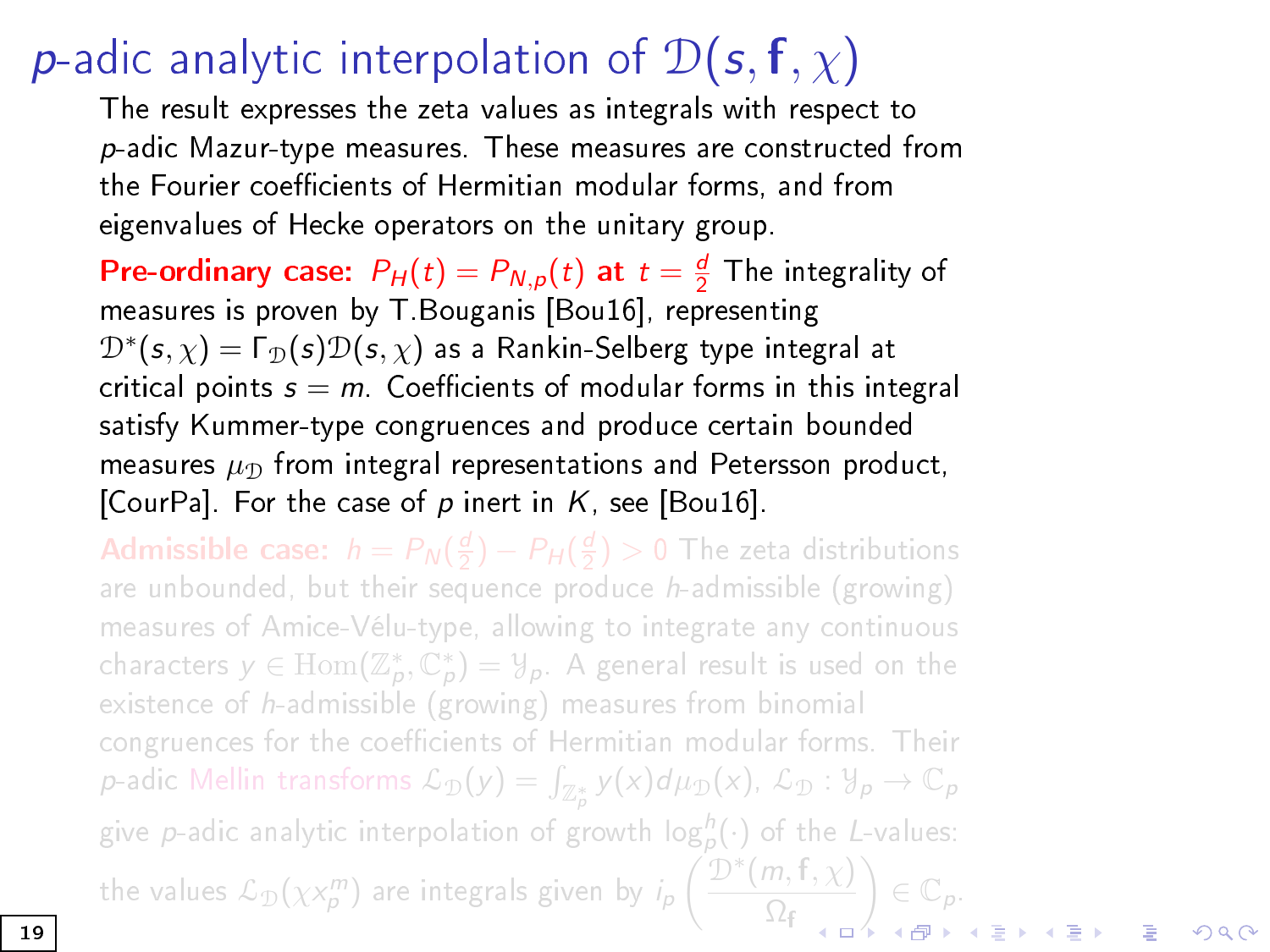## **p**-adic analytic interpolation of  $\mathcal{D}(s, f, \chi)$

The result expresses the zeta values as integrals with respect to p-adic Mazur-type measures. These measu[res are co](#page-61-0)nstructed from the Fourier coefficients of Hermitian modular forms, and from eigenvalues of Hecke operators on the unitary group.

**Pre-ordinary case:**  $P_H(t) = P_{N,p}(t)$  at  $t = \frac{d}{2}$  The integrality of measures is proven by T.Bouganis [Bou16], representing  $\mathcal{D}^*(\bm{s}, \chi) = \bm{\Gamma}_{\mathcal{D}}(\bm{s}) \mathcal{D}(\bm{s}, \chi)$  as a Rankin-Selberg type integral at [critical poi](#page-61-1)nts  $s = m$ . Coefficients of modular forms i[n this inte](#page-61-0)gral satisfy Kummer-type congruences and produce certain bounded measures  $\mu_{\mathcal{D}}$  from integral representations and Petersson product, [CourPa]. For the case of  $p$  inert in  $K$ , see [Bou16].

**Admissible case**:  $h = P_N(\frac{d}{2}) - P_H(\frac{d}{2}) > 0$  The zeta distributions are unbounded, but their sequence produce  $h$ -admissible (growing) measures of Amice-Vélu-type, allowing to integrate any continuous characters  $y \in \text{Hom}(\mathbb{Z}_p^*, \mathbb{C}_p^*) = \mathcal{Y}_p$ . A general result is used on the existence of  $h$  admissible (growing) measures from binomial congruences for the coefficients of Hermitian modular forms. Their  $p$ -adic Mellin transforms  $\mathcal{L}_\mathcal{D}(y) = \int_{\mathbb{Z}_p^*} y(x) d\mu_\mathcal{D}(x)$ ,  $\mathcal{L}_\mathcal{D}: \mathcal{Y}_p \to \mathbb{C}_p$ give  $p$ -adic analytic interpolation of growth  $\mathsf{log}^h_p(\cdot)$  of the L-values: the values  $\mathcal{L}_{\mathcal{D}}(\chi \chi_p^m)$  are integrals given by  $i_p \left( \frac{\mathcal{D}^*(m, \mathbf{f}, \chi)}{\Omega_n} \right)$  $\Omega_{\mathbf{f}}$  $\Big) \in \mathbb{C}_p.$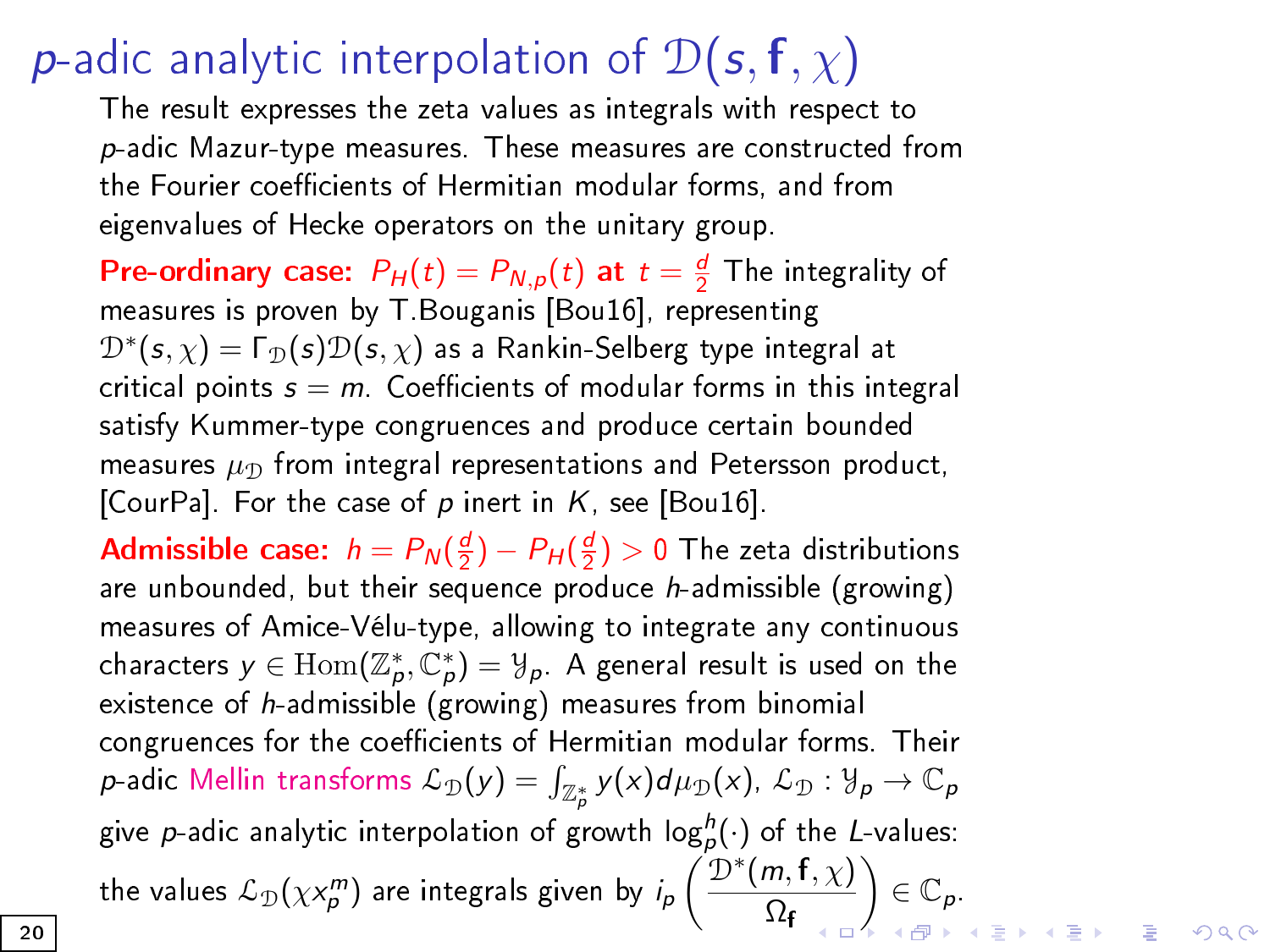## A Hermitian modular form of weight  $\ell$  with character  $\sigma$

is a holomorphic function f on  $\mathcal{H}_n$  ( $n > 2$ ) such that  $\mathsf{f}(g\langle Z\rangle)=\sigma(g)\mathsf{f}(Z)j(g,Z)^\ell$  for any  $g\in \mathsf{\Gamma}_{n,K}.$  Here  $\sigma$  be a character of  $\mathsf{\Gamma}^{(n)}_{\mathsf{K}}$  $\mathcal{H}_{\mathcal{K}}^{(n)},$  trivial on  $\left\{\left(\begin{smallmatrix} 1_{n}&B\0&1_{n} \end{smallmatrix}\right)\right\},$  and for  $Z\in\mathfrak{H}_{n},$  put  $g\langle Z\rangle=(AZ+B)(CZ+D)^{-1}$ ,  $j(g,Z)=\det(CZ+D).$ 

Fourier expansions: a semi-integral Hermitian matrix is a Hermitian √ matrix  $H \in (\sqrt{-D_K})^{-1} M_n(\mathcal{O})$  whose diagonal entries are integral. Denote the set of semi-integral Hermitian matrices by  $\Lambda_n(0)$ , the subset of its positive definite elements is  $\Lambda_n(\mathfrak{O})^+$ , with  $\mathfrak{O}=\mathfrak{O}_K.$ 

A Hermitian modular form f is called a cusp form if it has a Fourier expansion of the form  $\mathrm{f}(Z) = -\sum_{\alpha} A(H) q^{H}.$  Denote the space  $H \in \Lambda_n(\mathcal{O})^+$ 

of cusp forms of weight  $\ell$  with character  $\sigma$  by  $\mathcal{S}_{\ell}(\Gamma_{n,K}, \sigma)$ .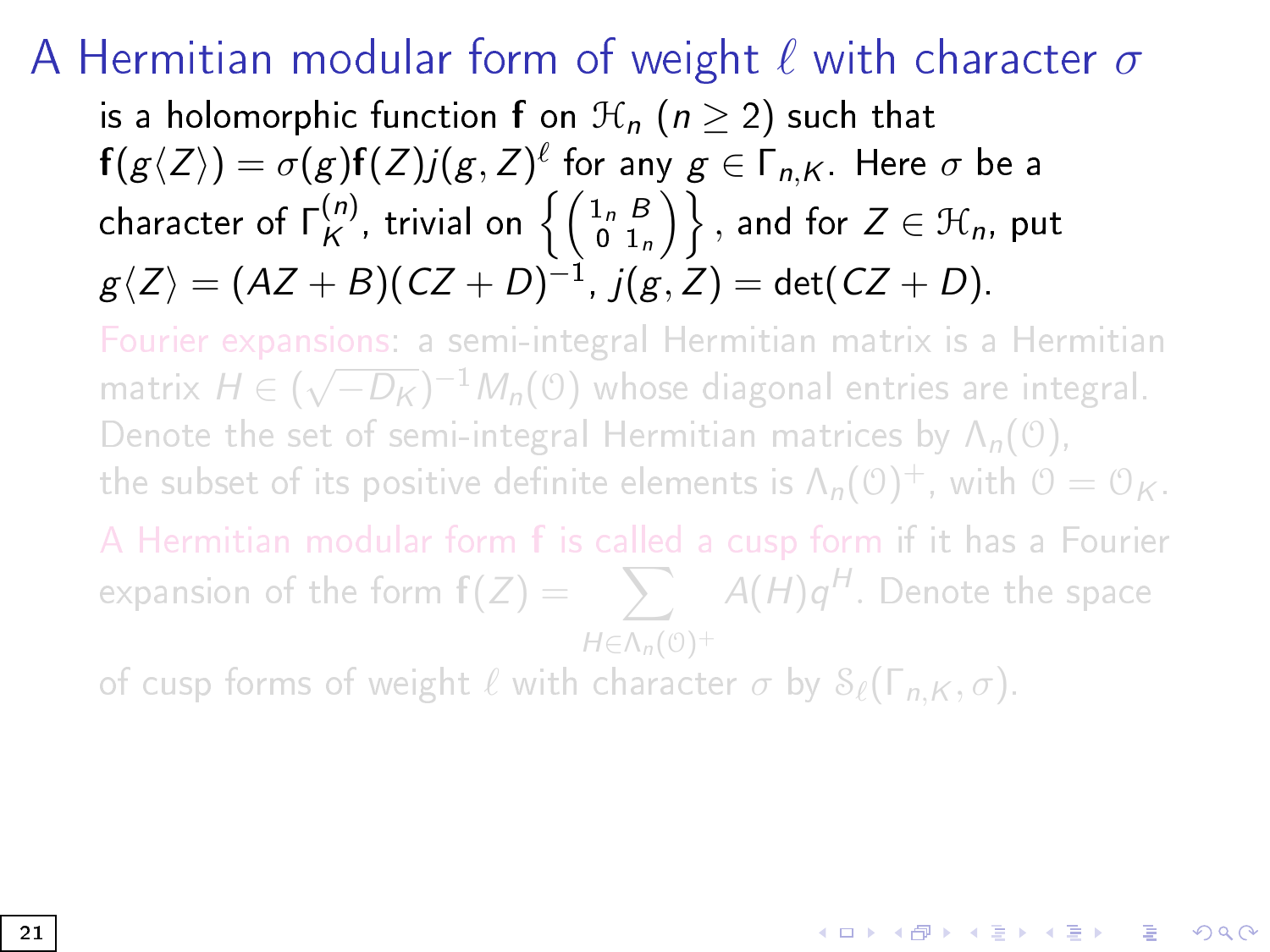## A Hermitian modular form of weight  $\ell$  with character  $\sigma$

is a holomorphic function f on  $\mathcal{H}_n$  ( $n \geq 2$ ) such that  $\mathsf{f}(g\langle Z\rangle)=\sigma(g)\mathsf{f}(Z)j(g,Z)^\ell$  for any  $g\in \mathsf{\Gamma}_{n,K}.$  Here  $\sigma$  be a character of  $\mathsf{\Gamma}^{(n)}_{\mathsf{K}}$  $\mathcal{H}_{\mathcal{K}}^{(n)},$  trivial on  $\left\{\left(\begin{smallmatrix} 1_{n}&B\0&1_{n} \end{smallmatrix}\right)\right\},$  and for  $Z\in\mathfrak{H}_{n},$  put  $g\langle Z\rangle=(AZ+B)(CZ+D)^{-1}$ ,  $j(g,Z)=\det(CZ+D).$ Fourier expansions: a semi-integral Hermitian matrix is a Hermitian matrix  $H$   $\in$   $($ √  $\overline{-D_K})^{-1}\mathcal{M}_n(\mathfrak{O})$  whose diagonal entries are integral. Denote the set of semi-integral Hermitian matrices by  $\Lambda_n(\mathcal{O})$ , the subset of its positive definite elements is  $\Lambda_n(\mathfrak{O})^+$ , with  $\mathfrak{O}=\mathfrak{O}_K.$ A Hermitian modular form f is called a cusp form if it has a Fourier expansion of the form  $\mathsf{f}(Z) = -\sum_{\mathcal{A}} A(\mathcal{H}) \mathsf{q}^{\mathcal{H}}.$  Denote the space  $H \in \Lambda_n(\mathcal{O})^+$ 

**KORKAR KERKER DRA** 

of cusp forms of weight  $\ell$  with character  $\sigma$  by  $\mathcal{S}_{\ell}(\Gamma_{n,K}, \sigma)$ .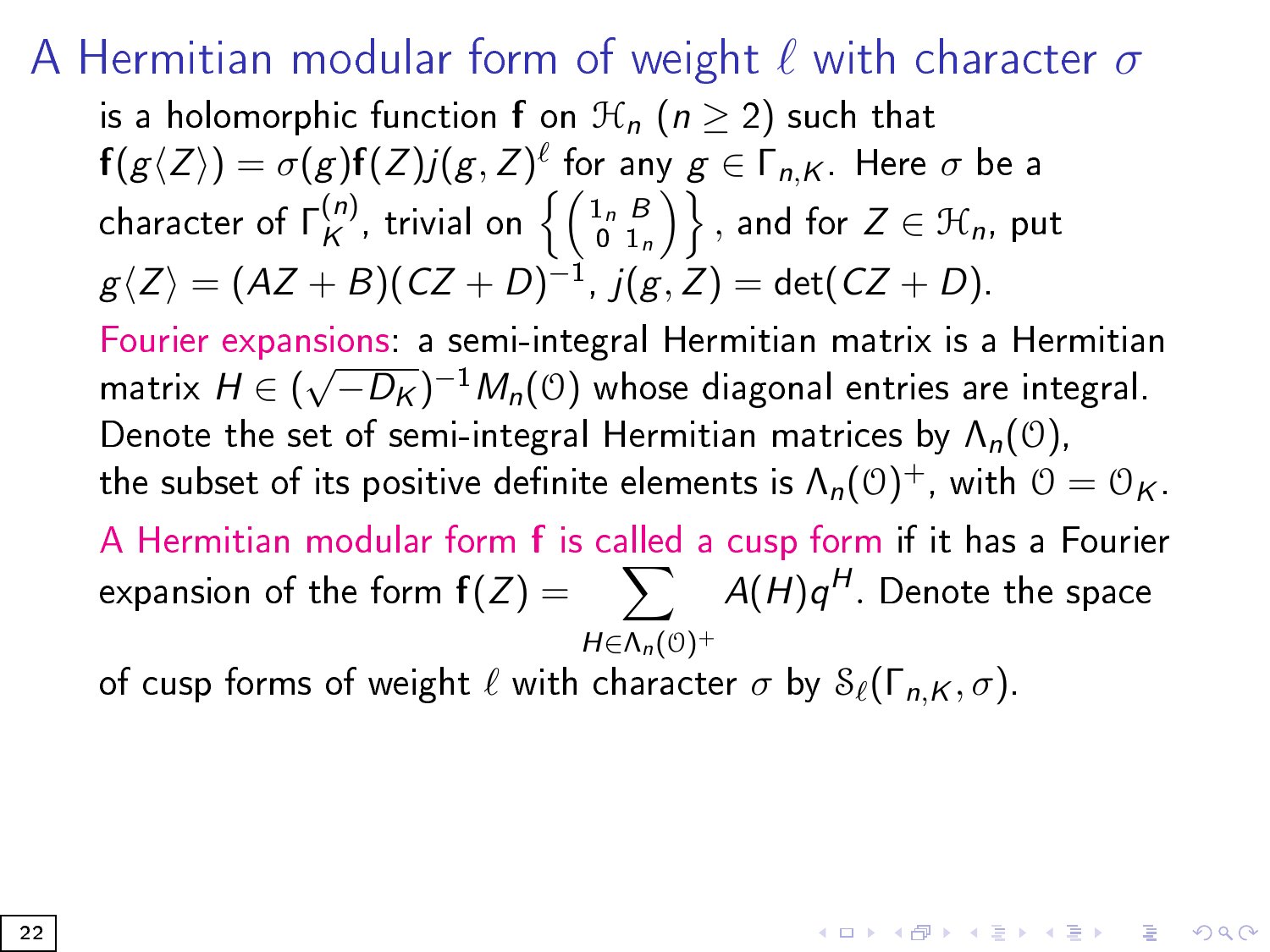## The standard zeta function of a Hermitian modular form

For all integral ideals  $a \subset \mathcal{O}$  let  $\mathcal{T}(a)$  denotes the Hecke operator associated to it as in [\[Shi00\]](#page-69-0), page 162, using the action of double cosets ΓξΓ with  $\xi = \mathrm{diag}(\hat{D},D)$ ,  $(\mathsf{det}(D)) = (\alpha)$ ,  $\hat{D} = (D^*)^{-1}$ ,  $\alpha \in \mathfrak{a}$ .

Consider a non-zero Hermitian modular form  $f \in \mathcal{M}_{\ell}(\Gamma)$ , for a (congruence) subgroup  $\Gamma \subset \Gamma_{n,K}$ , and assume  $\mathbf{f} | \mathcal{T}(\mathfrak{a}) = \lambda(\mathfrak{a})\mathbf{f}$  with  $\lambda(\mathfrak{a}) \in \mathbb{C}$  for all integral ideals  $\mathfrak{a} \subset \mathcal{O}$ . Then

$$
\mathcal{Z}(s,\mathbf{f})=\left(\prod_{i=1}^{2n}L(2s-i+1,\theta^{i-1})\right)\sum_{\mathfrak{a}}\lambda(\mathfrak{a})N(\mathfrak{a})^{-s},
$$

the sum is over all integral ideals of  $\mathcal{O}_K$ .

This series has an Euler product representation  $\mathcal{Z}(\pmb{s},\pmb{\mathsf{f}}) = \prod_\mathsf{q} (\mathcal{Z}_\mathsf{q}(\mathcal{N}(\mathsf{q})^{-\pmb{s}})^{-1},$  where the product is over all prime ideals of  $\mathfrak{O}_K$ ,  $\mathfrak{X}_\mathfrak{q}(X)$  is the numerator of the series  $\sum_{r\geq 0}\lambda(\frak{q}^r)X^r\in\mathbb{C}(X),$  computed by Shimura as follows.

**KORKAR KERKER EL VOLO**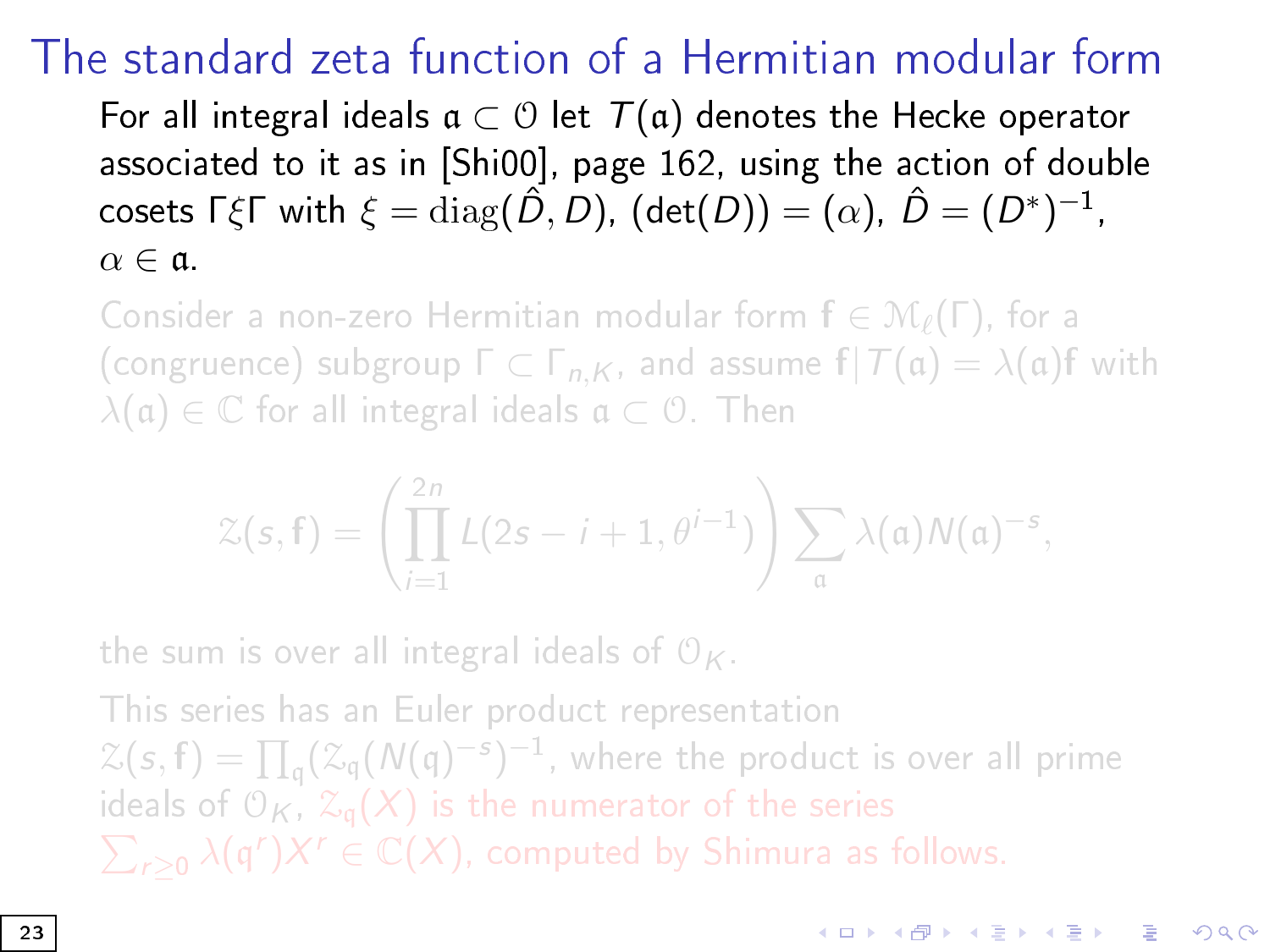## The standard zeta function of a Hermitian modular form

For all integral ideals  $a \subset \mathcal{O}$  let  $\mathcal{T}(a)$  denotes the Hecke operator associated to it as in [\[Shi00\]](#page-69-0), page 162, using the action of double cosets ΓξΓ with  $\xi = \mathrm{diag}(\hat{D},D)$ ,  $(\mathsf{det}(D)) = (\alpha)$ ,  $\hat{D} = (D^*)^{-1}$ ,  $\alpha \in \mathfrak{a}$ .

Consider a non-zero Hermitian modular form  $f \in \mathcal{M}_{\ell}(\Gamma)$ , for a (congruence) subgroup  $\Gamma \subset \Gamma_{n,K}$ , and assume  $f|T(\mathfrak{a}) = \lambda(\mathfrak{a})f$  with  $\lambda(\mathfrak{a}) \in \mathbb{C}$  for all integral ideals  $\mathfrak{a} \subset \mathcal{O}$ . Then

$$
\mathcal{Z}(\mathbf{s},\mathbf{f})=\left(\prod_{i=1}^{2n}L(2\mathbf{s}-i+1,\theta^{i-1})\right)\sum_{\mathfrak{a}}\lambda(\mathfrak{a})N(\mathfrak{a})^{-\mathbf{s}},
$$

the sum is over all integral ideals of  $\mathcal{O}_K$ .

This series has an Euler product representation  $\mathcal{Z}(\pmb{s},\pmb{\mathsf{f}}) = \prod_\mathsf{q} (\mathcal{Z}_\mathsf{q}(\mathcal{N}(\mathsf{q})^{-\pmb{s}})^{-1},$  where the product is over all prime ideals of  $\mathfrak{O}_K$ ,  $\mathfrak{X}_\mathfrak{q}(X)$  is the numerator of the series  $\sum_{r\geq 0}\lambda(\frak{q}^r)X^r\in\mathbb{C}(X),$  computed by Shimura as follows.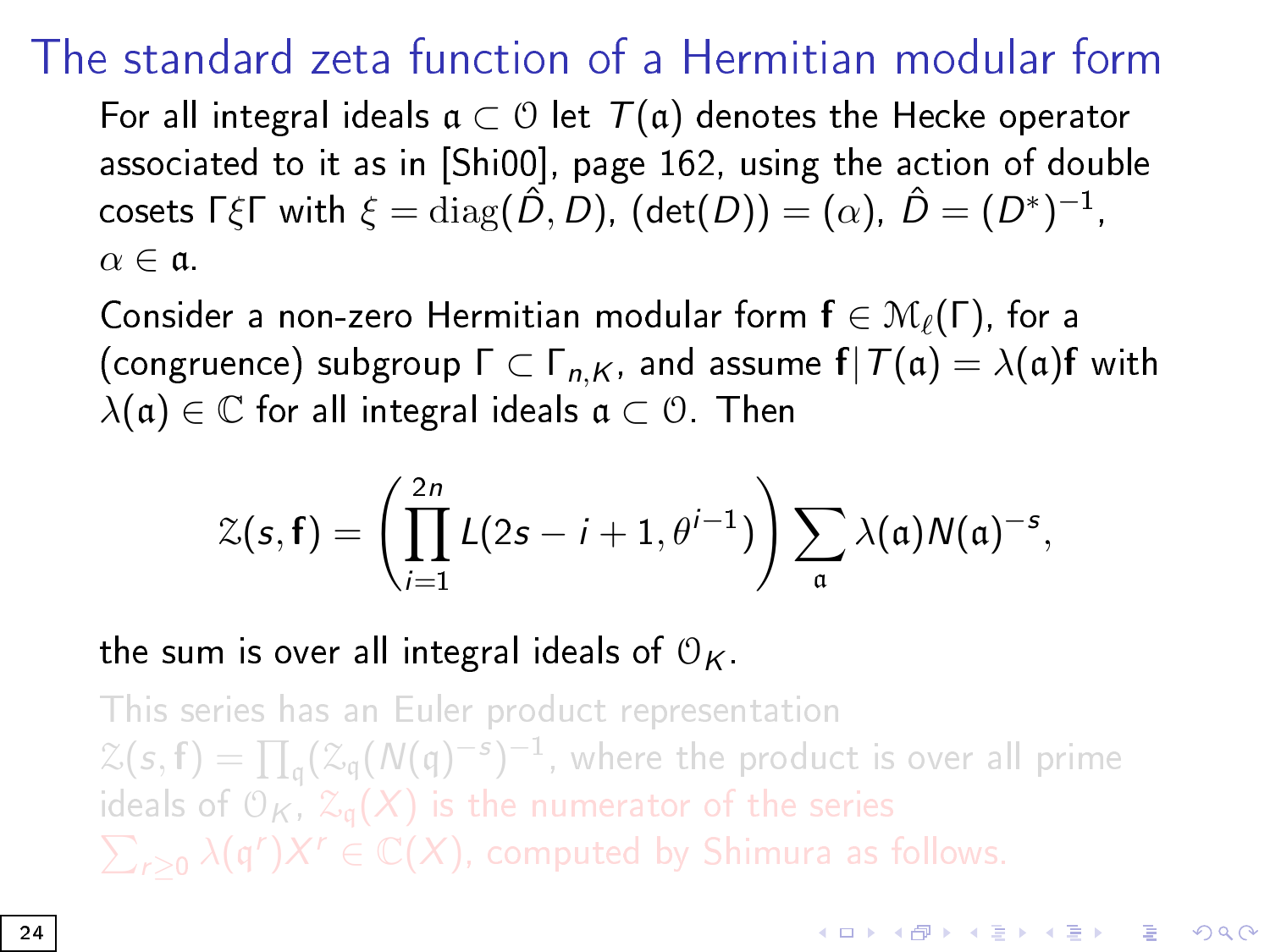## The standard zeta function of a Hermitian modular form

For all integral ideals  $\mathfrak{a} \subset \mathfrak{O}$  let  $\mathcal{T}(\mathfrak{a})$  denotes the Hecke operator associated to it as in [\[Shi00\]](#page-69-0), page 162, using the action of double cosets ΓξΓ with  $\xi = \mathrm{diag}(\hat{D},D)$ ,  $(\mathsf{det}(D)) = (\alpha)$ ,  $\hat{D} = (D^*)^{-1}$ ,  $\alpha \in \mathfrak{a}$ .

Consider a non-zero Hermitian modular form  $f \in \mathcal{M}_{\ell}(\Gamma)$ , for a (congruence) subgroup  $\Gamma \subset \Gamma_{n,K}$ , and assume  $f|T(\mathfrak{a}) = \lambda(\mathfrak{a})f$  with  $\lambda(\mathfrak{a}) \in \mathbb{C}$  for all integral ideals  $\mathfrak{a} \subset \mathcal{O}$ . Then

$$
\mathcal{Z}(\mathbf{s},\mathbf{f})=\left(\prod_{i=1}^{2n}L(2\mathbf{s}-i+1,\theta^{i-1})\right)\sum_{\mathfrak{a}}\lambda(\mathfrak{a})N(\mathfrak{a})^{-\mathbf{s}},
$$

the sum is over all integral ideals of  $\mathcal{O}_K$ .

This series has an Euler product representation  $\mathcal{Z}(\bm{s}, \mathbf{f}) = \prod_{\mathfrak{q}} (\mathcal{Z}_{\mathfrak{q}}(\mathcal{N}(\mathfrak{q})^{-\bm{s}})^{-1},$  where the product is over all prime ideals of  $\mathfrak{O}_K$ ,  $\mathfrak{Z}_{\mathfrak{q}}(X)$  is the numerator of the series  $\sum_{r\geq 0}\lambda(\frak{q}^r)X^r\in \mathbb{C}(X),$  computed by Shimura as follows.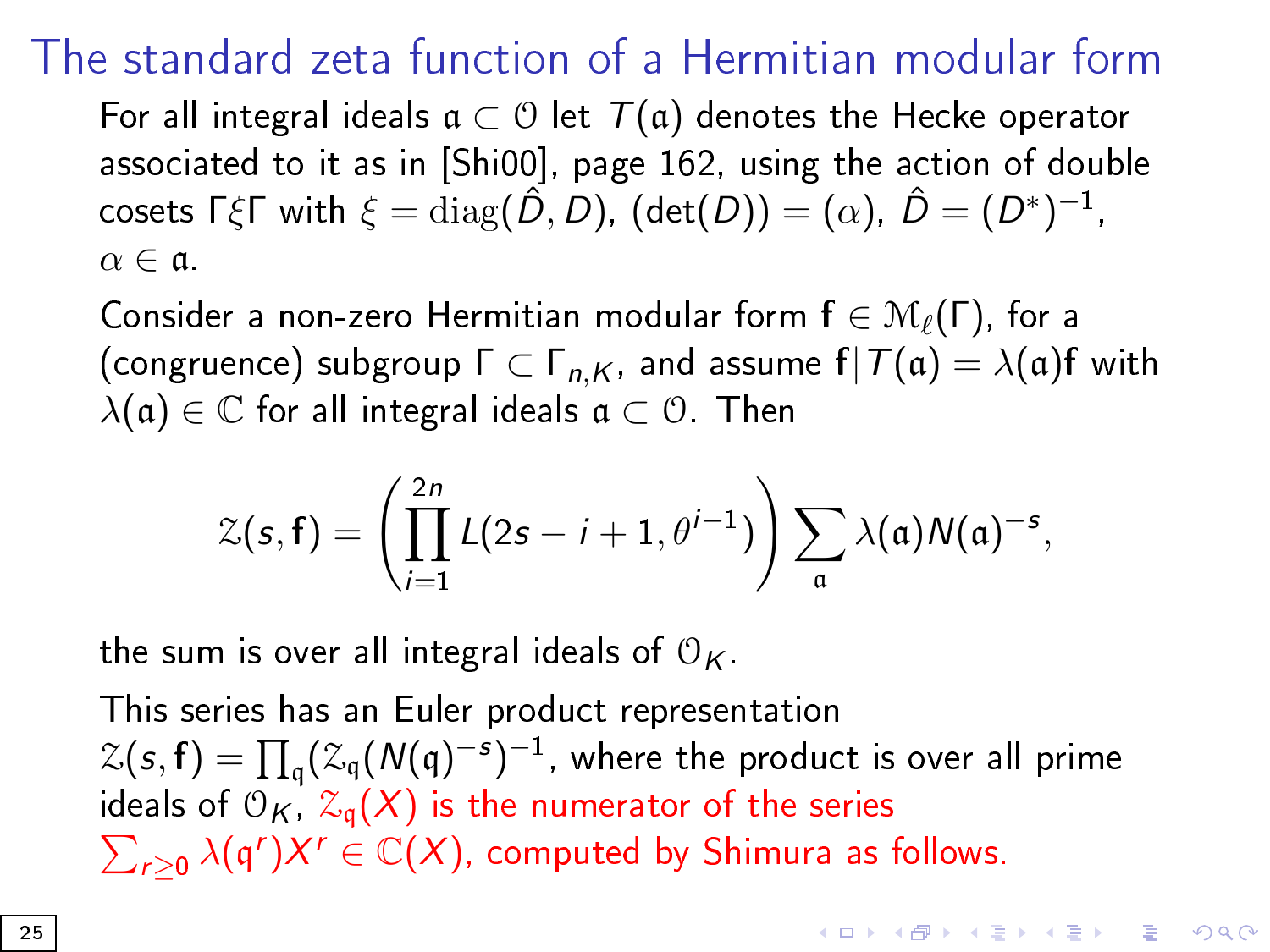The Euler factors  $\mathcal{Z}_q(X)$  in the Hermitian modular case at the prime ideal q of  $\mathcal{O}_K$  are

(i) 
$$
\mathcal{Z}_{q}(X) = \prod_{i=1}^{n} ((1 - N(q)^{n-1} t_{q,i} X)(1 - N(q)^{n} t_{q,i}^{-1} X))^{-1}
$$

if  $\mathfrak{q}^{\rho} = \mathfrak{q}$  and  $\mathfrak{q} \nmid \mathfrak{c}$ , (the inert case outside level  $\mathfrak{c}$ ),

(ii) 
$$
\mathcal{Z}_{q_1}(X_1)\mathcal{Z}_{q_2}(X_2) = \prod_{i=1}^{2n} \left( (1 - N(q_1)^{2n} t_{q_1q_2,i}^{-1} X_1)(1 - N(q_2)^{-1} t_{q_1q_2,i} X_2) \right)^{-1},
$$

if  $\mathfrak{q}_1\neq \mathfrak{q}_2, \mathfrak{q}_1^\rho=\mathfrak{q}_2$  and  $\mathfrak{q}_i\not\mid \mathfrak{c}$  for  $i=1,2$  (the split case outside level) ,

(iii)  $\mathcal{Z}_{\mathfrak{q}}(X) = \prod_{i=1}^{n} (1 - N(\mathfrak{q})^{n-1} t_{q,i} X)^{-1}$ , if  $\mathfrak{q}^{\rho} = \mathfrak{q}$  and  $\mathfrak{q} | \mathfrak{c}$  (inert level divisors ),

$$
(iv) \; \mathcal{Z}_{q_1}(X_1) \mathcal{Z}_{q_2}(X_2) = \prod_{i=1}^n \left( (1 - N(q_1)^{n-1} t_{q_1 q_2, i}^{-1} X_1)(1 - N(q_2)^{n-1} t_{q_1 q_2, i} X_2) \right)^{-1},
$$

 $000$ 

if  $q_1 \neq q_2, q_i|c$  for  $i = 1, 2$  (split level divisors).

where the  $t_{7,i}$  above for ? = q, q<sub>1</sub>q<sub>2</sub>, are the Satake parameters of the eigenform f.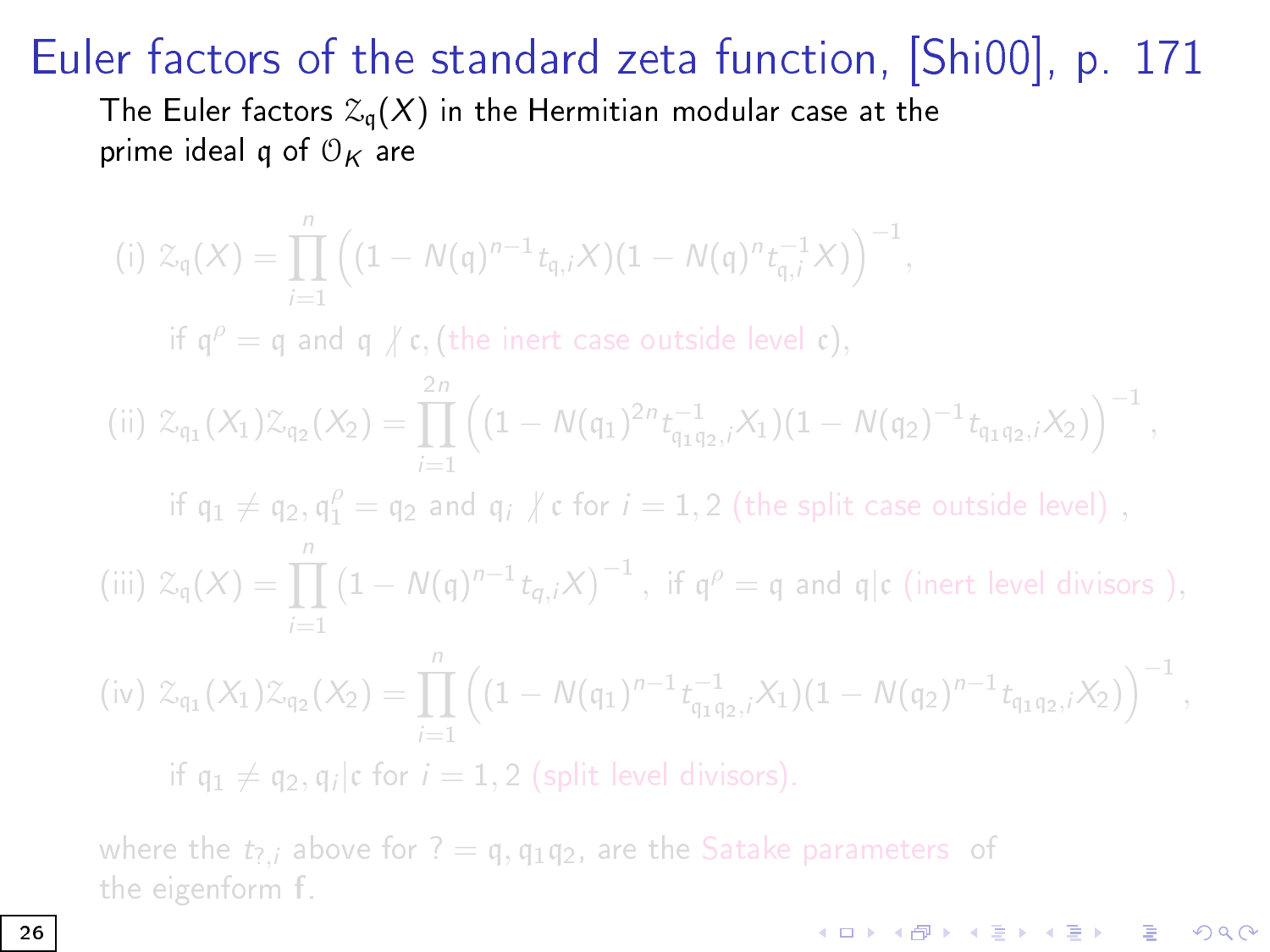The Euler factors  $\mathcal{Z}_q(X)$  in the Hermitian modular case at the prime ideal q of  $\mathcal{O}_K$  are

(i) 
$$
\mathcal{Z}_{q}(X) = \prod_{i=1}^{n} ((1 - N(q)^{n-1} t_{q,i} X)(1 - N(q)^{n} t_{q,i}^{-1} X))^{-1},
$$

if  $q^{\rho} = q$  and  $q \nmid c$ , (the inert case outside level c),

(ii) 
$$
\mathcal{Z}_{q_1}(X_1)\mathcal{Z}_{q_2}(X_2) = \prod_{i=1}^{2n} \left( (1 - N(q_1)^{2n} t_{q_1q_2,i}^{-1} X_1)(1 - N(q_2)^{-1} t_{q_1q_2,i} X_2) \right)^{-1},
$$

if  $\mathfrak{q}_1\neq \mathfrak{q}_2, \mathfrak{q}_1^\rho=\mathfrak{q}_2$  and  $\mathfrak{q}_i\not\mid \mathfrak{c}$  for  $i=1,2$  (the split case outside level) ,

(iii)  $\mathcal{Z}_{\mathfrak{q}}(X) = \prod_{i=1}^{n} (1 - N(\mathfrak{q})^{n-1} t_{q,i} X)^{-1}$ , if  $\mathfrak{q}^{\rho} = \mathfrak{q}$  and  $\mathfrak{q} | \mathfrak{c}$  (inert level divisors ),

$$
(iv) \; \mathcal{Z}_{q_1}(X_1) \mathcal{Z}_{q_2}(X_2) = \prod_{i=1}^n \left( (1 - N(q_1)^{n-1} t_{q_1 q_2, i}^{-1} X_1)(1 - N(q_2)^{n-1} t_{q_1 q_2, i} X_2) \right)^{-1},
$$

**KORKA SERKER STRACK** 

if  $q_1 \neq q_2, q_i|c$  for  $i = 1, 2$  (split level divisors).

where the  $t_{7,i}$  above for ? = q, q<sub>1</sub>q<sub>2</sub>, are the Satake parameters of the eigenform f.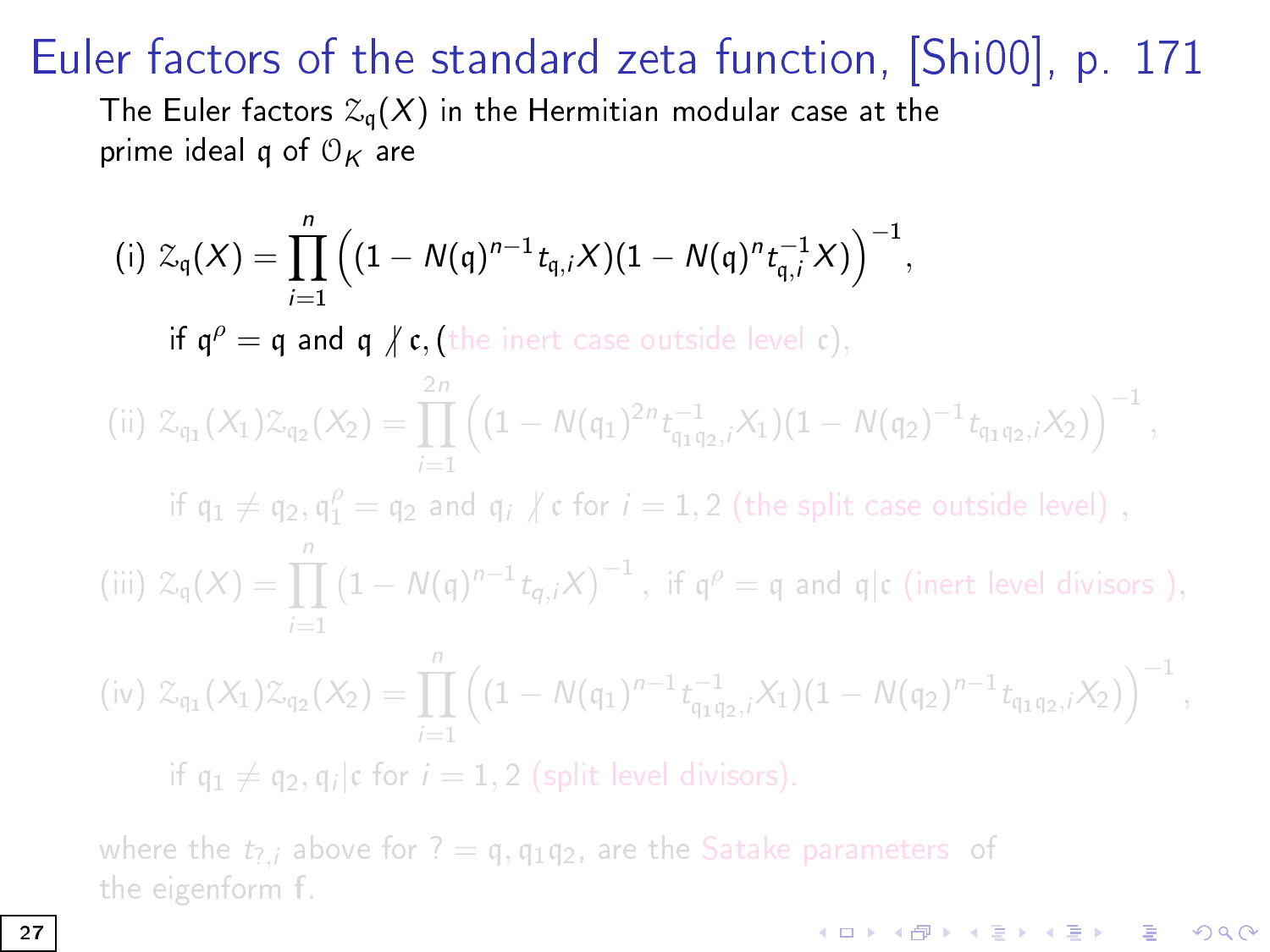The Euler factors  $\mathcal{Z}_{q}(X)$  in the Hermitian modular case at the prime ideal q of  $O_K$  are

(i) 
$$
\mathcal{Z}_{q}(X) = \prod_{i=1}^{n} ((1 - N(q)^{n-1} t_{q,i} X)(1 - N(q)^{n} t_{q,i}^{-1} X))^{-1}
$$
,  
\nif  $q^{\rho} = q$  and  $q \nmid r$ , (the inert case outside level c),  
\n(ii)  $\mathcal{Z}_{q_{1}}(X_{1}) \mathcal{Z}_{q_{2}}(X_{2}) = \prod_{i=1}^{2n} ((1 - N(q_{1})^{2n} t_{q_{1}q_{2,i}}^{-1} X_{1})(1 - N(q_{2})^{-1} t_{q_{1}q_{2,i}} X_{2}))^{-1}$ ,  
\nif  $q_{1} \neq q_{2}, q_{1}^{\rho} = q_{2}$  and  $q_{i} \nmid r$  for  $i = 1, 2$  (the split case outside level),  
\n(iii)  $\mathcal{Z}_{q}(X) = \prod_{i=1}^{n} (1 - N(q)^{n-1} t_{q_{i},i} X)^{-1}$ , if  $q^{\rho} = q$  and  $q|c$  (inert level divisors),  
\n(iv)  $\mathcal{Z}_{q_{1}}(X_{1}) \mathcal{Z}_{q_{2}}(X_{2}) = \prod_{i=1}^{n} ((1 - N(q_{1})^{n-1} t_{q_{1}q_{2,i}}^{-1} X_{1})(1 - N(q_{2})^{n-1} t_{q_{1}q_{2,i}} X_{2}))^{-1}$ ,  
\nif  $q_{1} \neq q_{2}, q_{i}|c$  for  $i = 1, 2$  (split level divisors).

**KORKA BRADE KORA** 

where the  $t_{7,i}$  above for ? = q, q<sub>1</sub>q<sub>2</sub>, are the Satake parameters of the eigenform f.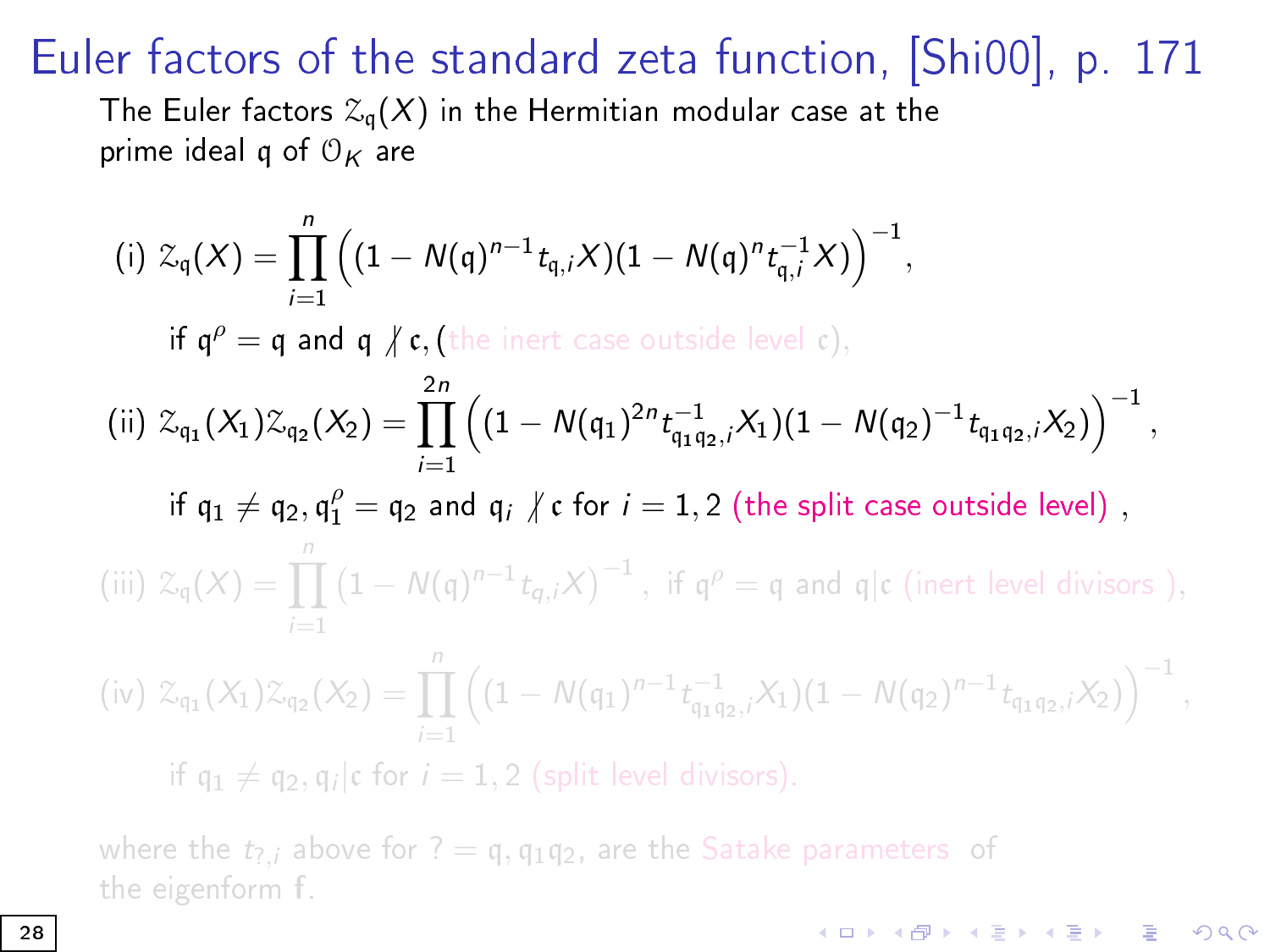The Euler factors  $\mathcal{Z}_q(X)$  in the Hermitian modular case at the prime ideal q of  $O_K$  are

(i) 
$$
\mathcal{Z}_q(X) = \prod_{i=1}^n \left( (1 - N(q)^{n-1} t_{q,i} X)(1 - N(q)^n t_{q,i}^{-1} X) \right)^{-1}
$$
,  
\nif  $q^{\rho} = q$  and  $q \nmid r$ , (the inert case outside level  $\mathfrak{c}$ ),  
\n(ii)  $\mathcal{Z}_{q_1}(X_1) \mathcal{Z}_{q_2}(X_2) = \prod_{i=1}^{2n} \left( (1 - N(q_1)^{2n} t_{q_1 q_2,i}^{-1} X_1)(1 - N(q_2)^{-1} t_{q_1 q_2,i} X_2) \right)^{-1}$ ,  
\nif  $q_1 \neq q_2$ ,  $q_1^{\rho} = q_2$  and  $q_i \nmid r$  for  $i = 1, 2$  (the split case outside level),  
\n(iii)  $\mathcal{Z}_q(X) = \prod_{i=1}^n (1 - N(q)^{n-1} t_{q,i} X)^{-1}$ , if  $q^{\rho} = q$  and  $q|c$  (inert level divisors),  
\n(iv)  $\mathcal{Z}_{q_1}(X_1) \mathcal{Z}_{q_2}(X_2) = \prod_{i=1}^n \left( (1 - N(q_1)^{n-1} t_{q_1 q_2,i}^{-1} X_1)(1 - N(q_2)^{n-1} t_{q_1 q_2,i} X_2) \right)^{-1}$ ,  
\nif  $q_1 \neq q_2$ ,  $q_i|c$  for  $i = 1, 2$  (split level divisors).

where the  $t_{7,i}$  above for ? = q, q<sub>1</sub>q<sub>2</sub>, are the Satake parameters of the eigenform f.

**K ロ X K 레 X K 회 X X 회 X 및 X X X X X 전**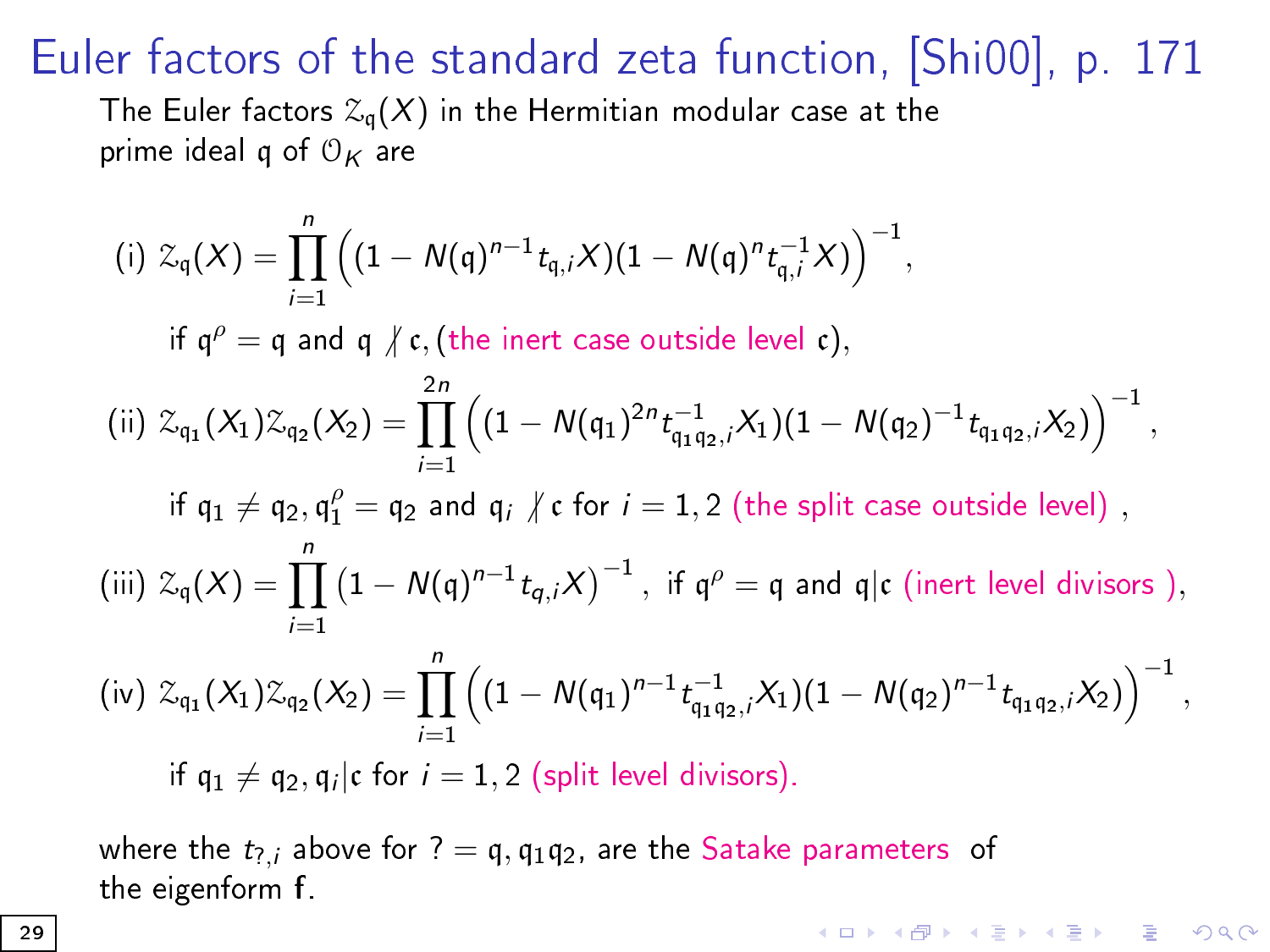## The standard motivic-normalized zeta  $\mathcal{D}(s, f, \chi)$

The standard zeta function of f is defined by means of the p-parameters as the following Euler product:

$$
\mathcal{D}(s, f, \chi) = \prod_{p} \prod_{i=1}^{2n} \left\{ \left( 1 - \frac{\chi(p)\alpha_i(p)}{p^s} \right) \left( 1 - \frac{\chi(p)\alpha_{4n-i}(p)}{p^s} \right) \right\}^{-1},
$$

where  $\chi$  is an arbitrary Dirichlet character. The p-parameters  $\alpha_1(p), \ldots, \alpha_{4n}(p)$  of  $\mathcal{D}(s, f, \chi)$  for p not dividing the level C of the form f are related to the the 4n characteristic numbers

$$
\alpha_1(p),\cdots,\ \alpha_{2n}(p),\ \alpha_{2n+1}(p),\ \cdots,\ \alpha_{4n}(p)
$$

of the product of all q-factors  $\mathcal{Z}_{\mathfrak{q}}(N\mathfrak{q}^{(\ell-1)/2)}X)^{-1}$  for all  $\mathfrak{q}|p$ , which is a polynomial of degree 4n of the variable  $X=p^{-s}$  (for almost all p) with coefficients in a number field  $T = T(f)$ .

**KORKAR KERKER EL VOLO** 

There is a relation between the two normalizations  $\mathcal{Z}(\mathsf{s}-\frac{\ell}{2}+\frac{1}{2},\mathsf{f})=\mathcal{D}(\mathsf{s},\mathsf{f})$  explained in [H[a97\] fo](#page-64-0)r general zeta functions.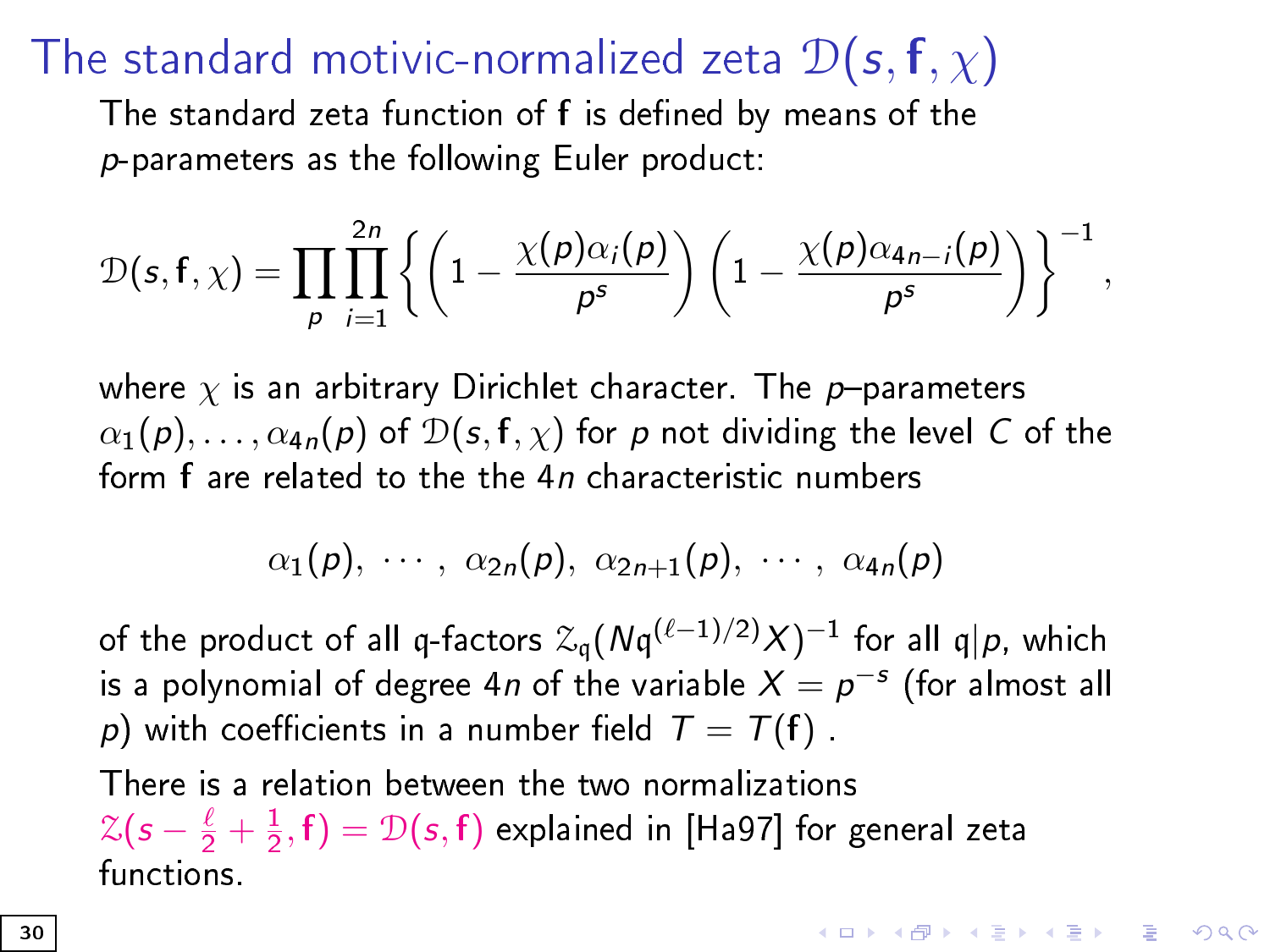## The standard motivic-normalized zeta  $\mathcal{D}(s, f, \chi)$

The standard zeta function of f is defined by means of the p-parameters as the following Euler product:

$$
\mathcal{D}(s, f, \chi) = \prod_{p} \prod_{i=1}^{2n} \left\{ \left( 1 - \frac{\chi(p)\alpha_i(p)}{p^s} \right) \left( 1 - \frac{\chi(p)\alpha_{4n-i}(p)}{p^s} \right) \right\}^{-1},
$$

where  $\chi$  is an arbitrary Dirichlet character. The p-parameters  $\alpha_1(p), \ldots, \alpha_{4n}(p)$  of  $\mathcal{D}(s, f, \chi)$  for p not dividing the level C of the form f are related to the the 4n characteristic numbers

$$
\alpha_1(p),\cdots,\alpha_{2n}(p),\alpha_{2n+1}(p),\cdots,\alpha_{4n}(p)
$$

of the product of all q-factors  $\mathcal{Z}_{\mathfrak{q}}(N\mathfrak{q}^{(\ell-1)/2)}X)^{-1}$  for all  $\mathfrak{q}|p$ , which is a polynomial of degree 4n of the variable  $X=p^{-s}$  (for almost all p) with coefficients in a number field  $T = T(f)$ .

**KORKAR KERKER EL VOLO** 

There is a relation between the two normalizations  $\mathcal{Z}(\mathsf{s}-\frac{\ell}{2}+\frac{1}{2},\mathsf{f})=\mathcal{D}(\mathsf{s},\mathsf{f})$  explained in [H[a97\] fo](#page-64-0)r general zeta functions.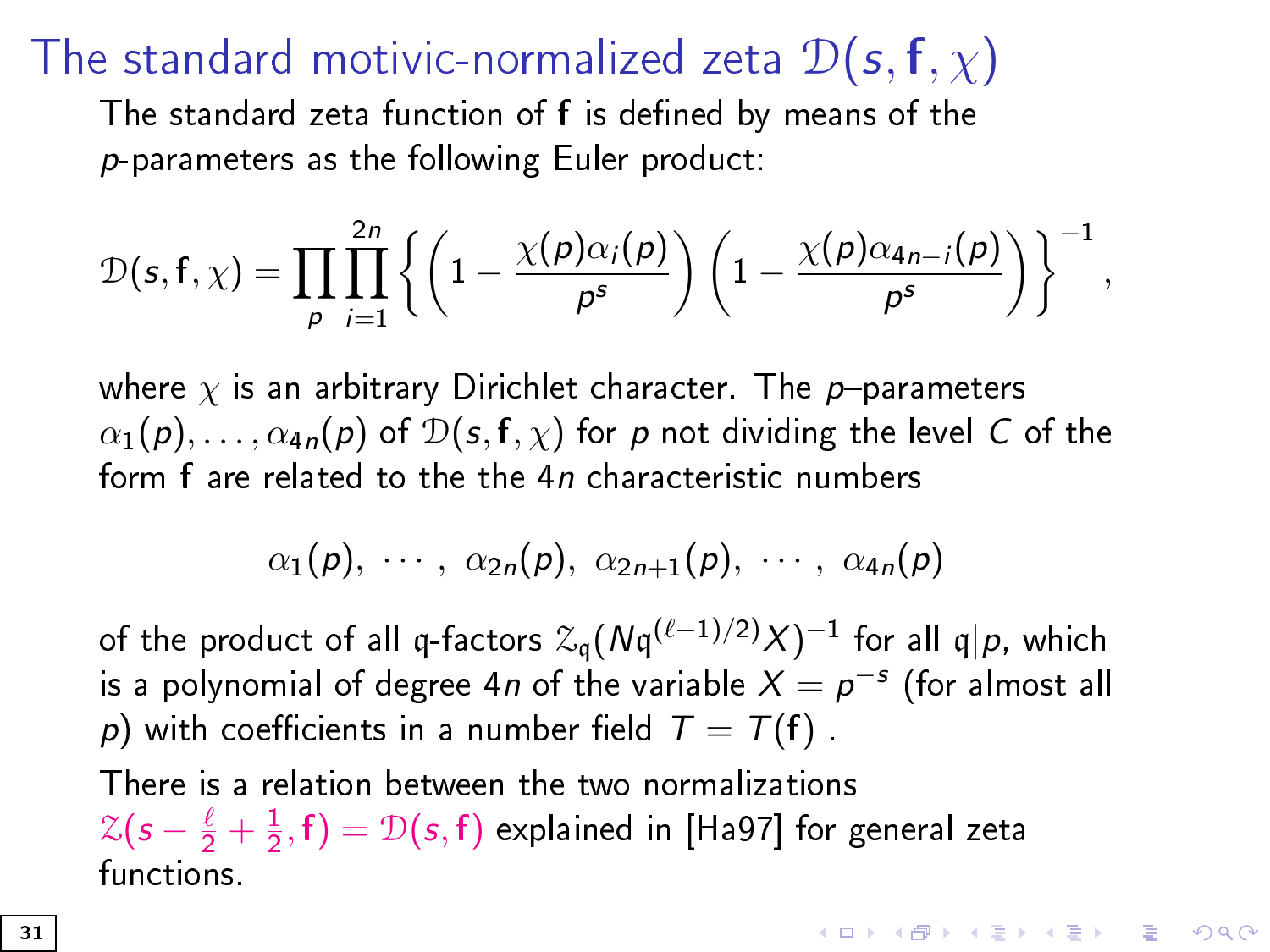#### Description of the Main theorem

Let  $\Omega_f$  be a period attached to an Hermitian cusp eigenform f,  $\mathcal{D}(\mathit{s},\mathsf{f}) = \mathcal{Z}(\mathit{s}-\frac{\ell}{2}+\frac{1}{2},\mathsf{f})$  the standard zeta function, and

$$
\alpha_{\mathbf{f}} = \alpha_{\mathbf{f},p} = \left(\prod_{\mathfrak{q} \mid p} \prod_{i=1}^n t_{\mathfrak{q},i}\right) p^{-n(n+1)}, \quad h = \text{ord}_p(\alpha_{\mathbf{f},p}),
$$

The number  $\alpha_{\mathbf{f}}$  turns out to be an eigenvalue of Atkin's type operator  $\textstyle U_p$  :  $\sum_H A_H q^H \mapsto \sum_H A_{pH} q^H$  on some  $\textsf{f}_0$ , and  $h = P_N(\frac{d}{2}) - P_H(\frac{d}{2})$ 

Definition. Let M be a 0-module of finite rank where  $0 \subset \mathbb{C}_p$ . For  $h\geq 1$ , consider the following  $\mathbb{C}_p$ -vector spaces of functions on  $\mathbb{Z}_p^*$  : C<sup>h</sup> ⊂ C<sup>loc−an</sup> ⊂ C. Then

- a continuous homomorphism  $\mu: \mathcal{C} \rightarrow M$  is called a (bounded) measure *M*-valued measure on  $\mathbb{Z}_p^*$ .

-  $\mu: \mathfrak{C}^h \rightarrow M$  is called an  $h$  admissible measure  $M$ -valued measure on  $\mathbb{Z}_p^*$  measure if the following growth condition is satisfied

$$
\left| \int_{a+(p^{\nu})} (x-a)^j d\mu \right|_p \leq p^{-\nu(h-j)}
$$

for  $j = 0, 1, ..., h - 1$ , and et  $\mathcal{Y}_p = Hom_{cont}(\mathbb{Z}_p^*, \mathbb{C}_p^*)$  be the space of definition of p-adic Mellin tra[nsform](#page-66-2)

Theorem ([Am-V], [MTT]) For an *h*-admissible measure  $\mu$ , the Mellin transform  $\mathcal{L}_{\mu} : \mathcal{Y}_{p} \to \mathbb{C}_{p}$  exists and has growth  $o(\log^{h})$  (with

**KORKA SERKER STRACK**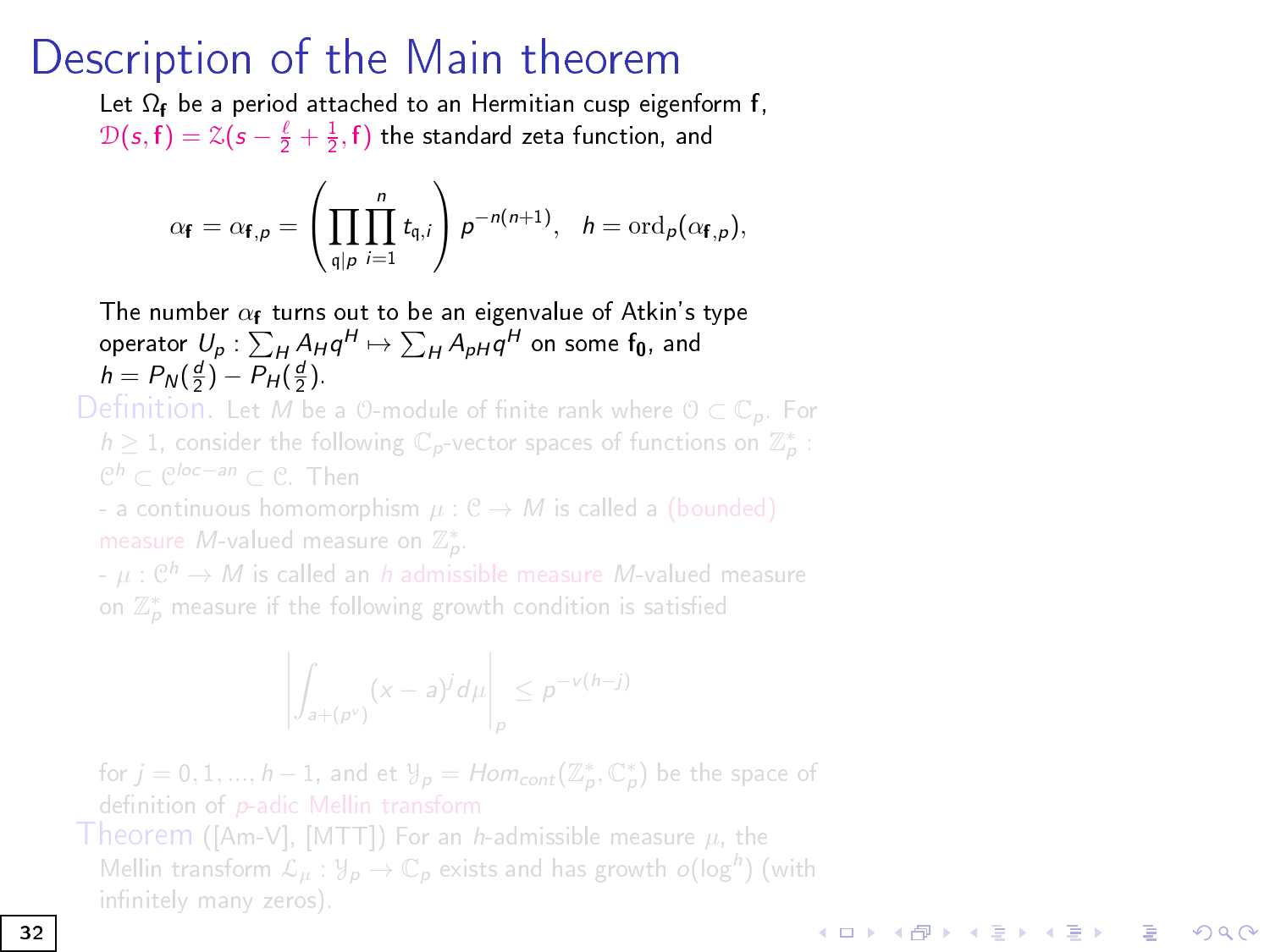#### Description of the Main theorem

Let  $\Omega_f$  be a period attached to an Hermitian cusp eigenform f,  $\mathcal{D}(\mathit{s},\mathsf{f}) = \mathcal{Z}(\mathit{s}-\frac{\ell}{2}+\frac{1}{2},\mathsf{f})$  the standard zeta function, and

$$
\alpha_{\mathbf{f}} = \alpha_{\mathbf{f},p} = \left(\prod_{\mathfrak{q} \mid p} \prod_{i=1}^n t_{\mathfrak{q},i}\right) p^{-n(n+1)}, \quad h = \text{ord}_p(\alpha_{\mathbf{f},p}),
$$

The number  $\alpha_{\mathbf{f}}$  turns out to be an eigenvalue of Atkin's type operator  $\textstyle U_p$  :  $\sum_H A_H q^H \mapsto \sum_H A_{pH} q^H$  on some  $\textsf{f}_0$ , and  $h = P_N(\frac{d}{2}) - P_H(\frac{d}{2})$ 

Definition. Let M be a  $\odot$ -module of finite rank where  $\odot \subset \mathbb{C}_p$ . For  $h\geq 1$ , consider the following  $\mathbb{C}_p$ -vector spaces of functions on  $\mathbb{Z}_p^*$  : C <sup>h</sup> ⊂ C loc−an <sup>⊂</sup> <sup>C</sup>. Then

- a continuous homomorphism  $\mu : \mathcal{C} \to M$  is called a (bounded) measure  $M$ -valued measure on  $\mathbb{Z}_p^*$ 

 $-\mu:\mathcal{C}^h\rightarrow M$  is called an  $h$  admissible measure  $M$ -valued measure on  $\mathbb{Z}_p^*$  measure if the following growth condition is satisfied

$$
\left|\int_{a+(p^{\nu})}(x-a)^{j}d\mu\right|_{p}\leq p^{-\nu(h-j)}
$$

for  $j = 0, 1, ..., h - 1$ , and et  $\mathcal{Y}_p = Hom_{cont}(\mathbb{Z}_p^*, \mathbb{C}_p^*)$  be the space of definition of p-adic Mellin tra[nsform](#page-66-2) Theorem ([Am-V], [MTT]) For an h-admissible measure  $\mu$ , the Mellin transform  $\mathcal{L}_{\mu} : \mathcal{Y}_{p} \to \mathbb{C}_{p}$  exists and has growth  $o(\log^{h})$  (with

**KORKA SERKER STRACK** 

infinitely many zeros).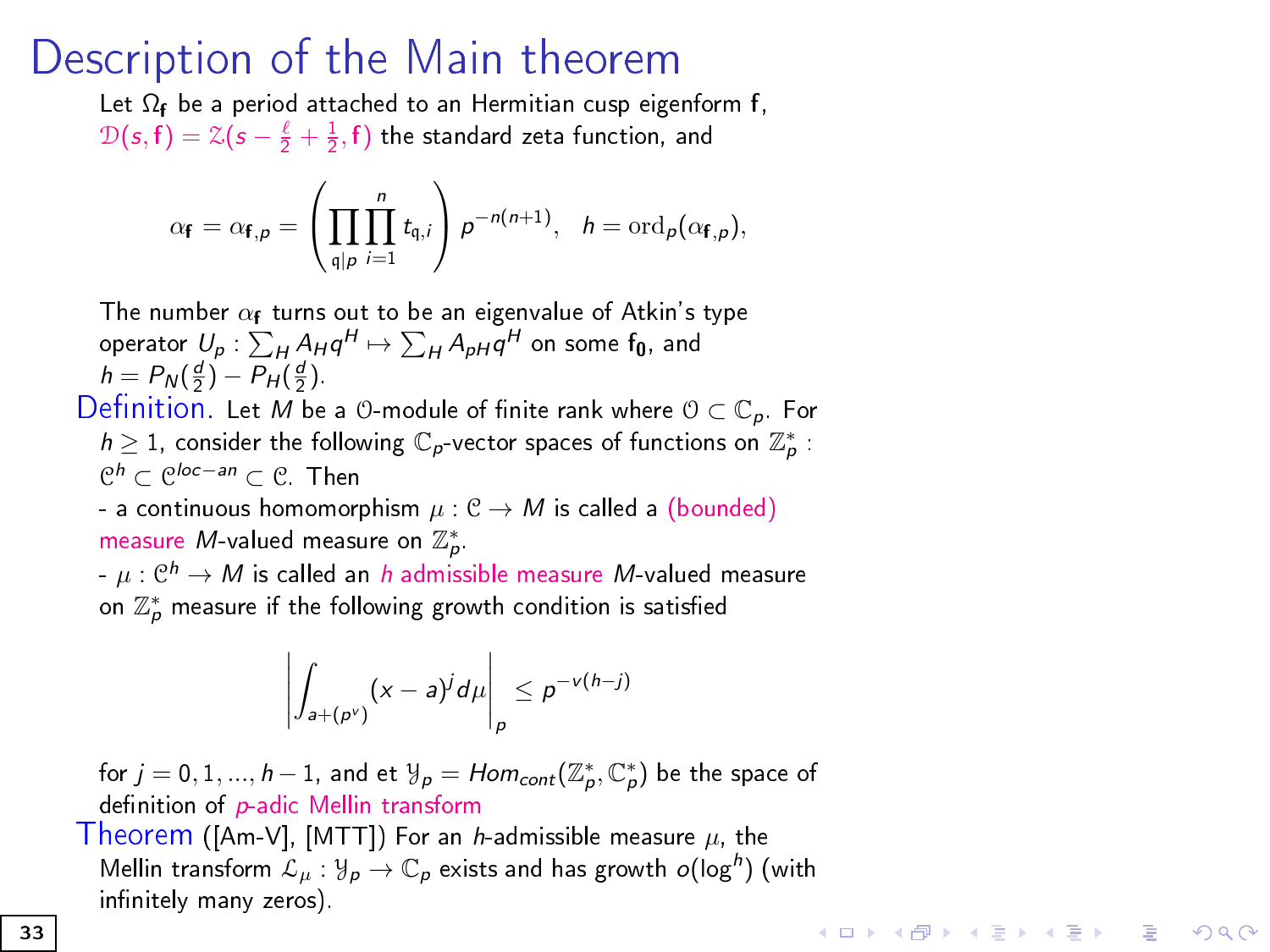## <span id="page-33-0"></span>Main Theorem.

Let f be a Hermitian cusp eigenform of degree  $n \geq 2$  and of weight  $\ell > 4n + 2$ . There exist distributions  $\mu_{\mathcal{D},s}$  for  $s = n, \cdots, \ell - n$  with the properties:

i) for all pairs  $(s, \chi)$  such that  $s \in \mathbb{Z}$  with  $n \leq s \leq \ell - n$ ,

$$
\int_{\mathbb{Z}_p^*} \chi d\mu_{\mathbb{D},s} = A_p(s,\chi) \frac{\mathbb{D}^*(s,\mathsf{f},\overline{\chi})}{\Omega_{\mathsf{f}}}
$$

(under the inclusion  $i_p$ ), with elementary factors  $A_{\rho}(s,\chi)=\prod_{\mathfrak{q}\mid\rho}A_{\mathfrak{q}}(s,\chi)$  including a finite Euler product, Satake parameters  $t_{q,i}$ , gaussian sums, the conductor of  $\chi$ , the integral is a finite sum.

(ii) if  $\operatorname{ord}_p\left((\prod_{\mathfrak{q}\mid p}\prod_{i=1}^nt_{\mathfrak{q},i})p^{-n(n+1)}\right)=0$  then the above distributions  $\mu_{\mathcal{D},s}$  are bounded measures, we set  $\mu_{\mathcal{D}} = \mu_{\mathcal{D},s^*}$  and the integral is defined for all continuous characters  $y \in \text{Hom}(\mathbb{Z}_p^*, \mathbb{C}_p^*) = \mathcal{Y}_p.$ 

Their Mellin transforms  $\mathcal{L}_{\mu_{\mathcal{D}}}(y) = \int_{\mathbb{Z}_p^*} y d\mu_{\mathcal{D}}$ ,  $\mathcal{L}_{\mu_{\mathcal{D}}} : \mathcal{Y}_p \to \mathbb{C}_p$ , give bounded p-adic analytic interpolation of the above L-values to on the  $\mathbb{C}_p$ -analytic group  $\mathcal{Y}_p$ , and these distributions are related by: Z Z

$$
\int_X \chi d\mu_{\mathcal{D},\mathbf{s}} = \int_X \chi^{\mathbf{s}^*-\mathbf{s}} d\mu_{\mathcal{D}}^*, \ X = \mathbb{Z}_p^*, \ \text{where} \ \mathbf{s}^* = \ell - n, \ \mathbf{s}_* = n.
$$

34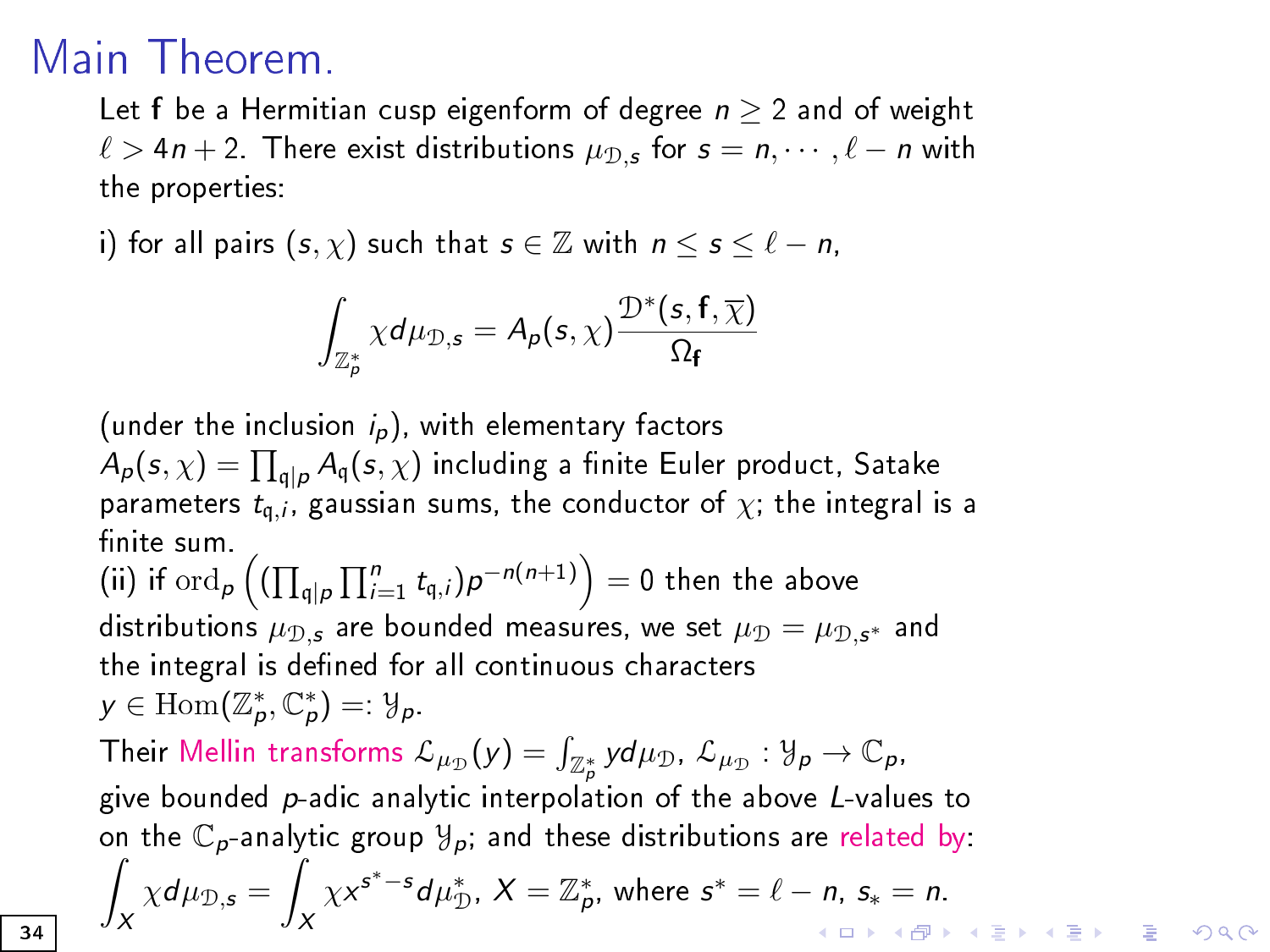#### Main theorem (continued)

(iii) in the admissible case assume that  $0 < h \leq \frac{s^* - s_* + 1}{2}$  $\frac{s_*+1}{2} = \frac{\ell+1-2n}{2}$  $\frac{1}{2}$ , where  $h=\text{ord}_\rho\left((\prod_{\mathfrak{q}\mid\rho}\prod_{i=1}^nt_{\mathfrak{q},i})\rho^{-n(n+1)}\right)>0,$  Then there exist h—admissible measures  $\mu_{\mathcal{D}}$  whose integrals  $\int_{\mathbb{Z}_p^*} \chi {\mathsf x}_p^{\mathsf{s}^*-\mathsf{s}} d\mu_{\mathcal{D}}$  are given by  $i_p\left(A_p(s,\chi)\right)$  $\mathcal{D}^{*}(\mathsf{s},\mathsf{f},\overline{\chi})$  $\Omega_{\textbf{f}}$  $\Big) \in \mathbb{C}_{\rho}$  with  $A_{\rho}(s,\chi)$  as in (i); their Mellin transforms  $\mathcal{L}_\mathcal{D}(y) = \int_{\mathbb{Z}_p^*} y d\mu_\mathcal{D}$ , belong to the type  $o(\log x^h_\rho)$ . (iv) the functions  $\mathcal{L}_{\mathcal{D}}$  are determined by (i)-(iii). Remarks.

(a) Interpretation of  $s^*$ : the smallest of the "big slopes" of  $P_H$ 

(b) Interpretation of  $s_* - 1$ : the biggest of the "small slopes" of  $P_H$ .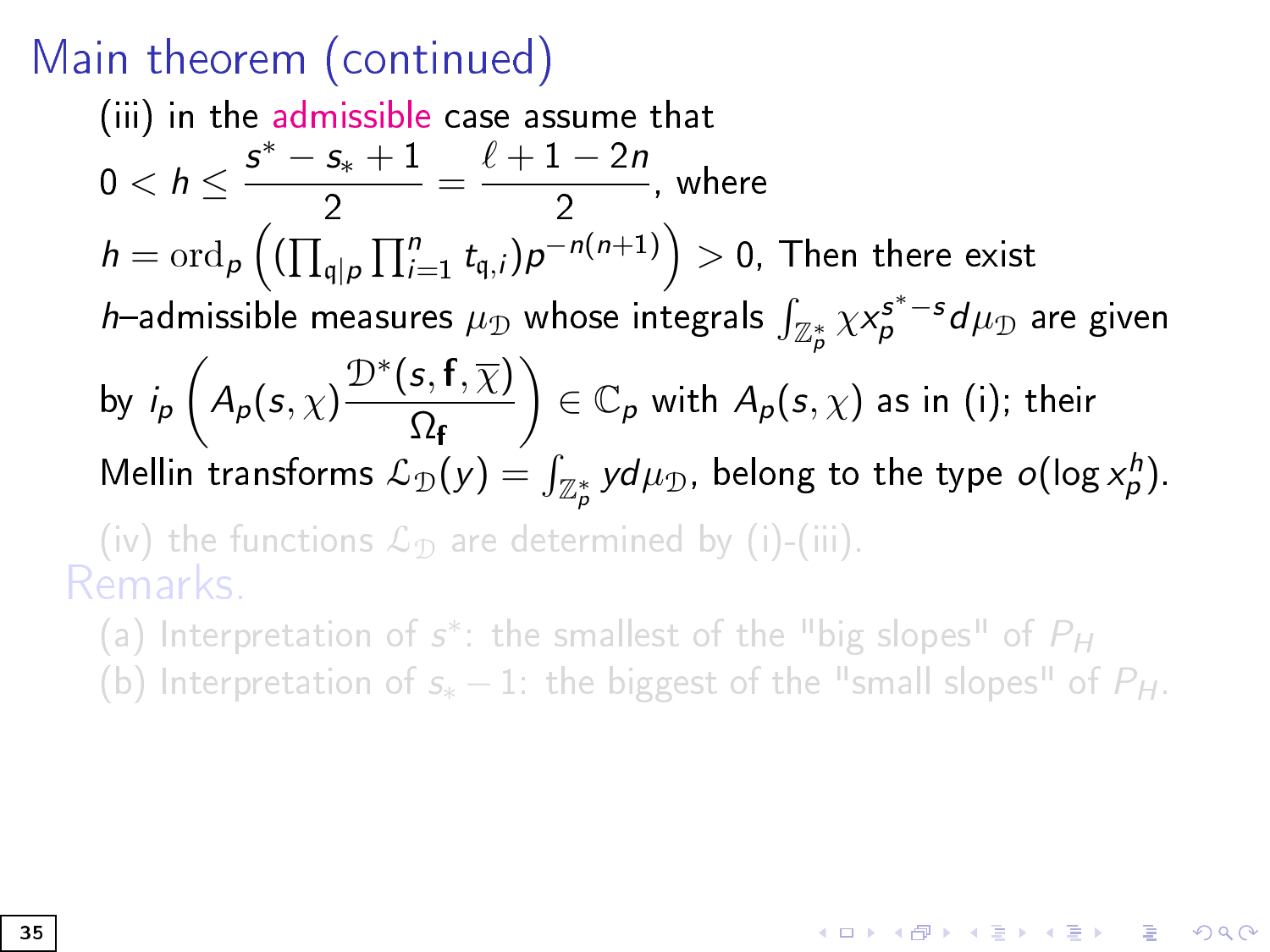#### <span id="page-35-0"></span>Main theorem (continued)

(iii) in the admissible case assume that  $0 < h \leq \frac{s^* - s_* + 1}{2}$  $\frac{s_*+1}{2} = \frac{\ell+1-2n}{2}$  $\frac{1}{2}$ , where  $h=\text{ord}_\rho\left((\prod_{\mathfrak{q}\mid\rho}\prod_{i=1}^nt_{\mathfrak{q},i})\rho^{-n(n+1)}\right)>0,$  Then there exist h—admissible measures  $\mu_{\mathcal{D}}$  whose integrals  $\int_{\mathbb{Z}_p^*} \chi {\mathsf x}_p^{\mathsf{s}^*-\mathsf{s}} d\mu_{\mathcal{D}}$  are given by  $i_p\left(A_p(s,\chi)\right)$  $\mathcal{D}^{*}(\mathsf{s},\mathsf{f},\overline{\chi})$  $\Omega_{\textbf{f}}$  $\Big) \in \mathbb{C}_{\rho}$  with  $A_{\rho}(s,\chi)$  as in (i); their Mellin transforms  $\mathcal{L}_\mathcal{D}(y) = \int_{\mathbb{Z}_p^*} y d\mu_\mathcal{D}$ , belong to the type  $o(\log x^h_\rho)$ . (iv) the functions  $\mathcal{L}_{\mathcal{D}}$  are determined by (i)-(iii). Remarks.

(a) Interpretation of  $s^*$ : the smallest of the "big slopes" of  $P_H$ (b) Interpretation of  $s_* - 1$ : the biggest of the "small slopes" of  $P_H$ .

**KORKAR KERKER EL VOLO**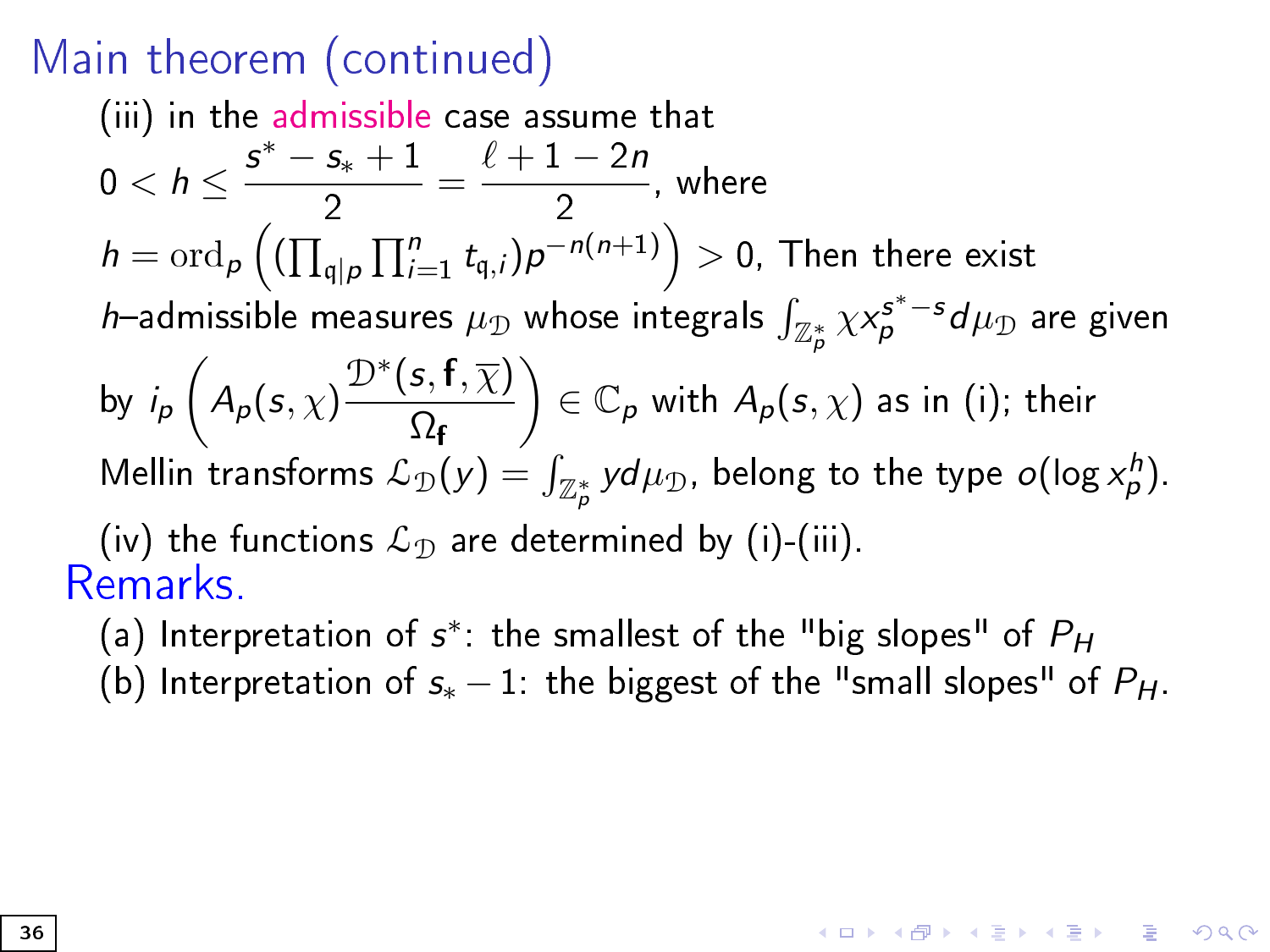## Eisenstein series and congruences (KEY POINT!)

The (Siegel-Hermite) Eisenstein series  $E_{2\ell,n,K}(Z)$  of weight  $2\ell$ , character det $^{-\ell}$ , is defined in [Ike08] by  $E_{2\ell,n,K}(Z) = \qquad \sum \qquad (\det g)^{\ell} j(g, Z)^{-2\ell}$  (converges for  $\ell > n$ ).  $g\in\Gamma$ <sub>n</sub> $K_{\infty}\setminus\Gamma$ <sub>n</sub> $K$ The normalized Eisenstein series is given by  $\mathcal{E}_{2\ell,n,K}(Z) = 2^{-n} \prod_{i=1}^{n} L(i - 2\ell, \theta^{i-1}) \cdot E_{2\ell,n,K}(Z).$ If  $H \in \Lambda_n(\mathbb{O})^+$ , then the H-th Fourier coefficient of  $\mathcal{E}_{2\ell}^{(n)}(Z)$  is

polynomial over  $\mathbb Z$  in variables  $\{\rho^{\ell-(n/2)}\}_\rho$ , and equals

$$
|\gamma(H)|^{\ell-(n/2)}\prod_{p|\gamma(H)}\tilde{F}_p(H,p^{-\ell+(n/2)}),\gamma(H)=(-D_K)^{[n/2]}\det H.
$$

Here,  $\tilde{F}_p(H,X)$  is a certain Laurent polynomial in the variables  $\{X_p = p^{-s}, X_p^{-1}\}_p$  over  $\mathbb Z$ . This polynomial is a key point in proving congruences for the modular forms in a Rankin-Selberg integral. Also, for a certain congruence subgroup  $C = \Gamma_c$ ,  $s \in \mathbb{C}$ and a Hecke ideal character  $\psi$  mod c, the series is defined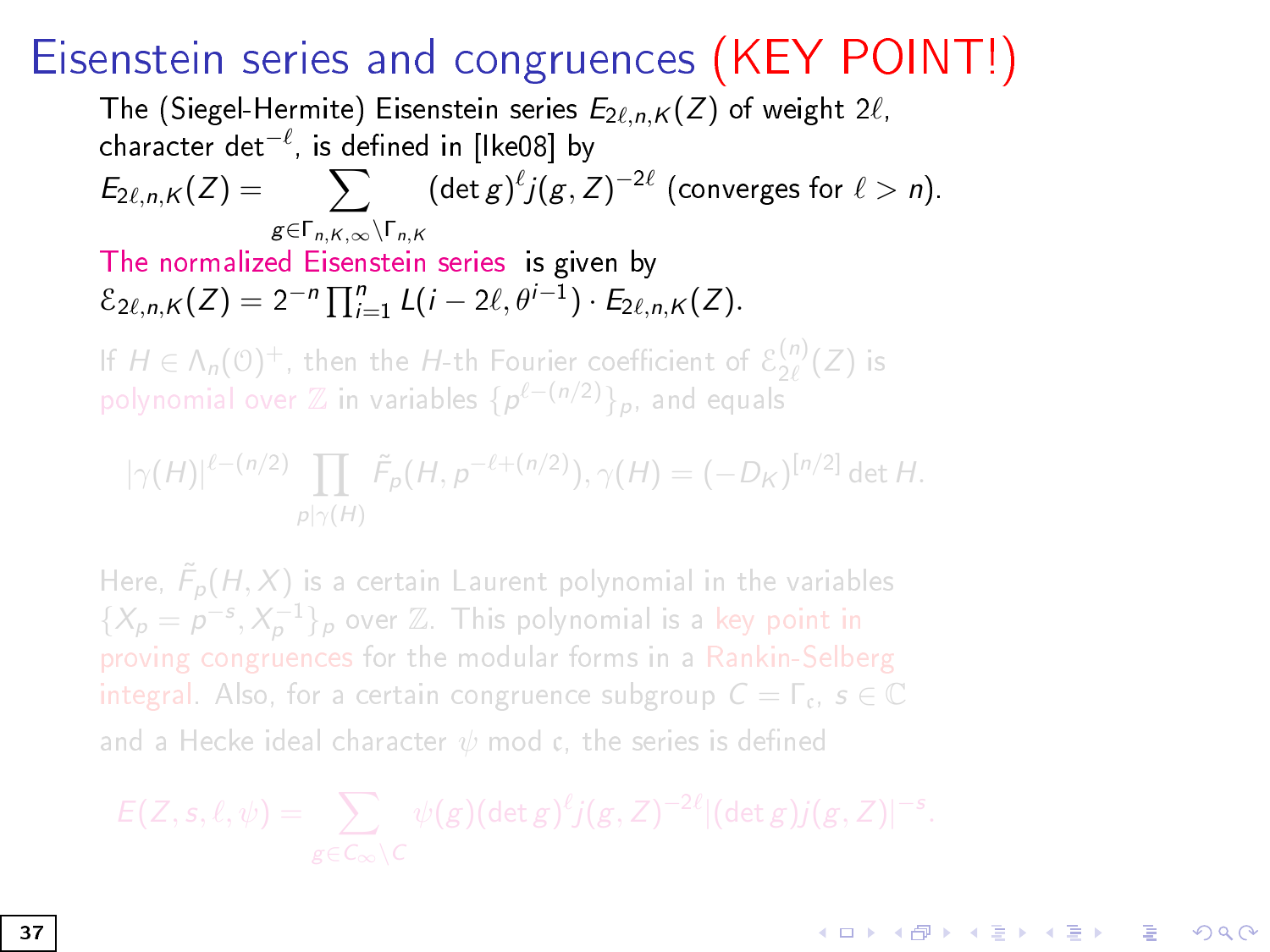#### Eisenstein series and congruences (KEY POINT!)

The (Siegel-Hermite) Eisenstein series  $E_{2\ell,n,K}(Z)$  of weight  $2\ell$ , character det $^{-\ell}$ , is defined in [Ike08] by  $E_{2\ell,n,K}(Z) = \qquad \sum \qquad (\det g)^{\ell} j(g, Z)^{-2\ell}$  (converges for  $\ell > n$ ).  $g\in\Gamma$ <sub>n</sub> $K_{\infty}\setminus\Gamma$ <sub>n</sub> $K$ The normalized Eisenstein series is given by  $\mathcal{E}_{2\ell,n,K}(Z) = 2^{-n} \prod_{i=1}^{n} L(i - 2\ell, \theta^{i-1}) \cdot E_{2\ell,n,K}(Z).$ If  $H \in \Lambda_n(\mathbb{O})^+$ , then the H-th Fourier coefficient of  $\mathcal{E}_{2\ell}^{(n)}(Z)$  is polynomial over  $\mathbb Z$  in variables  $\{p^{\ell-(n/2)}\}_p$ , and equals

$$
|\gamma(H)|^{\ell-(n/2)}\prod_{p|\gamma(H)}\tilde{F}_p(H,p^{-\ell+(n/2)}),\gamma(H)=(-D_K)^{[n/2]}\det H.
$$

Here,  $\tilde{F}_\rho(H,X)$  is a certain Laurent polynomial in the variables  $\{X_p = p^{-s}, X_p^{-1}\}_p$  over  $\mathbb Z$ . This polynomial is a key point in proving congruences for the modular forms in a Rankin-Selberg integral. Also, for a certain congruence subgroup  $C = \Gamma_c$ ,  $s \in \mathbb{C}$ and a Hecke ideal character  $\psi$  mod c, the series is defined

$$
E(Z,s,\ell,\psi)=\sum_{g\in C_{\infty}\setminus C}\psi(g)(\det g)^{\ell}j(g,Z)^{-2\ell}|(\det g)j(g,Z)|^{-s}.
$$

**KORKA SERKER STRACK**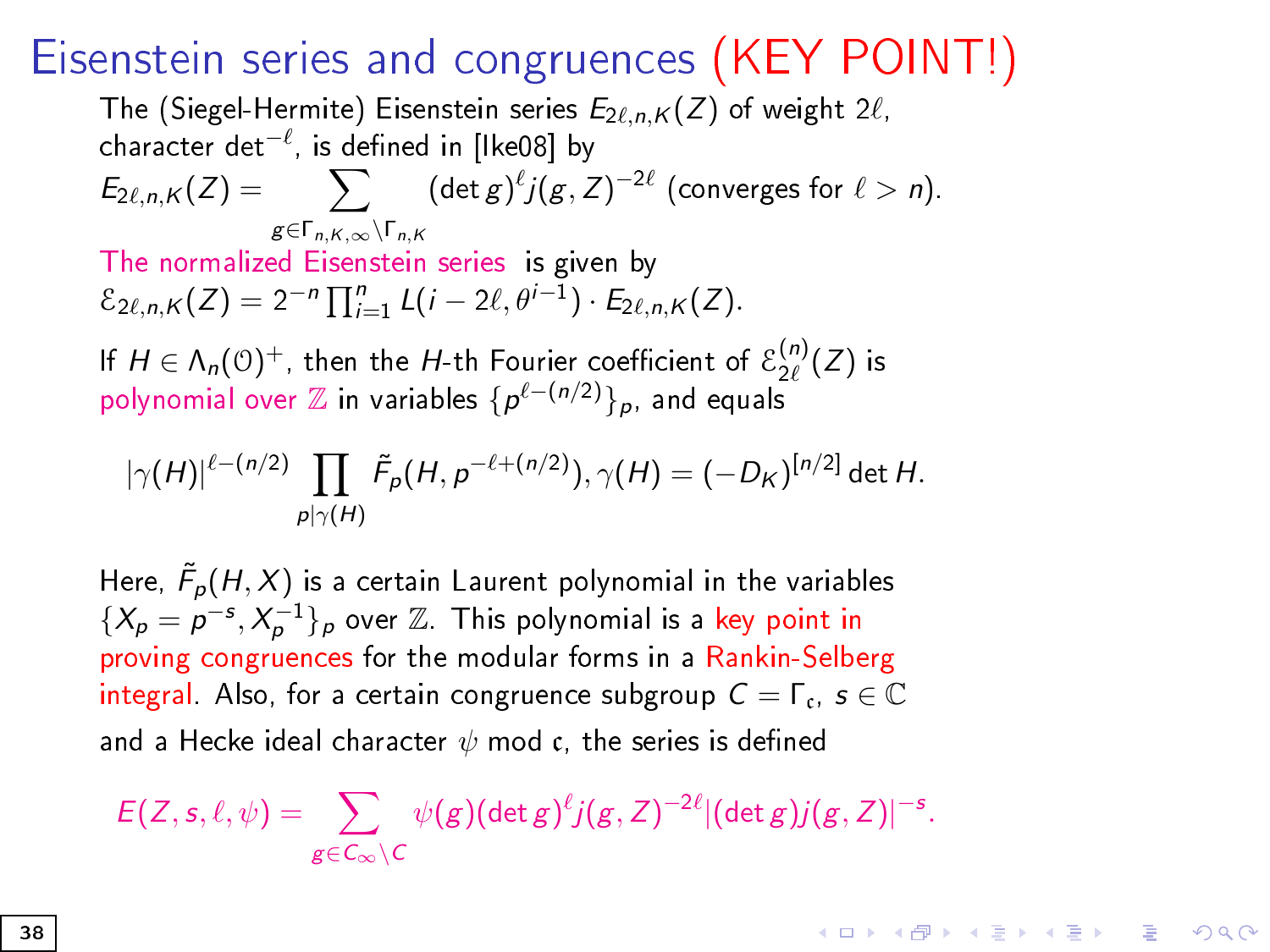#### An integral representation of Rankin-Selberg type

The integral representation of Rankin-Selberg type in the Hermitian modular case: is stated for the level c moodular forms: Theorem 4.1 (Shimura, Klosin), see [[Bou16\],](#page-61-0) p.13. Let  $0\neq \mathbf{f}\in\mathcal{M}_{\ell}(\Gamma_\mathfrak{c},\psi))$  of scalar weight  $\ell,\ \psi$  mod  $\mathfrak{c}$ , such that  $\forall \alpha$ ,  $f|T(\alpha) = \lambda(\alpha) f$ , and assume that  $2\ell \ge n$ , then there exists  $\mathfrak{T} \in \mathcal{S}_+ \cap \mathrm{GL}_n(K)$  and  $\mathcal{R} \in \mathrm{GL}_n(K)$  such that

$$
\Gamma((s))\psi(\det(\mathcal{T}))\mathcal{Z}(s+3n/2,\mathbf{f},\chi)=\\ \Lambda_c(s+3n/2,\theta\psi\chi)\cdot C_0\langle \mathbf{f},\theta_{\mathcal{T}}(\chi)\mathcal{E}(\bar{s}+n,\ell-\ell_\theta,\chi^\rho\psi)\rangle_{\mathbf{C}''},
$$

where  $\mathcal{E}(Z, s, \ell-\ell_{\theta}, \psi)_{C''}$  is a normalized group theoretic (or adelic) Eisenstein series with components as above of level  $c'$  divisible by  $c$ , and weight  $\ell - \ell_{\theta}$ . Here  $\langle \cdot, \cdot \rangle_{C^{\prime\prime}}$  is the normalized Petersson inner product associated to the congruence subgroup  $C''$  of level  $c''$ .

$$
\Gamma((s)) = (4\pi)^{-n(s+h)}\Gamma_n^{\iota}(s+h), \Gamma_n^{\iota}(s) = \pi^{\frac{n(n-1)}{2}}\prod_{j=0}^{n-1}\Gamma(s-j).
$$

where  $h = 0$  or 1,  $C_0$  the index of a subgroup.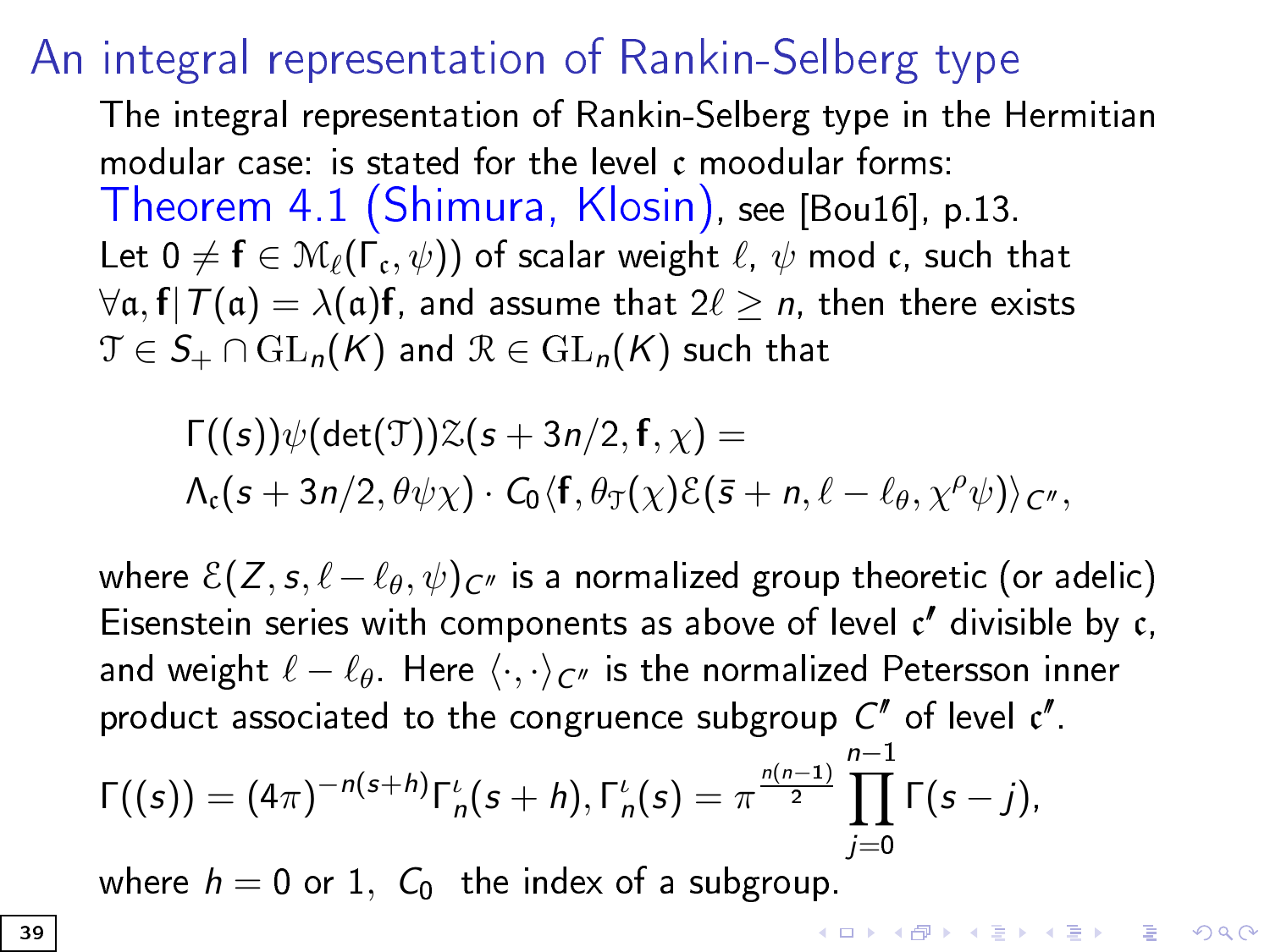Proof of the Main Theorem (ii): Kummer congruences Let us se the notation  $\mathcal{D}_p^{alg}(m,\mathbf{f},\chi) = A_p(\mathbf{s},\chi) \frac{\mathcal{D}^*(m,\mathbf{f},\chi)}{\Omega_n}$  $\mathcal{D}_p^{alg}(m,\mathbf{f},\chi) = A_p(\mathbf{s},\chi) \frac{\mathcal{D}^*(m,\mathbf{f},\chi)}{\Omega_n}$  $\mathcal{D}_p^{alg}(m,\mathbf{f},\chi) = A_p(\mathbf{s},\chi) \frac{\mathcal{D}^*(m,\mathbf{f},\chi)}{\Omega_n}$ Ωf

The integrality of measures is proven representing  $\mathcal{D}_p^{alg}(m,\chi)$  as Rankin-Selberg type integral at critical points  $s = m$ . Coefficients of modular forms in this integral satisfy Kummer-type congruences and produce bounded measures  $\mu_{\mathcal{D}}$  whose construction reduces to congruences of Kummer type between the Fourier coefficients of modular forms, see also [Bou16]. Suppose that we are given infinitely many "critical pairs"  $(s_j, \chi_j)$  at which one has an integral representation  $\mathcal{D}^{alg}_\rho (s_j, f, \chi_j) = A_\rho (s, \chi) \frac{\langle f, h_j \rangle}{\Omega_s}$  $\frac{1}{\Omega_f}$  with all  $h_j = \sum_{\mathcal{T}} b_{j,\mathcal{T}} q^{\mathcal{T}} \in \mathcal{M}$  in a certain finite-dimensional space  $\mathcal{M}$ containing f and defined over  $\overline{Q}$ . We prove the following Kummer-type congruences:

$$
\forall x \in \mathbb{Z}_p^*, \ \sum_j \beta_j \chi_j x^{k_j} \equiv 0 \mod p^N \Longrightarrow \sum_j \beta_j \mathcal{D}_p^{\text{alg}}(s_j, f, \chi) \equiv 0 \mod p^N
$$

 $\beta_j \in \bar{\mathbb{Q}}, k_j = s^* - s_j$ , where  $s^* = \ell - n$  in our case.

Computing the Petersson products of a given modular form  $\mathsf{f}(Z)=\sum_Ha_Hq^H\in\mathcal{M}_{*}(\bar{\mathbb{Q}})$  by another modular form  $h(Z)=\sum_H b_H q^H \in \mathcal{M}_*(\bar{\mathbb{Q}})$  uses a linear form  $\ell_{\mathsf{f}}: h \mapsto \frac{\langle {\mathsf{f}}, h \rangle}{\langle {\mathsf{f}}, {\mathsf{f}} \rangle}$  $\langle \mathsf{f},\mathsf{f} \rangle$ defined over a subfield  $k \subset \overline{Q}$ . **K ロ ▶ K 御 ▶ K 唐 ▶ K 唐 ▶ 『唐 』**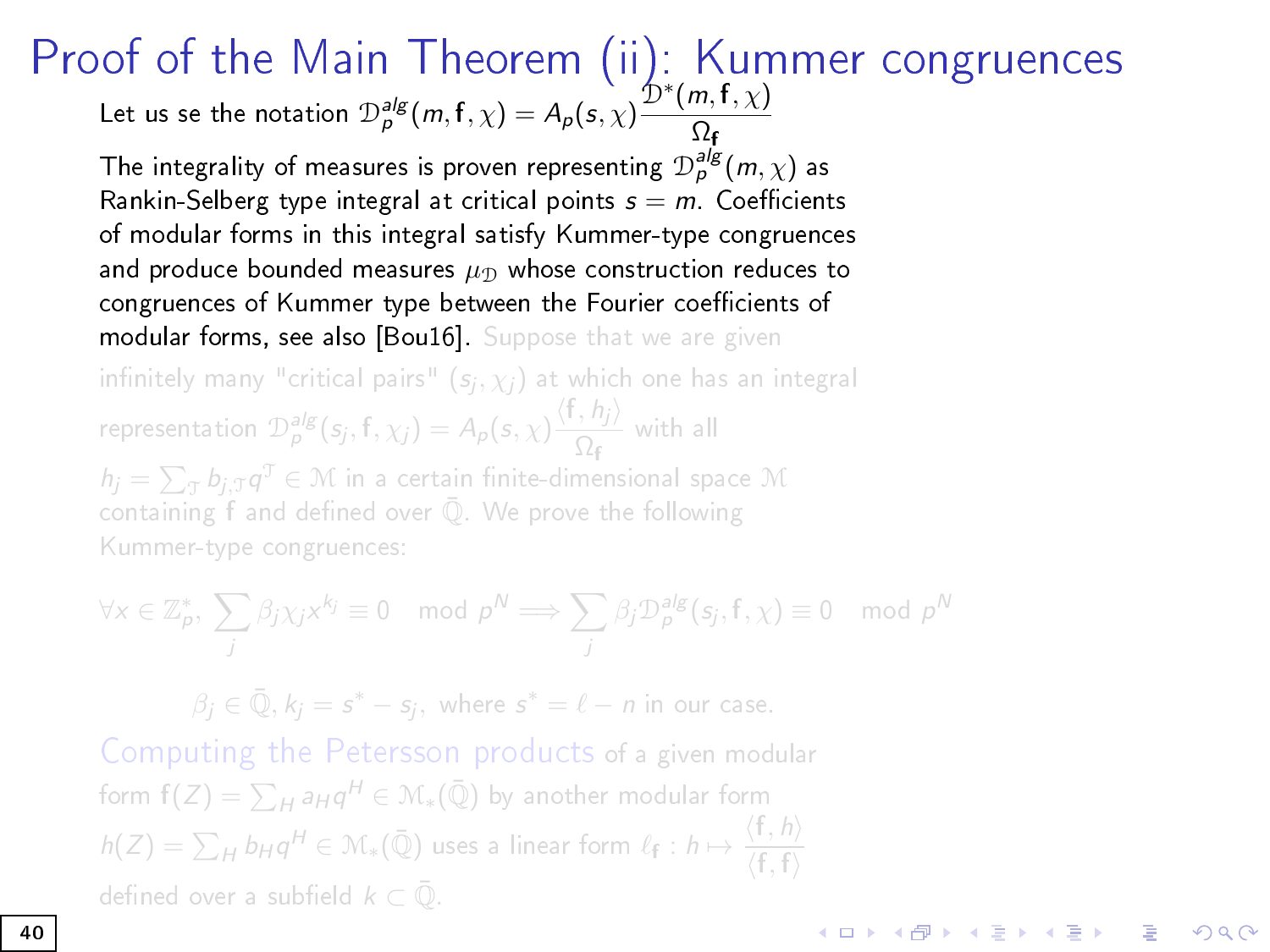Proof of the Main Theorem (ii): Kummer congruences Let us se the notation  $\mathcal{D}_p^{alg}(m,\mathbf{f},\chi) = A_p(\mathbf{s},\chi) \frac{\mathcal{D}^*(m,\mathbf{f},\chi)}{\Omega_n}$  $\mathcal{D}_p^{alg}(m,\mathbf{f},\chi) = A_p(\mathbf{s},\chi) \frac{\mathcal{D}^*(m,\mathbf{f},\chi)}{\Omega_n}$  $\mathcal{D}_p^{alg}(m,\mathbf{f},\chi) = A_p(\mathbf{s},\chi) \frac{\mathcal{D}^*(m,\mathbf{f},\chi)}{\Omega_n}$ Ωf

The integrality of measures is proven representing  $\mathcal{D}_p^{alg}(m,\chi)$  as Rankin-Selberg type integral at critical points  $s = m$ . Coefficients of modular forms in this integral satisfy Kummer-type congruences and produce bounded measures  $\mu_{\mathcal{D}}$  whose construction reduces to congruences of Kummer type between the Fourier coefficients of modular forms, see also [Bou16]. Suppose that we are given infinitely many "critical pairs"  $(\mathsf{s}_j, \chi_j)$  at which one has an integral representation  $\mathcal{D}_{\rho}^{alg}(\mathsf{s}_j, \mathsf{f}, \chi_j) = A_{\rho}(\mathsf{s}, \chi) \frac{\langle \mathsf{f}, \mathsf{h}_j \rangle}{\Omega_{\rho}}$  $\frac{1}{\Omega_f}$  with all  $\mathcal{h}_j = \sum_{\mathcal{T}} \mathcal{b}_{j,\mathcal{T}} \mathcal{q}^{\mathcal{T}} \in \mathcal{M}$  in a certain finite-dimensional space  $\mathcal{M}$ containing  $f$  and defined over  $Q$ . We prove the following Kummer-type congruences:

$$
\forall x \in \mathbb{Z}_p^*, \ \sum_j \beta_j \chi_j x^{k_j} \equiv 0 \mod p^N \Longrightarrow \sum_j \beta_j \mathcal{D}_p^{alg}(s_j, f, \chi) \equiv 0 \mod p^N
$$

 $\beta_j \in \bar{\mathbb{Q}}, k_j = s^* - s_j$ , where  $s^* = \ell - n$  in our case.

Computing the Petersson products of a given modular form  $\mathsf{f}(Z)=\sum_Ha_Hq^H\in\mathcal{M}_{*}(\bar{\mathbb{Q}})$  by another modular form  $h(Z)=\sum_H b_H q^H \in \mathcal{M}_*(\bar{\mathbb{Q}})$  uses a linear form  $\ell_{\mathsf{f}}: h \mapsto \frac{\langle {\mathsf{f}}, h \rangle}{\langle {\mathsf{f}}, {\mathsf{f}} \rangle}$  $\langle \mathsf{f},\mathsf{f} \rangle$ defined over a subfield  $k \subset \overline{Q}$ .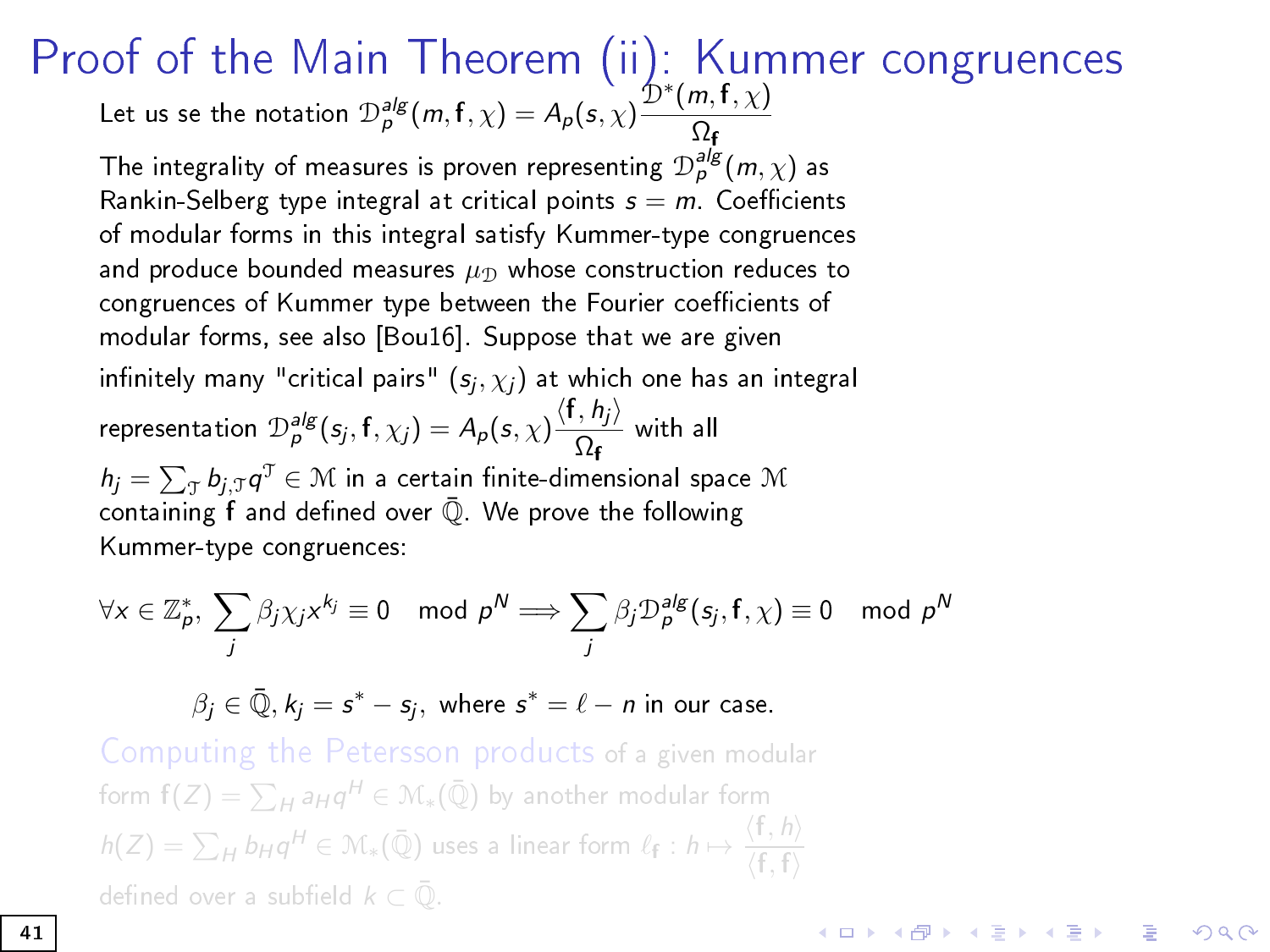Proof of the Main Theorem (ii): Kummer congruences Let us se the notation  $\mathcal{D}_p^{alg}(m,\mathbf{f},\chi) = A_p(\mathbf{s},\chi) \frac{\mathcal{D}^*(m,\mathbf{f},\chi)}{\Omega_n}$  $\mathcal{D}_p^{alg}(m,\mathbf{f},\chi) = A_p(\mathbf{s},\chi) \frac{\mathcal{D}^*(m,\mathbf{f},\chi)}{\Omega_n}$  $\mathcal{D}_p^{alg}(m,\mathbf{f},\chi) = A_p(\mathbf{s},\chi) \frac{\mathcal{D}^*(m,\mathbf{f},\chi)}{\Omega_n}$ Ωf

The integrality of measures is proven representing  $\mathcal{D}_p^{alg}(m,\chi)$  as Rankin-Selberg type integral at critical points  $s = m$ . Coefficients of modular forms in this integral satisfy Kummer-type congruences and produce bounded measures  $\mu_{\mathcal{D}}$  whose construction reduces to congruences of Kummer type between the Fourier coefficients of modular forms, see also [Bou16]. Suppose that we are given infinitely many "critical pairs"  $(s_j, \chi_j)$  at which one has an integral representation  $\mathcal{D}_{\rho}^{alg}(\mathsf{s}_j, \mathsf{f}, \chi_j) = A_{\rho}(\mathsf{s}, \chi) \frac{\langle \mathsf{f}, \mathsf{h}_j \rangle}{\Omega_{\rho}}$  $\frac{1}{\Omega_f}$  with all  $\mathcal{h}_j = \sum_{\mathcal{T}} \mathcal{b}_{j,\mathcal{T}} \mathcal{q}^{\mathcal{T}} \in \mathcal{M}$  in a certain finite-dimensional space  $\mathcal{M}$ containing  $f$  and defined over  $\overline{Q}$ . We prove the following Kummer-type congruences:

$$
\forall x \in \mathbb{Z}_p^*, \ \sum_j \beta_j \chi_j x^{k_j} \equiv 0 \mod p^N \Longrightarrow \sum_j \beta_j \mathcal{D}_p^{alg}(s_j, f, \chi) \equiv 0 \mod p^N
$$

**KORKAR KERKER DRA** 

 $\beta_j \in \bar{\mathbb{Q}}, k_j = s^* - s_j$ , where  $s^* = \ell - n$  in our case.

Computing the Petersson products of a given modular form  $\mathsf{f}(Z)=\sum_Ha_Hq^H\in\mathcal{M}_{*}(\bar{\mathbb{Q}})$  by another modular form  $h(Z)=\sum_H b_H q^H \in \mathcal{M}_*(\bar{\mathbb{Q}})$  uses a linear form  $\ell_{\mathbf{f}}: h \mapsto \frac{\langle \mathbf{f}, h \rangle}{\langle \mathbf{f}, \mathbf{f} \rangle}$  $\langle \mathsf{f},\mathsf{f}\rangle$ defined over a subfield  $k \subset \overline{Q}$ .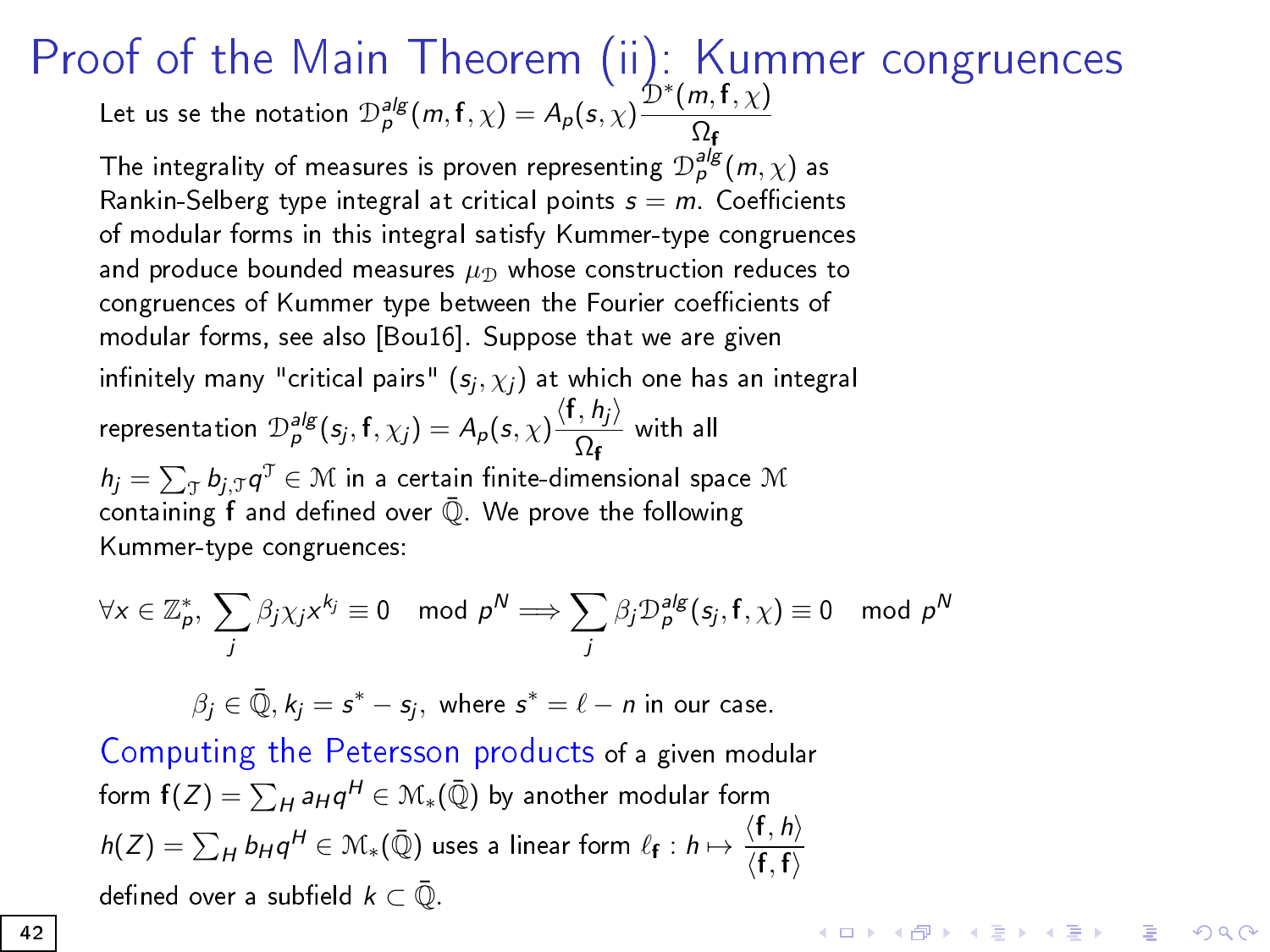## Admissible Hermitian case

Let  $f \in \mathcal{S}_{\ell}(\mathcal{C}, \psi)$  be a Hecke eigenform for the congruence subgroup  $C = \Gamma_c$  of level c. Let q be a prime of K over p, which is inert over  $\mathbb Q$ . Then we say that f is pre-ordinary at q if there exists an eigenform 0  $\neq$   $f_0 \in M_{\{p\}} \subset \mathcal{S}_{\ell}(\mathcal{C}_p, \psi)$  with Satake parameters  $t_{\mathfrak{a},j}$  such that

$$
\left\| \left( \prod_{i=1}^n t_{\mathfrak{q},i} \right) N(\mathfrak{q})^{-\frac{n(n+1)}{2}} \right\|_p = 1,
$$

where  $\|\|_p$  the normalized absolute value at p. The admissible case corresponds to

$$
\left\| \left( \prod_{\mathfrak{q} | p} \prod_{i=1}^n t_{\mathfrak{q},i} \right) p^{-n(n+1)} \right\|_p = p^{-h} \text{ for a positive } h > 0.
$$

**KORKAR KERKER EL VOLO**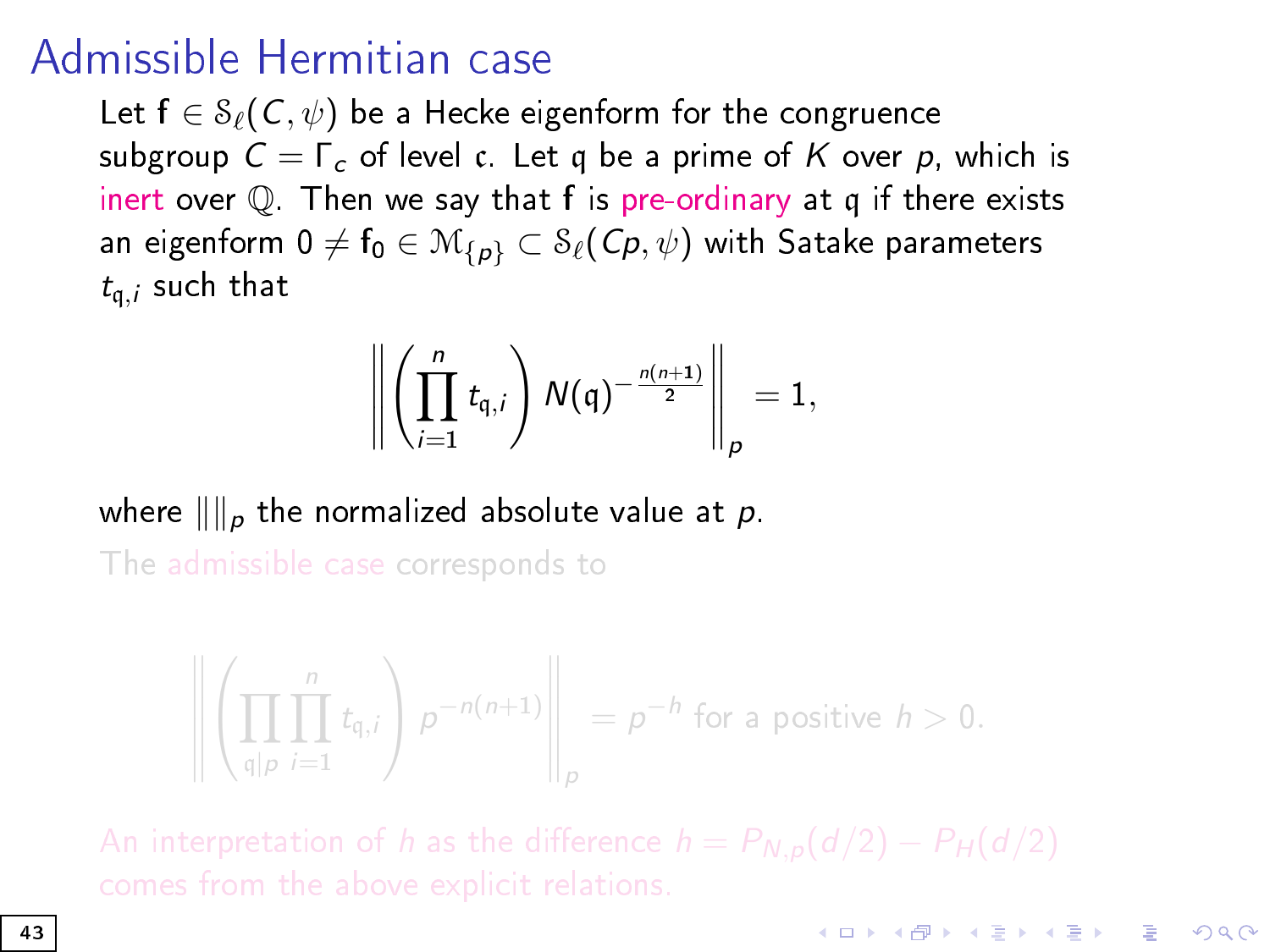## <span id="page-43-0"></span>Admissible Hermitian case

Let  $f \in \mathcal{S}_{\ell}(\mathcal{C}, \psi)$  be a Hecke eigenform for the congruence subgroup  $C = \Gamma_c$  of level c. Let q be a prime of K over p, which is inert over  $\mathbb Q$ . Then we say that f is pre-ordinary at q if there exists an eigenform 0  $\neq$   $f_0 \in M_{\{p\}} \subset \mathcal{S}_{\ell}(\mathcal{C}_p, \psi)$  with Satake parameters  $t_{\mathfrak{a},j}$  such that

$$
\left\| \left( \prod_{i=1}^n t_{\mathfrak{q},i} \right) N(\mathfrak{q})^{-\frac{n(n+1)}{2}} \right\|_p = 1,
$$

where  $\|\|_p$  the normalized absolute value at p. The admissible case corresponds to

$$
\left\| \left( \prod_{\substack{q \mid p \\ q \mid p}} \prod_{i=1}^n t_{q,i} \right) p^{-n(n+1)} \right\|_p = p^{-h} \text{ for a positive } h > 0.
$$

An interpretation of h as the difference  $h = P_{N,p}(d/2) - P_H(d/2)$ comes from the above explicit relations.

**KORKAR KERKER EL VOLO**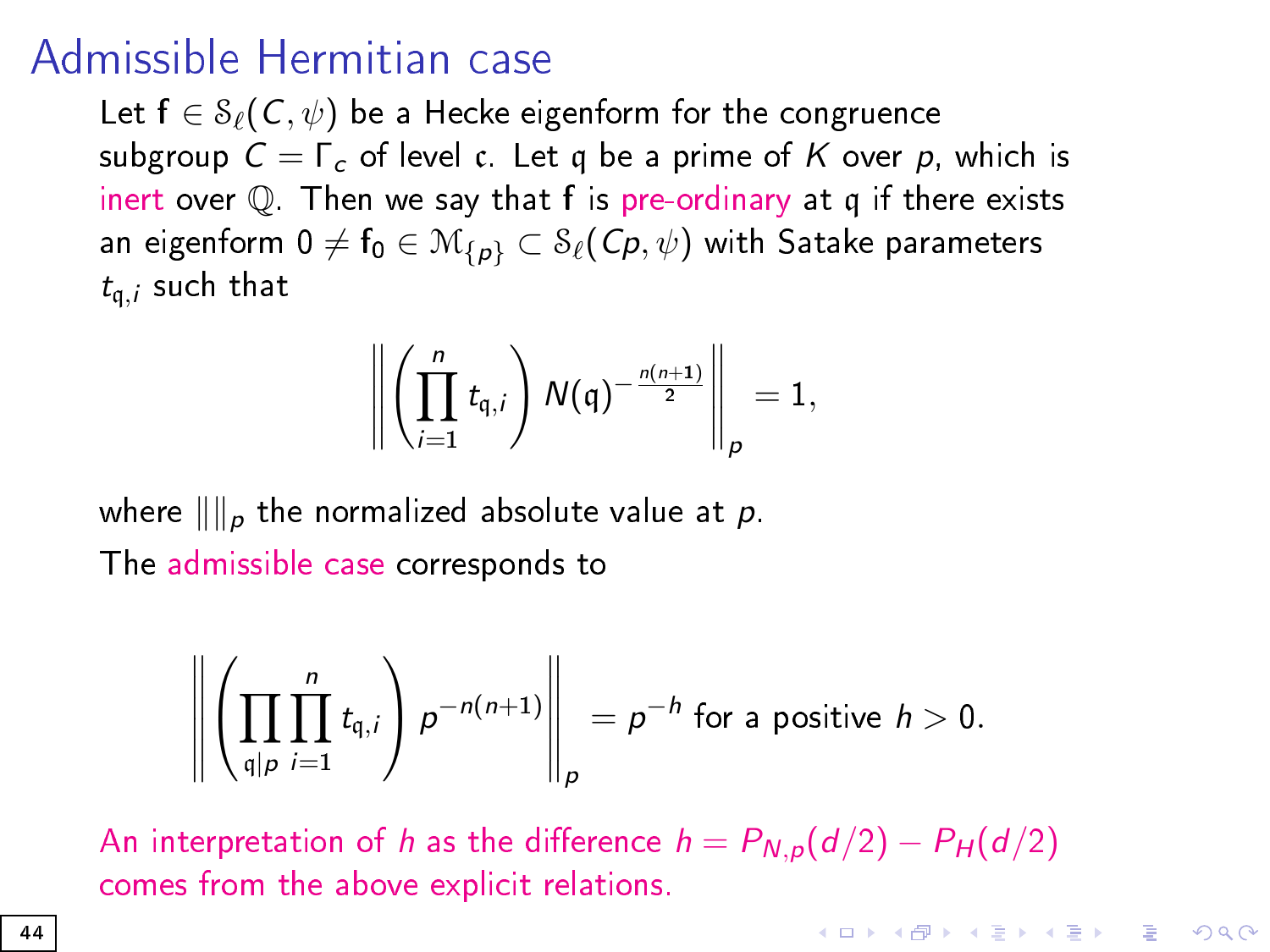## Existence of h-admissible measures

of Amice-Vï $\frac{1}{2}$ lu-type gives an unbounded  $p$ -adic analytic interpolation of the L-values of growth  $\mathsf{log}^h_p(\cdot)$ , using the Mellin transform of the constructed measures. This condition says that the product  $\prod_{i=1}^n t_{\mathfrak{p},i}$  is nonzero and divisible by a certain power of p in O:

$$
\operatorname{ord}_p\left(\prod_{\mathfrak{q}\mid p}\left(\prod_{i=1}^n t_{\mathfrak{q},i}\right)p^{-n(n+1)}\right)=h.
$$

We use an easy condition of admissibility of a sequence of modular distributions  $\Phi_j$  on  $X=\mathbb{Z}_p^*$  with values in the semigroup algebra  $\mathcal{O}[[q]] = \mathcal{O}[[q^H]]_{H \in \Lambda(\mathcal{O})^+}$  as in Theorem 4.8 of [CourPa]. It suffices to check congruences of the type (with  $x = 4$ )

$$
U^{\varkappa\nu}\Bigl(\sum_{j'=0}^j\binom{j}{j'}(-a_\rho^0)^{j-j'}\Phi_{j'}(a+(\rho^\nu)\Bigr)\in C\rho^{\vee j}\mathbb O[[q]]
$$

for all  $j = 0, 1, ..., \varkappa h - 1$ . Here  $s = s^* - j'$ ,  $\Phi_{j'}(a + (p^{\vee}))$  a certain convolution of two Hermitian modular forms, i.e.

$$
\Phi_{j'}(\chi) = \theta(\chi) \cdot \mathcal{E}(s, \chi)
$$

of a Hermitian theta series  $\theta(\chi)$  and an Eisenstein series  $\mathcal{E}(s, \chi)$ with any Dirichlet character  $\chi$  mod  $p^r$ . We use a general sufficient condition of admissibility of a sequence of modular distributions  $\Phi_j$ on  $X=\mathbb{Z}_p^*$  with values in  $\mathbb{O}[[q]]$  as in Theorem 4.8 of [CourPa]. **KORKA SERKER STRACK**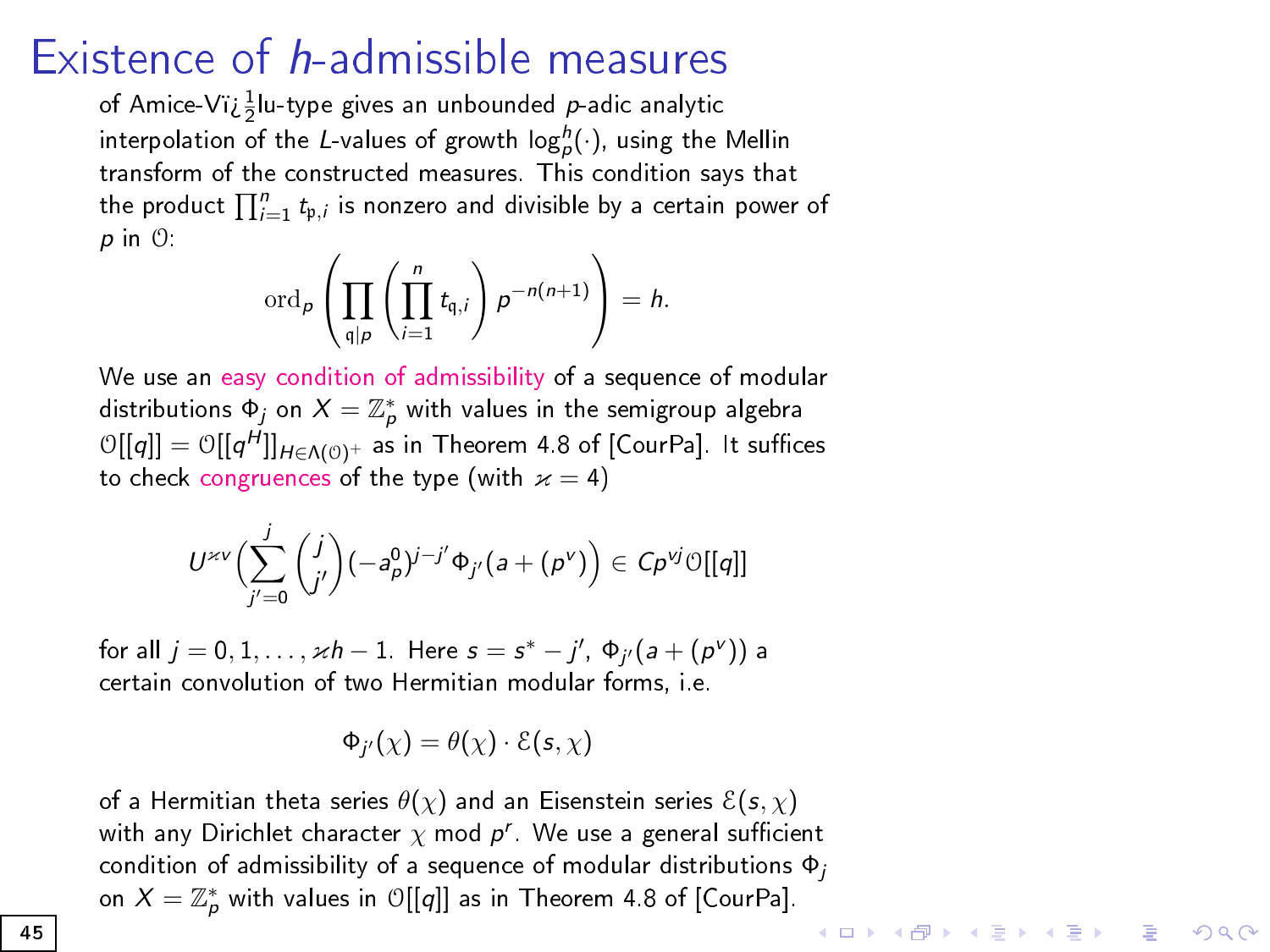## Proof of the Main Theorem (iii): (admissible case)

Using a Rankin-Selberg integral representation for  $\mathcal{D}^{alg}(s, f, \chi)$  and an eigenfunction  $f_0$  of Atkin's operator  $U(p)$  of eigenvalue  $\alpha_f$  on  $f_0$ the Rankin-Selberg integral of  $\mathcal{F}_{s,x} := \theta(\chi) \cdot \mathcal{E}(s,\chi)$  gives

$$
\mathcal{D}^{alg}(s, f, \chi) = \frac{\langle f_0, \theta(\chi) \cdot \mathcal{E}(s, \chi) \rangle}{\langle f, f \rangle} \text{ (the Peterson product on } G = GU(\eta_n))
$$
\n
$$
= \alpha_f^{-\nu} \frac{\langle f_0, U(\rho^{\nu})(\theta(\chi) \cdot \mathcal{E}(s, \chi)) \rangle}{\langle f, f \rangle} = \alpha_f^{-\nu} \frac{\langle f_0, U(\rho^{\nu})(\mathcal{F}_{s, \chi}) \rangle}{\langle f, f \rangle}.
$$

Modification in the admissible case: instead of Kummer congruences, to estimate p-adically the integrals of test functions:  $M = p^{\vee}$ :

$$
\int_{a+(M)} (x-a)^j d\mathcal{D}^{alg} := \sum_{j'=0}^j \binom{j}{j'} (-a)^{j-j'} \int_{a+(M)} x^{j'} d\mathcal{D}^{alg}, \text{ using}
$$

the orthogonality of characters and the sequence of zeta distributions

$$
\int_{a+(M)} x^j d\mathcal{D}^{alg} = \frac{1}{\sharp(\mathcal{O}/M\mathcal{O})^{\times}} \sum_{\chi \bmod M} \chi^{-1}(a) \int_X \chi(x) x^j d\mathcal{D}^{alg},
$$
\n
$$
\int_X \chi d\mathcal{D}_{s^*-j}^{alg} = \mathcal{D}^{alg}(s^* - j, f, \chi) =: \int_X \chi(x) x^j d\mathcal{D}^{alg}.
$$

G.

 $2990$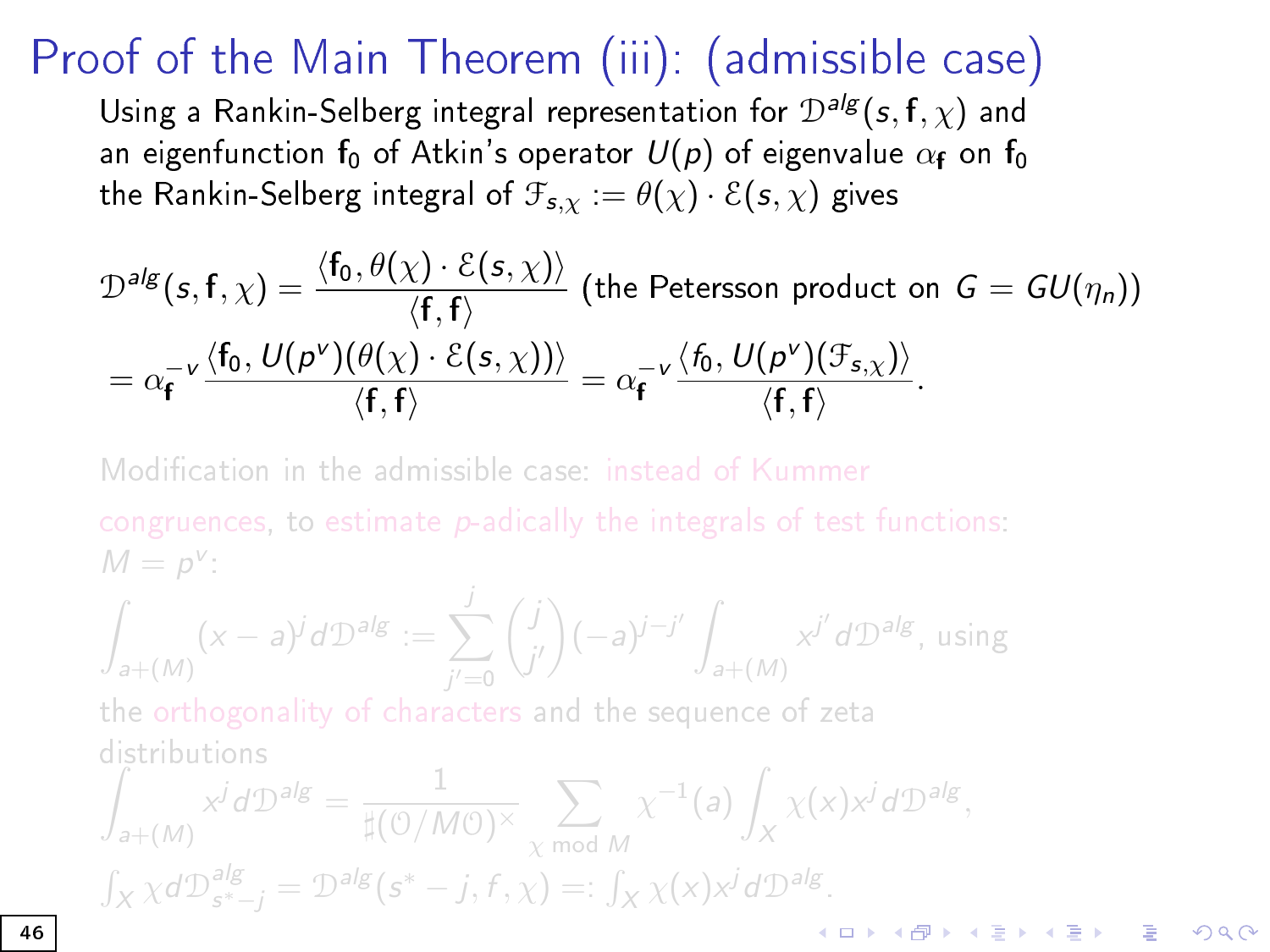## Proof of the Main Theorem (iii): (admissible case)

Using a Rankin-Selberg integral representation for  $\mathcal{D}^{alg}(s,f,\chi)$  and an eigenfunction  $f_0$  of Atkin's operator  $U(p)$  of eigenvalue  $\alpha_f$  on  $f_0$ the Rankin-Selberg integral of  $\mathcal{F}_{s,x} := \theta(\chi) \cdot \mathcal{E}(s,\chi)$  gives

$$
\mathcal{D}^{alg}(s, f, \chi) = \frac{\langle f_0, \theta(\chi) \cdot \mathcal{E}(s, \chi) \rangle}{\langle f, f \rangle} \text{ (the Peterson product on } G = GU(\eta_n))
$$
\n
$$
= \alpha_f^{-\nu} \frac{\langle f_0, U(\rho^{\nu})(\theta(\chi) \cdot \mathcal{E}(s, \chi)) \rangle}{\langle f, f \rangle} = \alpha_f^{-\nu} \frac{\langle f_0, U(\rho^{\nu})(\mathcal{F}_{s, \chi}) \rangle}{\langle f, f \rangle}.
$$

Modification in the admissible case instead of Kummer congruences, to estimate  $p$ -adically the integrals of test functions:  $M = p^V$ 

$$
\int_{a+(M)} (x-a)^j d\mathcal{D}^{alg} := \sum_{j'=0}^j \binom{j}{j'} (-a)^{j-j'} \int_{a+(M)} x^{j'} d\mathcal{D}^{alg}, \text{ using}
$$

the orthogonality of characters and the sequence of zeta distributions

$$
\int_{a+(M)} x^j d\mathcal{D}^{alg} = \frac{1}{\sharp (0/M0)^{\times}} \sum_{\chi \bmod M} \chi^{-1}(a) \int_X \chi(x) x^j d\mathcal{D}^{alg},
$$
\n
$$
\int_X \chi d\mathcal{D}_{s^*-j}^{alg} = \mathcal{D}^{alg}(s^* - j, f, \chi) =: \int_X \chi(x) x^j d\mathcal{D}^{alg}.
$$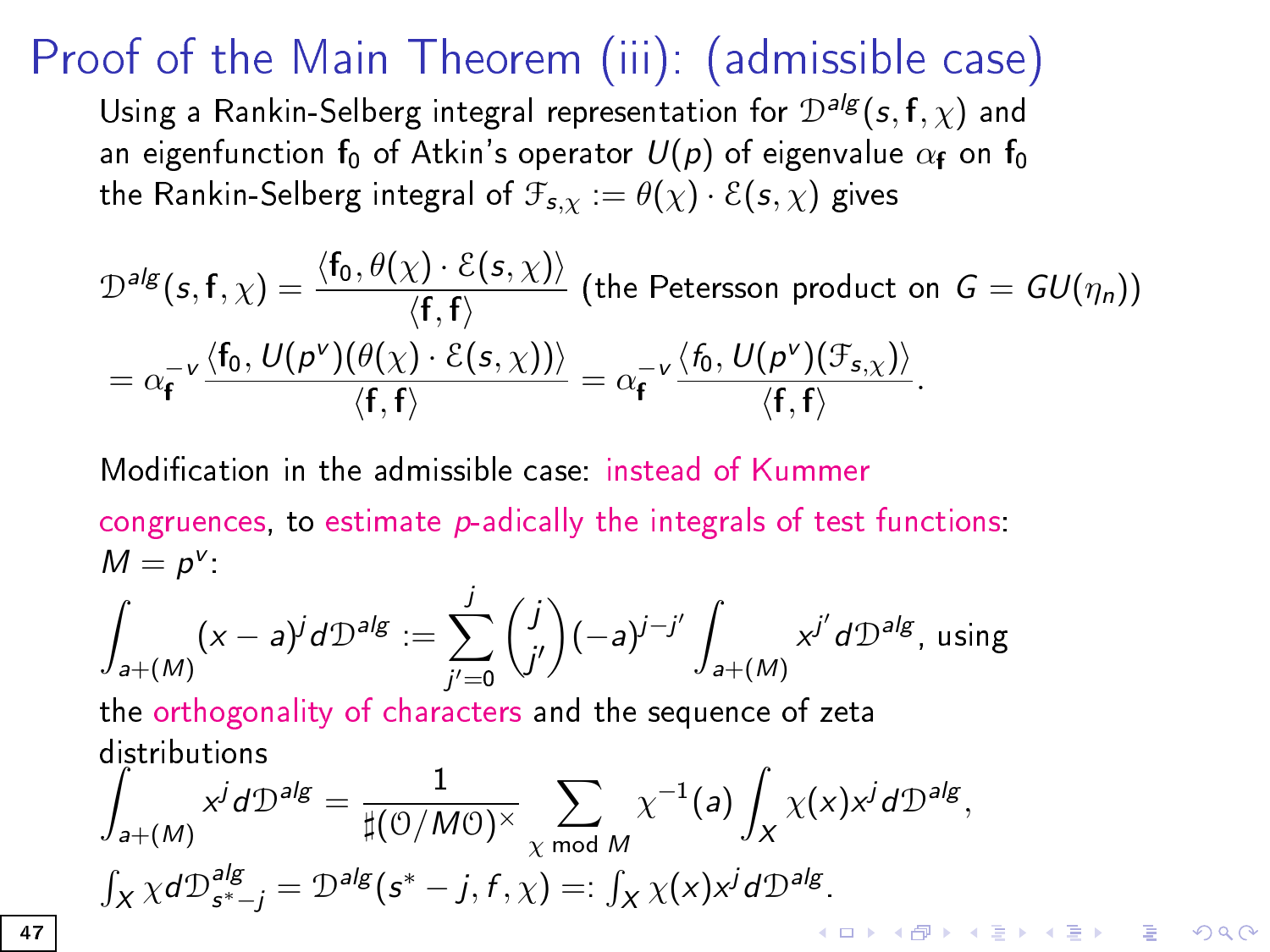## Congruences between the coefficients of the Hermitian modular forms

In order to integrate any locally-analytic function on  $X$ , it suffices to check the following binomial congruences for the coefficients of the Hermitian modular form  $\mathfrak{F}_{\mathsf{s}^* - j, \chi} = \sum_\xi \mathsf{v}(\xi, \mathsf{s}^* - j, \chi) \mathsf{q}^\xi$  : for  $v \gg 0$ , and a constant C

$$
\frac{1}{\sharp(\mathcal{O}/M\mathcal{O})^{\times}}\sum_{j'=0}^{j}\binom{j}{j'}(-a)^{j-j'}\sum_{\chi \bmod M}\chi^{-1}(a)v(p^{\nu}\xi,s^{*}-j',\chi)q^{\xi}
$$
  
 $\in Cp^{\nu j}\mathcal{O}[[q]]$  (This is a quasimodular form if  $j'\neq s^{*}$ )

The resulting measure  $\mu_{\mathcal{D}}$  allows to integrate all continuous characters in  $\mathcal{Y}_p = \mathrm{Hom}_{\text{\textbf{cont}}} (X, \mathbb{C}_p^*)$ , including Hecke characters, as they are always locally analytic.

Its  $p$ -adic Mellin transform  $\mathcal{L}_{\mu_\mathcal{D}}$  is an analytic function on  $\mathcal{Y}_p$  of the logarithmic growth  $\mathcal{O}(\log^h)$ ,  $h = \text{ord}_p(\alpha)$ .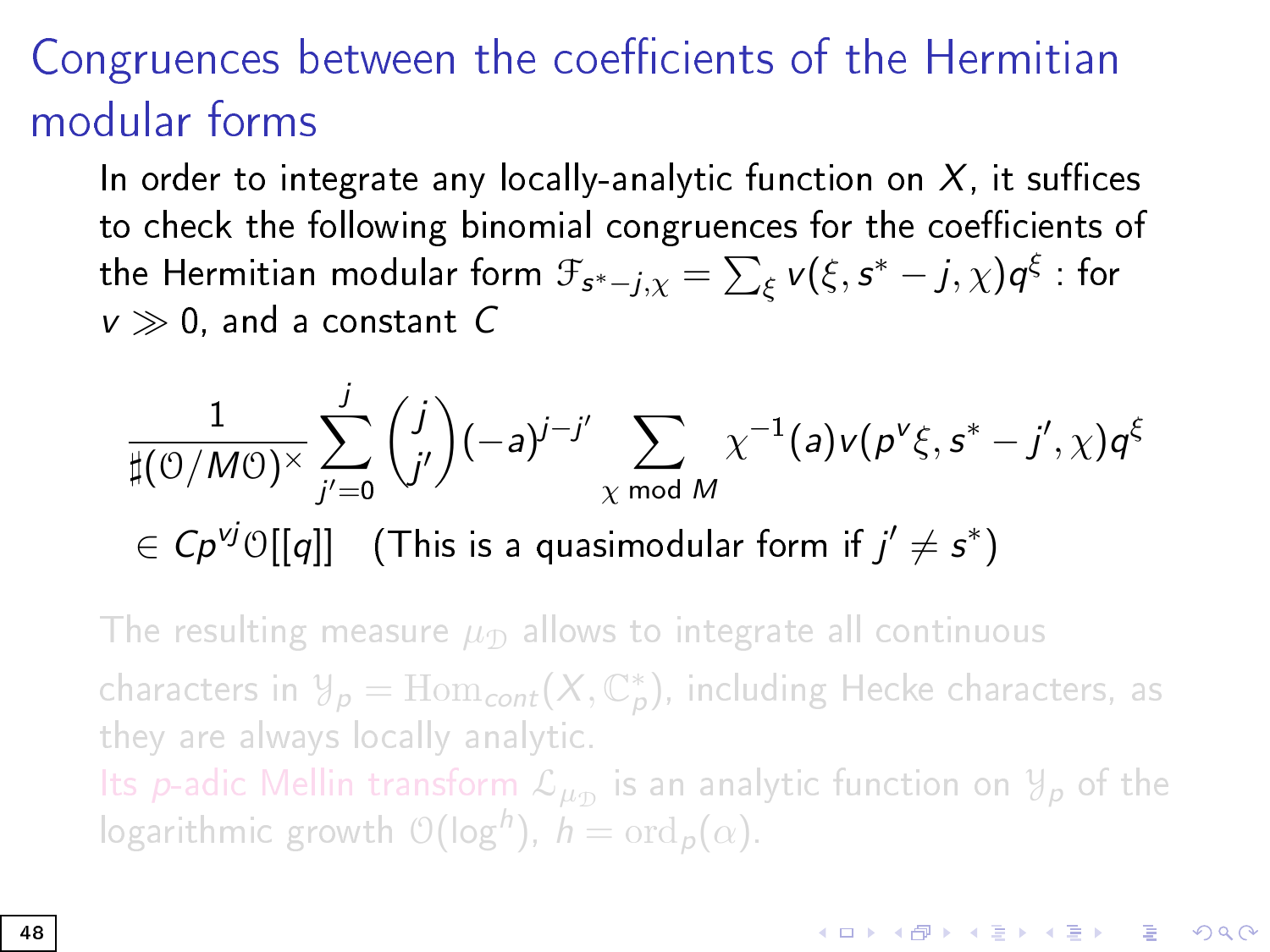## Congruences between the coefficients of the Hermitian modular forms

In order to integrate any locally-analytic function on  $X$ , it suffices to check the following binomial congruences for the coefficients of the Hermitian modular form  $\mathfrak{F}_{\mathsf{s}^* - j, \chi} = \sum_\xi \mathsf{v}(\xi, \mathsf{s}^* - j, \chi) \mathsf{q}^\xi$  : for  $v \gg 0$ , and a constant C

$$
\frac{1}{\sharp(\mathcal{O}/M\mathcal{O})^{\times}}\sum_{j'=0}^j\binom{j}{j'}(-a)^{j-j'}\sum_{\chi\bmod{M}}\chi^{-1}(a)\mathsf{v}(p^{\mathsf{v}}\xi,s^*-j',\chi)q^{\xi}
$$

 $\mathcal{L} \in C \rho^{\nu j} \mathbb{O}[[q]]$  (This is a quasimodular form if  $j' \neq s^* )$ 

The resulting measure  $\mu_{\rm D}$  allows to integrate all continuous characters in  $\mathcal{Y}_\rho = \mathrm{Hom}_{cont}(X,\mathbb{C}_\rho^*),$  including Hecke characters, as they are always locally analytic.

Its  $p$ -adic Mellin transform  $\mathcal{L}_{\mu_\mathcal{D}}$  is an analytic function on  $\mathcal{Y}_\bm{\rho}$  of the logarithmic growth  $\mathcal{O}(\log^h)$ ,  $h = \text{ord}_p(\alpha)$ .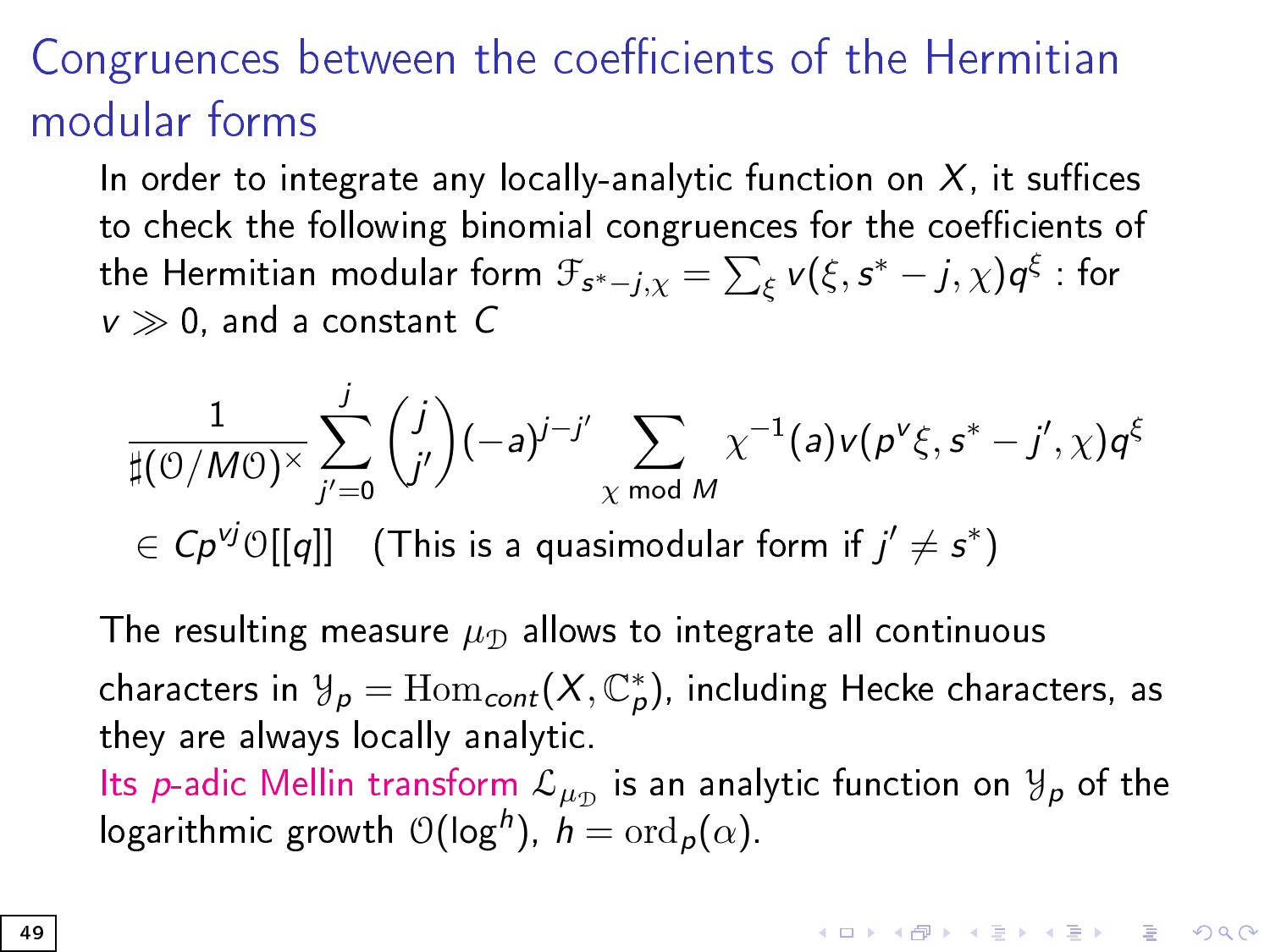## Proof of the main congruences

Thus the Petersson product in  $\ell_f$  can be expressed through the Fourier coeffcients of  $h$  in the case when there is a finite basis of the dual space consisting of certain Fourier coeffcients:

 $\ell_{\mathfrak{T}_i}: h \mapsto \mathcal{b}_{\mathfrak{T}_i} (i=1,\ldots, n)$ . It follows that  $\ell_{\mathbf{f}}(h) = \sum_i \gamma_i \mathcal{b}_{\mathfrak{T}_i},$  where  $\gamma_i \in k$ 

Using the expression for  $\ell_f (h_j) = \sum_i \gamma_{i,j} b_{j,\mathfrak{T}_i}$ , the above congruences reduce to

$$
\sum_{i,j} \gamma_{i,j} \beta_j b_{j,\mathfrak{T}_i} \equiv 0 \mod p^N.
$$

The last congruence is done by an elementary check on the Fourier coefficients  $b_{j,\mathfrak{T}_i}$  .

The abstract Kummer congruences are checked for a family of test elements.

In the admissible case it suffices to check binomial congruences for the Fourier coefficients as above in place of Kummer congruences.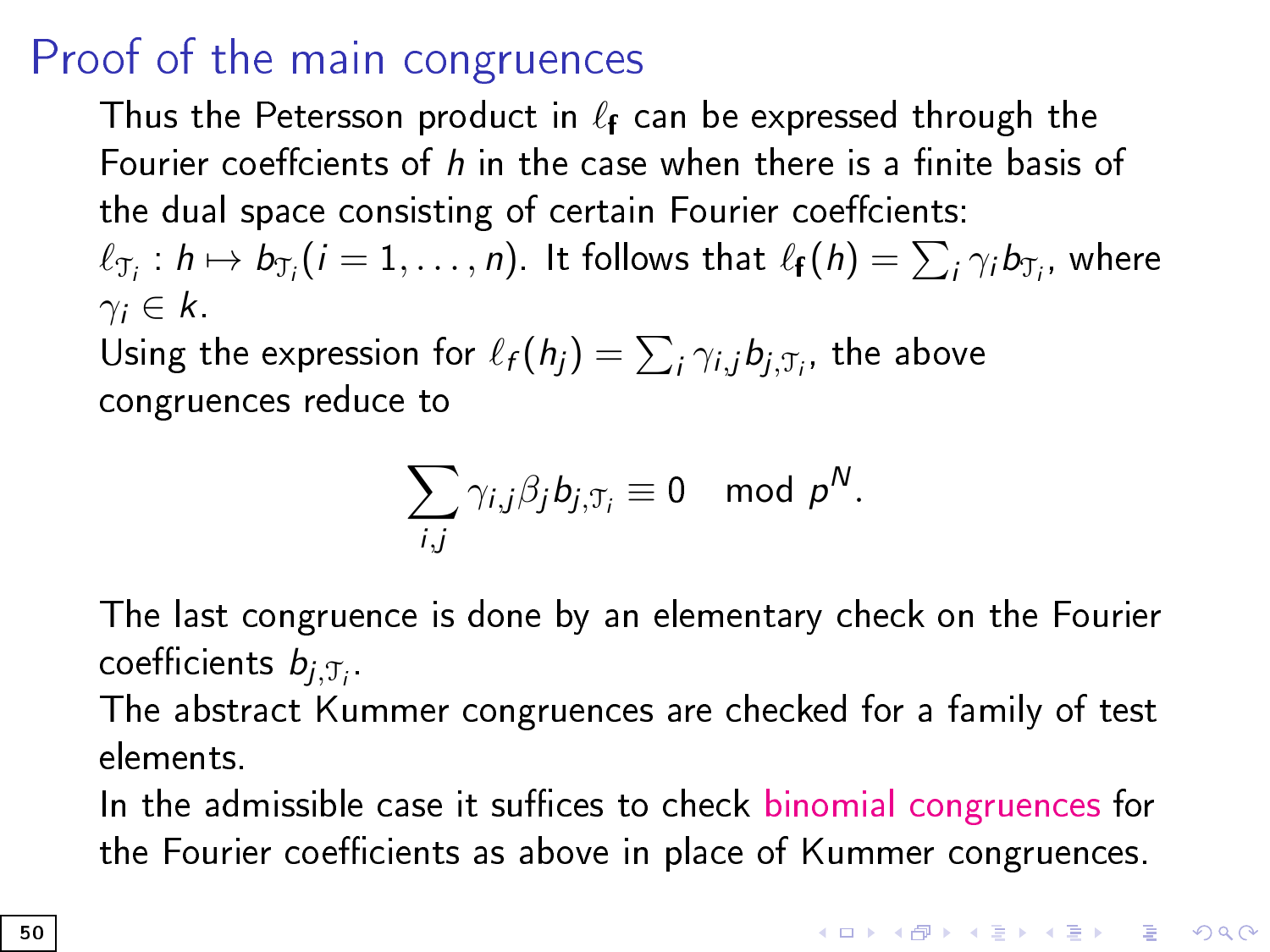#### Appendix A. Rewriting the local factor at p with character  $\theta$ Notice that if  $\theta$  is the quadratic character attached to  $K/\mathbb{Q}$  then

$$
(1-\alpha_p X)(1-\alpha_p \theta(p)X) = \begin{cases} (1-\alpha_p X)^2 & \text{if } \theta(p) = 1, pr = q_1 q_2, N(q_i) = p, \\ (1-\alpha_p^2 X^2), & \text{if } \theta(p) = -1, pr = q, N(q) = p^2, \\ (1-\alpha_p X) & \text{if } \theta(p) = 0, pr = q^2, N(q) = p. \end{cases}
$$

Thus, if  $X = p^{-s}$ ,  $X^2 = p^{-2s}$ ,  $N(q) = p$ ,  $\mathcal{Z}_q(X)^{-1}$ 

$$
=\begin{cases}\prod_{i=1}^{2n}(1-N(q_1)^{2n}t_{q_1q_2,i}^{-1}X)(1-N(q_2)^{-1}\,t_{q_1q_2,i}X),&\text{ if }\theta(p)=1,\\\prod_{i=1}^{n}(1-N(q)^{n-1}\,t_{q,i}X^2)(1-N(q)^{n}t_{q,i}^{-1}X^2),&\text{ if }\theta(p)=-1,\\ \prod_{i=1}^{n}(1-N(q)^{n-1}\,t_{q,i}X)(1-N(q)^{n}t_{q,i}^{-1}X),&\text{ if }\theta(p)=0.\end{cases}
$$

=  $\int$  $\int d\vec{r}$  $\overline{C}$  $\prod_{i=1}^{n} (1 - \gamma_{p,i}X)^2 \prod_{i=1}^{n} (1 - \delta_{p,i}X)^2$  if  $\theta(p) = 1$ , i.e.  $p\mathfrak{r} = \mathfrak{q}_1\mathfrak{q}_2$ ,  $\prod_{i=1}^{n} (1 - \alpha_{p,i}^2 X^2) \prod_{i=1}^{n} (1 - \beta_{p,i}^2 X^2), \text{ if } \theta(p) = -1, \text{ i.e. } pr = \mathfrak{q},$  $\prod_{i=1}^{n} (1 - \alpha'_{p,i}X) \prod_{i=1}^{n} (1 - \beta'_{p,i}X)$  if  $\theta(p) = 0$ , i.e.  $p\mathfrak{r} = \mathfrak{q}^2$ ,

where  $\alpha'_{p,i} = \rho^{n-1} t_{\mathfrak{q},i}, \ \beta'_{p,i} \rho^n t_{\mathfrak{q},i}^{-1}, \ \gamma_{p,i} = \rho^{2n} t_{\mathfrak{q}_1 \mathfrak{q}_2,i}, \ \rho^{-1} t_{\mathfrak{q}_1 \mathfrak{q}_2,i}.$  It follows that  $\prod_{\mathfrak{q} | p} \mathcal{Z}_{\mathfrak{q}}(N(\mathfrak{q})^{-n-(1/2)}X) = X^{4n} + \cdots$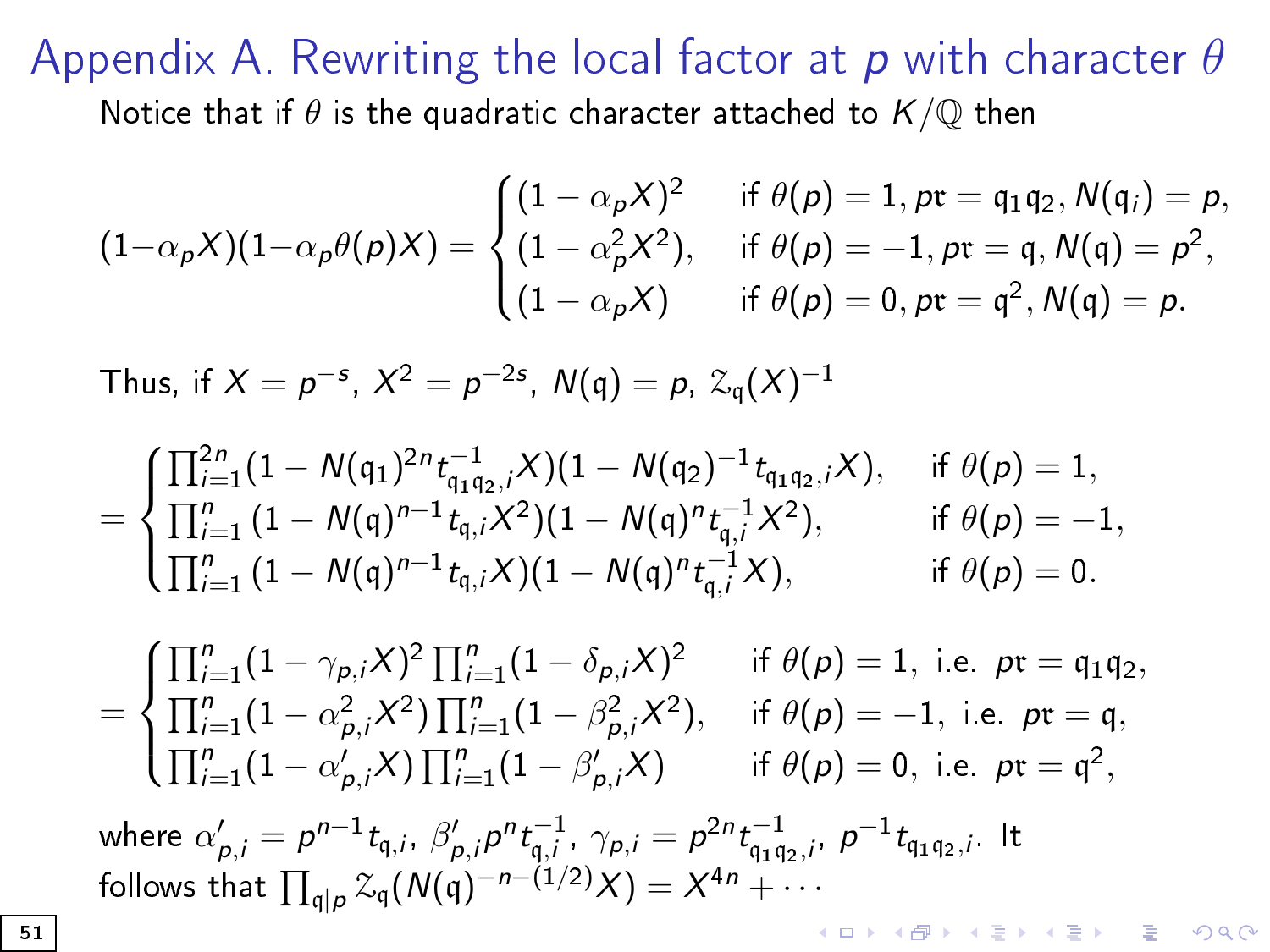## Appendix A (continued). Relations between  $\alpha_i(\boldsymbol{p})$  and  $t_{i,q}$

were studied and explained by M.Harris [Ha97] for general Hermitian zeta functions  $\mathcal{Z}(s,f)$  of type introduced in [Shi00], using reprsentation theory of unitary groups and Deligne's approach to L-functions, see [De79], in terms of a n-dimensional Galois representations  $\rho_{\lambda}$ : Gal $(\bar{K}/K) \longrightarrow$  GL $(M_{f,\lambda}) \cong$  GL $_n(E_{\lambda})$  over a completion  $E_{\lambda}$  of a number field E containing K and the Hecke eigenvalues of a vector-valued Hermitian modular form f:

$$
\mathcal{Z}(s-n'-\frac{1}{2},\mathbf{f})=\mathcal{D}(s,\mathbf{f})=L(s,M_{\mathbf{f},\lambda}\boxtimes M(\psi))
$$

for an algebraic Hecke ideal character  $\psi$  as above of the infinity type  $m_\psi$ , see [GH16], p.20. Here the symbol  $\mathcal{L}(s, M_{\mathbf{f}, \lambda} \boxtimes M(\psi))$ denotes the Rankin-Selberg type convolution (it corresponds to tensor product of Galois representations). Notice that  $L(s, M_{f, \lambda})$  is of degree 2n, and  $L(s, M_{\mathbf{f},\lambda} \boxtimes M(\psi))$  is of degree 4n because  $L(s, \psi) = L(s, R(\psi))$  is of degree 2.

Moreover, M Harris suggested a general description of  $\mathcal{D}(s)$  with given Gamma factors and analytic properties as some  $\mathcal{D}(s, f)$  some under natural conditions on Gamma factors, giving higher versions of Shimura-Taniyama-Weil conjecture (i.e. higher Wiles' modularity theorem). This can be stated also over a totally real field  $F$ (instead of  $\mathbb{Q}$ [\), and](#page-67-2) its quadratic totally imaginary extension K, see [\[GH16\], \[](#page-64-1)Pa94].

**KORKAR KERKER EL VOLO**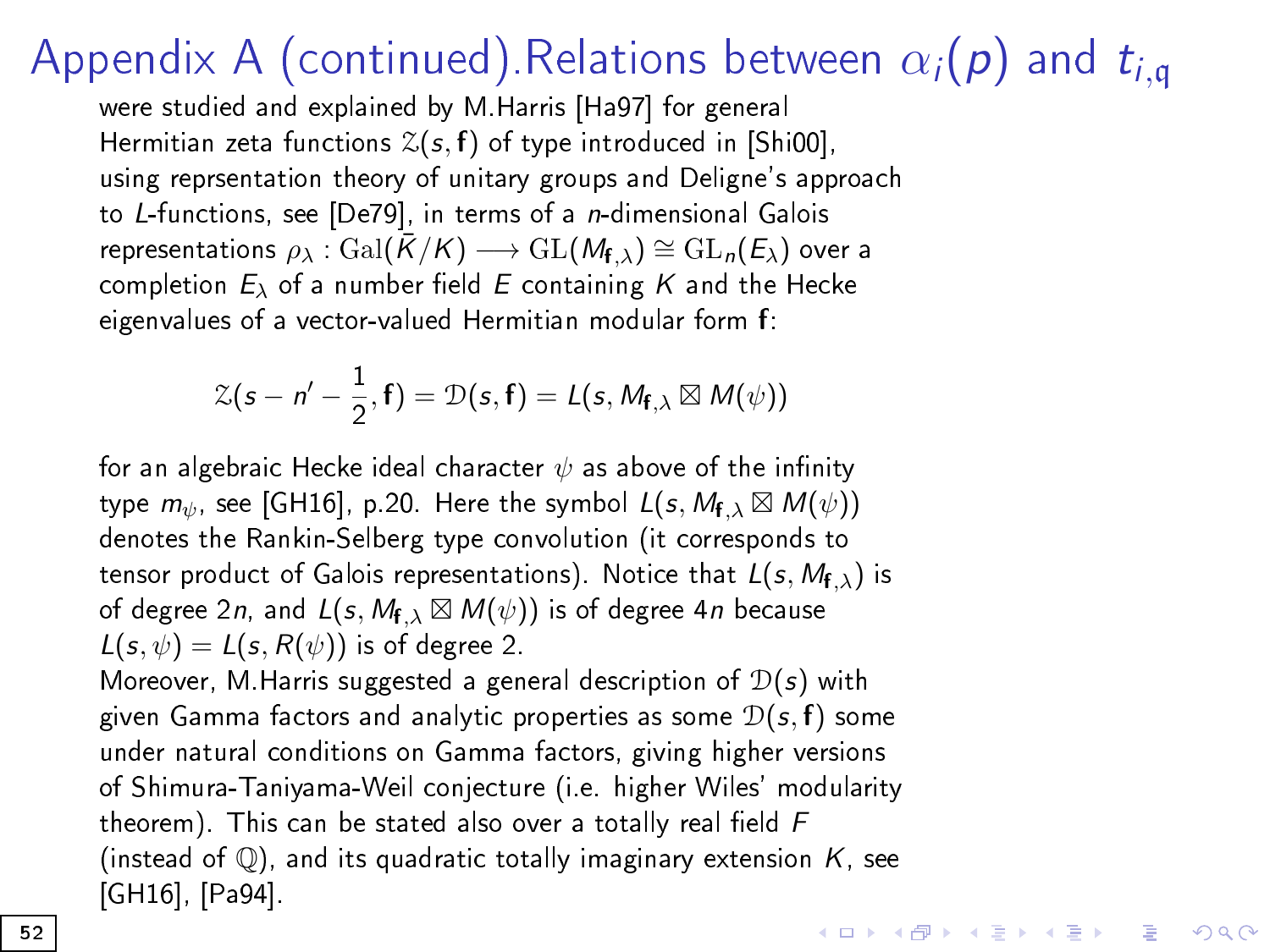<span id="page-52-0"></span>Appendix B. Shimura's Theorem: algebraicity of critical values in Cases Sp and UT, p.234 of [\[Shi00\]](#page-69-0)

Let  $f \in \mathcal{V}(\overline{\mathbb{Q}})$  be a non zero arithmetical automorphic form of type Sp or UT. Let  $\chi$  be a Hecke character of K such that  $\chi_{\bf a}(x)=x_{\bf a}^\ell |x_{\bf a}|^{-\ell}$  with  $\ell\in \mathbb{Z}^{\bf a},~$  and let  $~\sigma_0\in 2^{-1}\mathbb{Z}$ . Assume, in the notations of Chapter 7 of [\[Shi00\]](#page-69-0) on the weights  $k_v, \mu_v, \ell_v$ , that

Case Sp 
$$
2n + 1 - k_v + \mu_v \le 2\sigma_0 \le k_v - \mu_v
$$
,  
\nwhere  $\mu_v = 0$  if  $[k_v] - l_v \in 2\mathbb{Z}$   
\nand  $\mu_v = 1$  if  $[k_v] - l_v \notin 2\mathbb{Z}$ ;  $\sigma_0 - k_v + \mu_v$   
\nfor every  $v \in \mathbf{a}$  if  $\sigma_0 > n$  and  
\n $\sigma_0 - 1 - k_v + \mu_v \in 2\mathbb{Z}$  for every  $v \in \mathbf{a}$  if  $\sigma_0 \le n$ .  
\nCase UT  $4n - (2k_{v\rho} + \ell_v) \le 2\sigma_0 \le m_v - |k_v - k_{v\rho} - \ell_v|$   
\nand  $2\sigma_0 - \ell_v \in 2\mathbb{Z}$  for every  $v \in \mathbf{a}$ .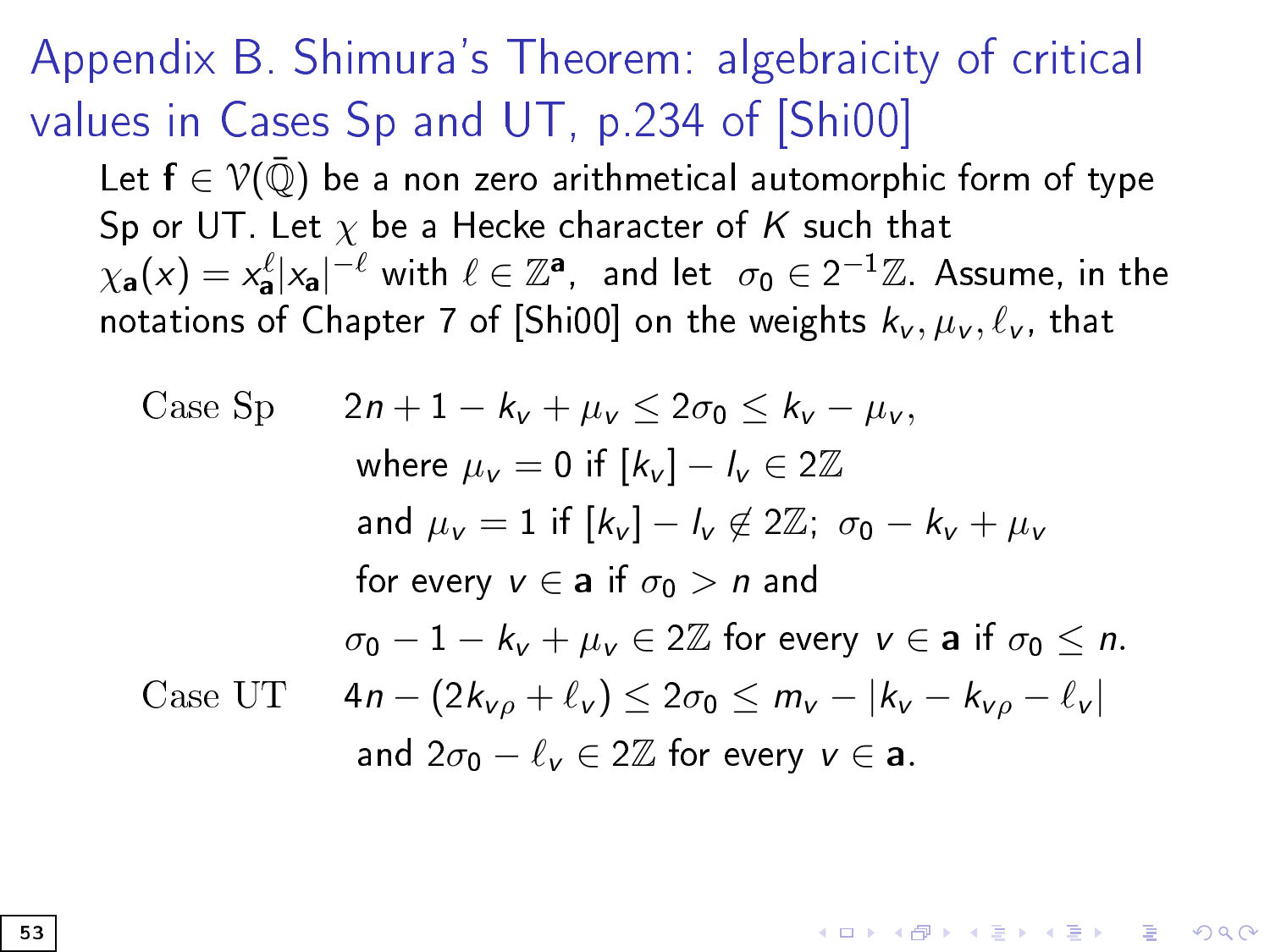## <span id="page-53-0"></span>Appendix B. Shimura's Theorem (continued)

Further exclude the following cases

\n- (A) Case Sp 
$$
\sigma_0 = n + 1
$$
,  $F = \mathbb{Q}$  and  $\chi^2 = 1$ ;
\n- (B) Case Sp  $\sigma_0 = n + (3/2)$ ,  $F = \mathbb{Q}$ ;  $\chi^2 = 1$  and  $[k] - \ell \in 2\mathbb{Z}$
\n- (C) Case Sp  $\sigma_0 = 0$ ,  $\mathfrak{c} = \mathfrak{g}$  and  $\chi = 1$ ;
\n- (D) Case Sp  $0 < \sigma_0 \le n$ ,  $\mathfrak{c} = \mathfrak{g}$ ,  $\chi^2 = 1$  and the conductor of  $\chi$  is  $\mathfrak{g}$ ;
\n- (E) Case UT  $2\sigma_0 = 2n + 1$ ,  $F = \mathbb{Q}$ ,  $\chi_1 = \theta$ , and  $k_v - k_{v\rho} = \ell_v$ ;
\n- (F) Case UT  $0 \le 2\sigma_0 < 2n$ ,  $\mathfrak{c} = \mathfrak{g}$ ,  $\chi_1 = \theta^{2\sigma_0}$  and the conductor of  $\chi$  is  $\mathfrak{r}$
\n

Then

$$
\mathcal{Z}(\sigma_0,\mathbf{f},\chi)/\langle \mathbf{f},\mathbf{f}\rangle\in \pi^{n|m|+d\varepsilon}\bar{\mathbb{Q}},
$$

where  $d=[F:\mathbb{Q}], |m|=\sum_{v\in \mathbf{a}} m_v$ , and

$$
\varepsilon = \begin{cases} (n+1)\sigma_0 - n^2 - n, & \text{Case Sp}, k \in \mathbb{Z}^{\mathbf{a}}, \text{ and } \sigma_0 > n_0), \\ n\sigma_0 - n^2, & \text{Case Sp}, k \not\in \mathbb{Z}^{\mathbf{a}}, \text{or} \sigma_0 \leq n_0), \\ 2n\sigma_0 - 2n^2 + n & \text{Case UT} \end{cases}
$$

Notice that  $\pi^{n|m|+d\varepsilon}\in\mathbb{Z}$  in all cases; if  $k\not\in\mathbb{Z}^{\mathbf{a}},$  the above parity **54** con[d](#page-52-0)ition on  $\sigma_0$  $\sigma_0$  $\sigma_0$  shows that  $\sigma_0 + k_v \in \mathbb{Z}$  $\sigma_0 + k_v \in \mathbb{Z}$  $\sigma_0 + k_v \in \mathbb{Z}$  $\sigma_0 + k_v \in \mathbb{Z}$  $\sigma_0 + k_v \in \mathbb{Z}$ , so that  $n|m| + d\varepsilon \in \mathbb{Z}$ [.](#page-0-0)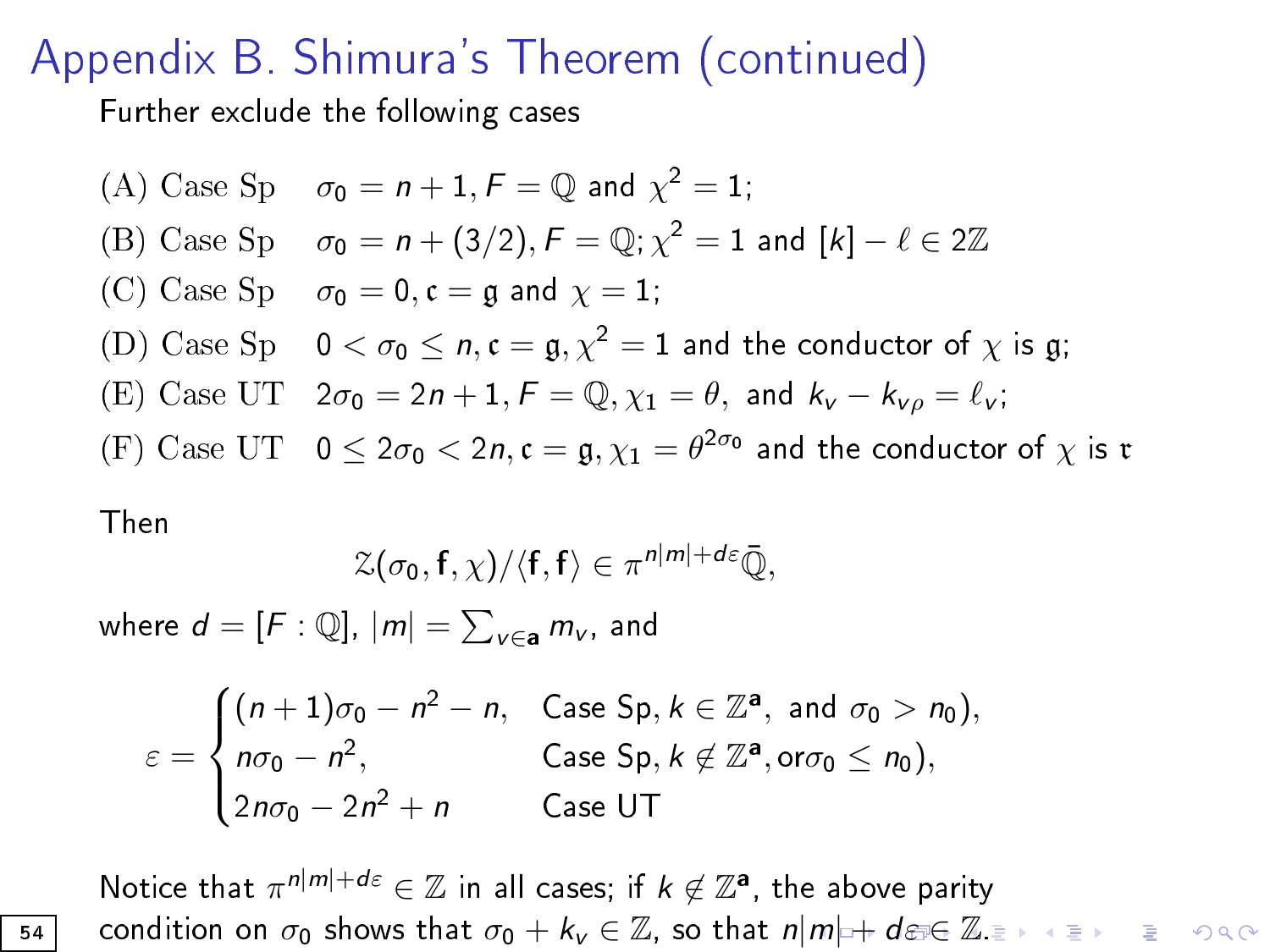Appendix C. Examples of Hermitian cusp forms The Hermitian Ikeda lift,  $[$ Ike08 $]$ . Assume  $n = 2n'$  even. Let  $f(\tau) = \sum_{n=0}^{\infty}$  $N=1$  $a(N)q^N \in \mathcal{S}_{2k+1}(\Gamma_0(D_K), \chi)$  be a primitive form, whose L-function is given by

$$
L(f,s)=\prod_{p\mid D_K}(1-a(p)p^{-s}+\theta(p)p^{2k-2s})^{-1}\prod_{p\mid D_K}(1-a(p)p^{-s})^{-1}.
$$

For each prime  $p \nmid D_K$ , define the Satake parameter  $\{\alpha_{p},\beta_{p}\}=\{\alpha_{p},\theta(p)\alpha_{p}^{-1}\}$  by

$$
(1 - a(p)X + \theta(p)p^{2k}X^{2}) = (1 - p^{k}\alpha_{p}X)(1 - p^{k}\beta_{p}X)
$$

For  $p|D_K$ , we put  $\alpha_p = p^{-k}$ a $(p)$ . Put

$$
A(H) = |\gamma(H)|^k \prod_{p|\gamma(H)} \tilde{F}_p(H; \alpha_p), H \in \Lambda_n(0)^+
$$
  

$$
f(Z) = \sum_{H \in \Lambda_n(0)^+} A(H) q^H, Z \in \mathcal{H}_{2n}.
$$

**KORKA SERKER STRACK**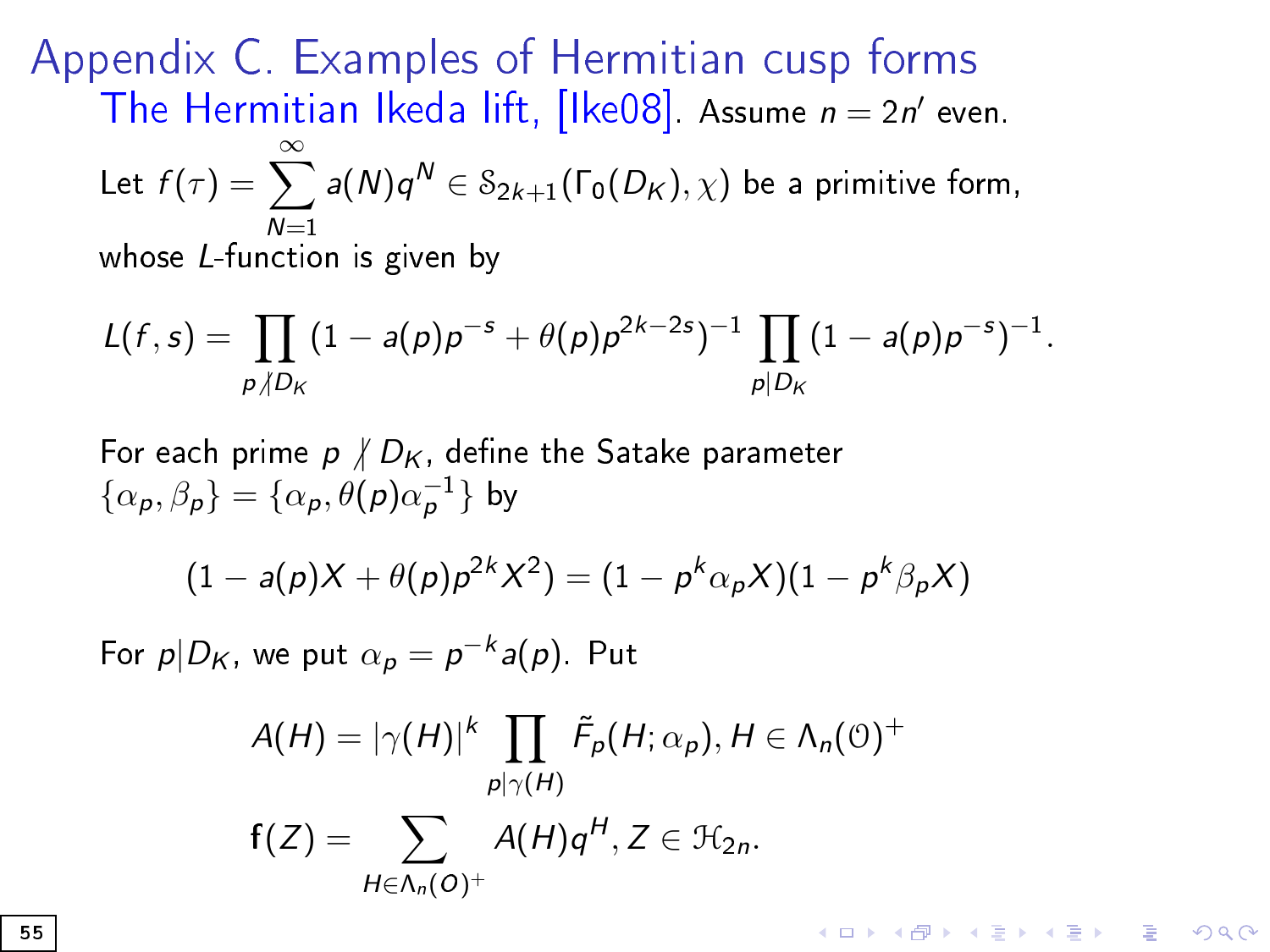Appendix  $C$  (continued). The first theorem (even case) Theorem 5.1 (Case E) of [Ike08] Assume that  $n = 2n'$  is even. Let  $f(\tau)$ ,  $A(H)$  and  $f(Z)$  be as above. Then we have  $f \in \mathcal{S}_{2k+2n'}(\Gamma_K^{(n)}, \det^{-k-n'}).$ 

In the case when  $n$  is odd, consider a similar lifting for a normalized

Hecke eigenform  $n=2n'+1$  is odd. Let  $f(\tau)=\sum^\infty_{n=2a}a(N)q^N$  $\mathcal{E} \in \mathcal{S}_{2k}(\mathrm{SL}_2(\mathbb{Z}))$  be a primitive form, whose  $L$ -function is given by

$$
L(f,s)=\prod_{p}(1-a(p)p^{-s}+p^{2k-1-2s})^{-1}.
$$

For each prime  $p$ , define the Satake parameter  $\{\alpha_{\bm p}, \alpha_{\bm p}^{-1}\}$  by

$$
(1-a(p)X + p^{2k-1}X^2) = (1 - p^{k-(1/2)}\alpha_p X)(1 - p^{k-(1/2)}\alpha^{-1}X).
$$

Put

$$
A(H) = |\gamma(H)|^{k - (1/2)} \prod_{p \mid \gamma(H)} \tilde{F}_p(H; \alpha_p), H \in \Lambda_n(\mathbb{O})^+
$$
  

$$
f(Z) = \sum_{H \in \Lambda_n(O)^+} A(H) q^H, Z \in \mathcal{H}_n.
$$

**KORKA SERKER STRACK**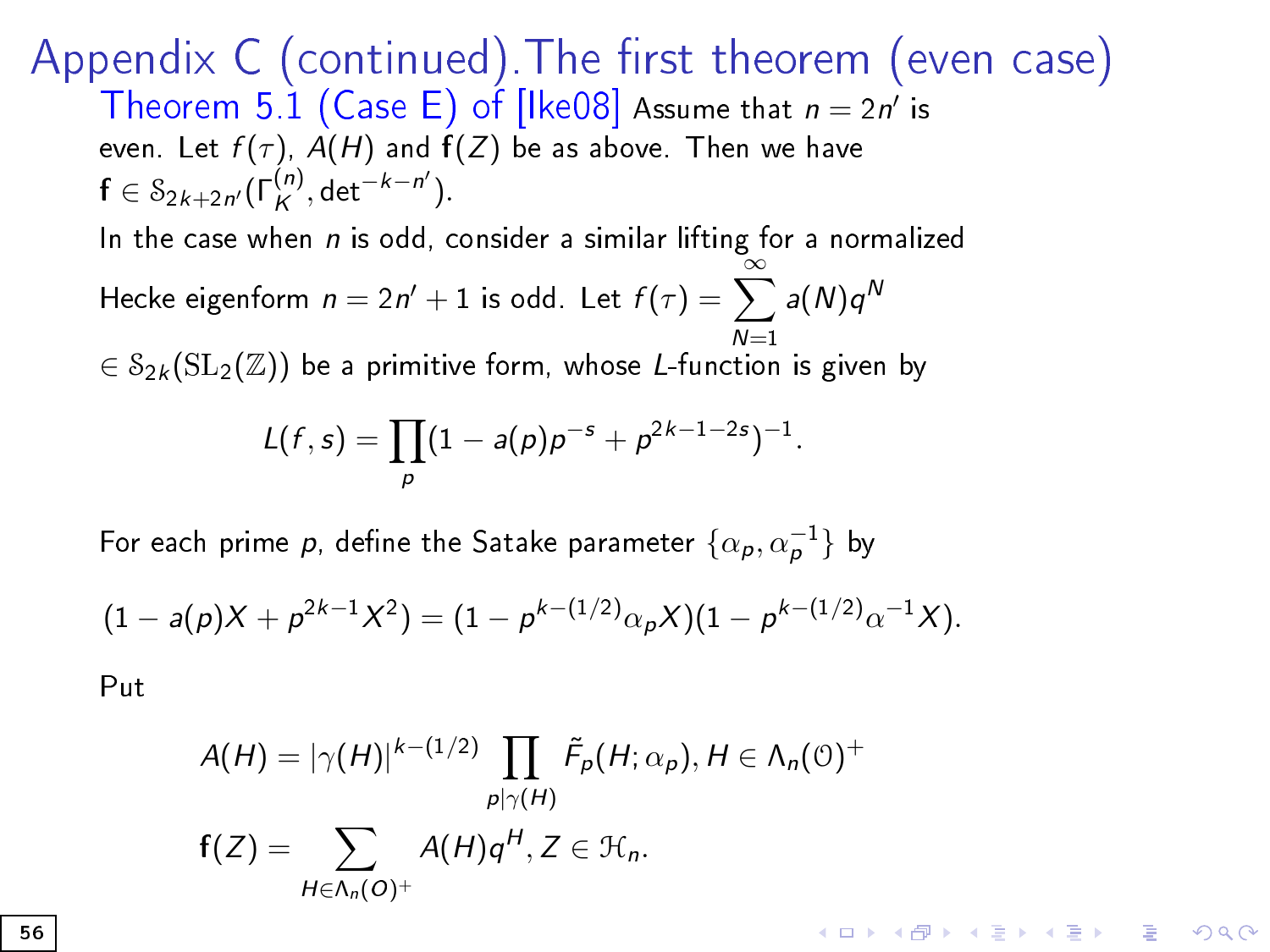Appendix C (continued). The second theorem (odd case) Theorem 5.2 (Case O) of [Ike08]. Assume that  $n = 2n' + 1$ 

is odd. Let  $f(\tau)$ ,  $A(H)$  and  $f(Z)$  be as above. Then we have  $f \in \mathcal{S}_{2k+2n'}(\Gamma_K^{(n)}, \det^{-k-n'}).$ 

The lift  $\text{Lift}^{(n)}(f)$  of  $f$  is a common Hecke eigenform of all Hecke operators of the unitary gr[oup, if it](#page-62-0) is not identically zero (Theorem 13.6).

Theorem  $18.1$  of [Ike08]. Let *n*, *n'*, and *f* be as in Theorem 5.1 or as in Theorem 5.2. Assume that  $\mathit{Lift}^{(n)}(f) \neq 0$ . Let  $L(s, \text{Lift}^{(n)}(f), st)$  be the L-function of  $\text{Lift}^{(n)}(f)$  associated to  $st: {}^{\mathcal{L}}\mathcal{G} \rightarrow \mathrm{GL}_{4n}(\mathbb{C})$ . Then up to bad Euler factors,  $L(s, \text{Lift}^{(n)}(f), st)$  is equal to

$$
\prod_{i=1}^n L(s+k+n'-i+\frac{1}{2},f)L(s+k+n'-i+\frac{1}{2},f,\theta).
$$

Moreover, the 4*n* charcteristic roots of  $L(s,Lift^{(n)}(f),st)$  given as follows: for  $i = 1, \cdots, n$ 

$$
\alpha_{p}p^{-k-n'+i-\frac{1}{2}}, \alpha_{p}^{-1}p^{-k-n'+i-\frac{1}{2}}, \theta(p)\alpha_{p}p^{-k-n'+i-\frac{1}{2}}, \theta(p)\alpha_{p}^{-1}p^{-k-n'+i-\frac{1}{2}}
$$

**KORKAR KERKER EL VOLO**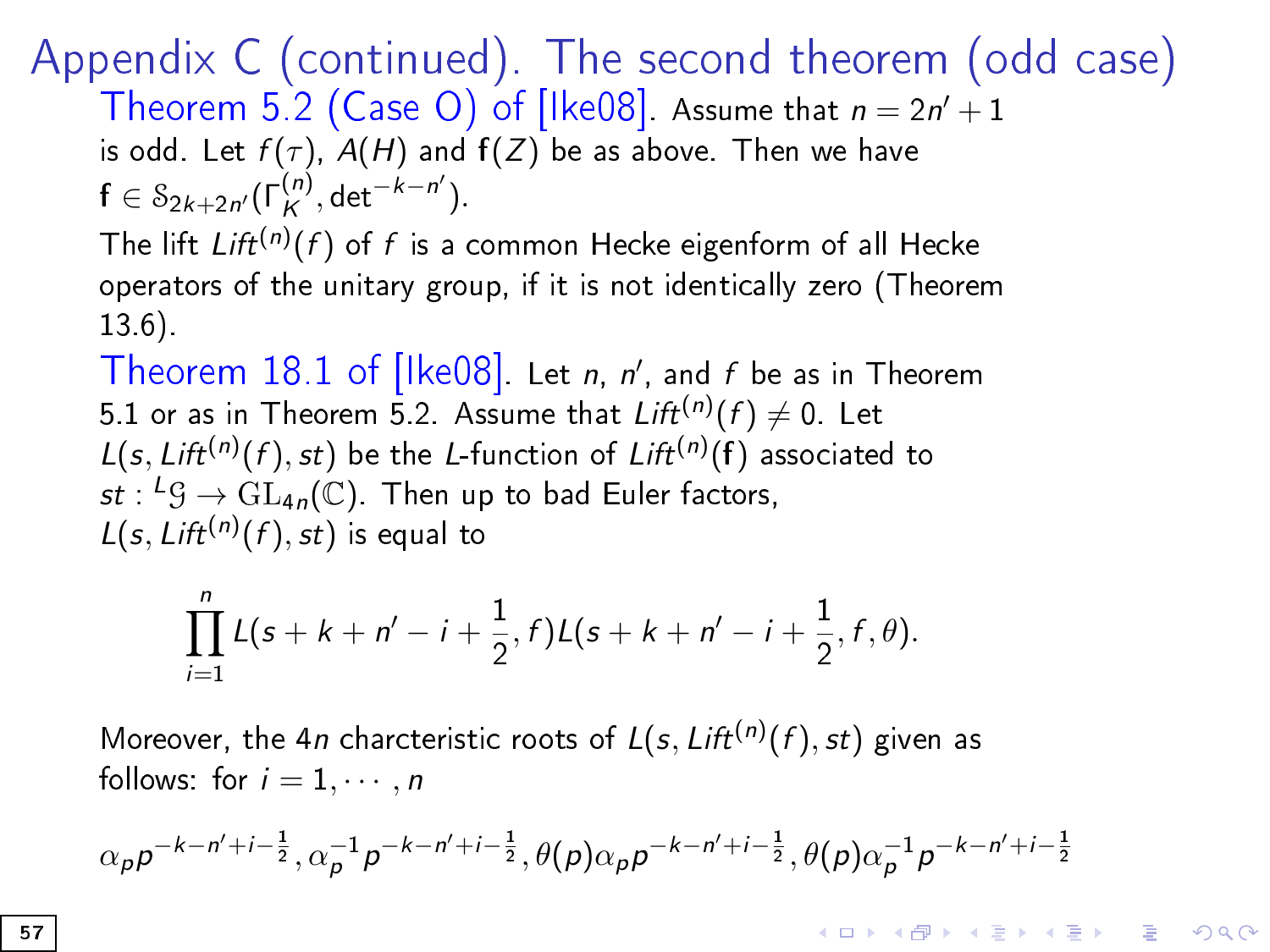## Functional equation [of th](#page-62-0)e lift (thanks to Sho Takemori!)

There are two cases [Ike08]: the even case (E) and the odd case

$$
\int_{0}^{f} f(t) \, ds = \lim_{n \to \infty} f(n) \, dt \quad \text{(a)} \quad \text{(b)} \quad \text{(c)} \quad \text{(d)} \quad \text{(e)} \quad \text{(e)} \quad \text{(f)} \quad \text{(e)} \quad \text{(e)} \quad \text{(f)} \quad \text{(e)} \quad \text{(f)} \quad \text{(e)} \quad \text{(e)} \quad \text{(f)} \quad \text{(e)} \quad \text{(f)} \quad \text{(g)} \quad \text{(h)} \quad \text{(i)} \quad \text{(j)} \quad \text{(k)} \quad \text{(l)} \quad \text{(l)} \quad \text{(l)} \quad \text{(l)} \quad \text{(l)} \quad \text{(l)} \quad \text{(l)} \quad \text{(l)} \quad \text{(l)} \quad \text{(l)} \quad \text{(l)} \quad \text{(l)} \quad \text{(l)} \quad \text{(l)} \quad \text{(l)} \quad \text{(l)} \quad \text{(l)} \quad \text{(l)} \quad \text{(l)} \quad \text{(l)} \quad \text{(l)} \quad \text{(l)} \quad \text{(l)} \quad \text{(l)} \quad \text{(l)} \quad \text{(l)} \quad \text{(l)} \quad \text{(l)} \quad \text{(l)} \quad \text{(l)} \quad \text{(l)} \quad \text{(l)} \quad \text{(l)} \quad \text{(l)} \quad \text{(l)} \quad \text{(l)} \quad \text{(l)} \quad \text{(l)} \quad \text{(l)} \quad \text{(l)} \quad \text{(l)} \quad \text{(l)} \quad \text{(l)} \quad \text{(l)} \quad \text{(l)} \quad \text{(l)} \quad \text{(l)} \quad \text{(l)} \quad \text{(l)} \quad \text{(l)} \quad \text{(l)} \quad \text{(l)} \quad \text{(l)} \quad \text{(l)} \quad \text{(l)} \quad \text{(l)} \quad \text{(l)} \quad \text{(l)} \quad \text{(l)} \quad \text{(l)} \quad \text{(l)} \quad \text{(l)} \quad \text{(l)} \quad \text{(l)} \quad \text{(l)} \quad \text{(l)} \quad \text{(l)} \quad \text{(l)} \quad \text{(l)} \quad \text{(l)} \quad \text{(l)} \quad \text{(l)} \quad \text{(l)} \quad \text{(l)} \quad \text{(l)} \quad \text{(l)} \quad \text{(l)} \quad \text{(l)} \quad \text{(l)} \quad \text{(l)} \quad \text{(l)} \quad \text{(l)} \
$$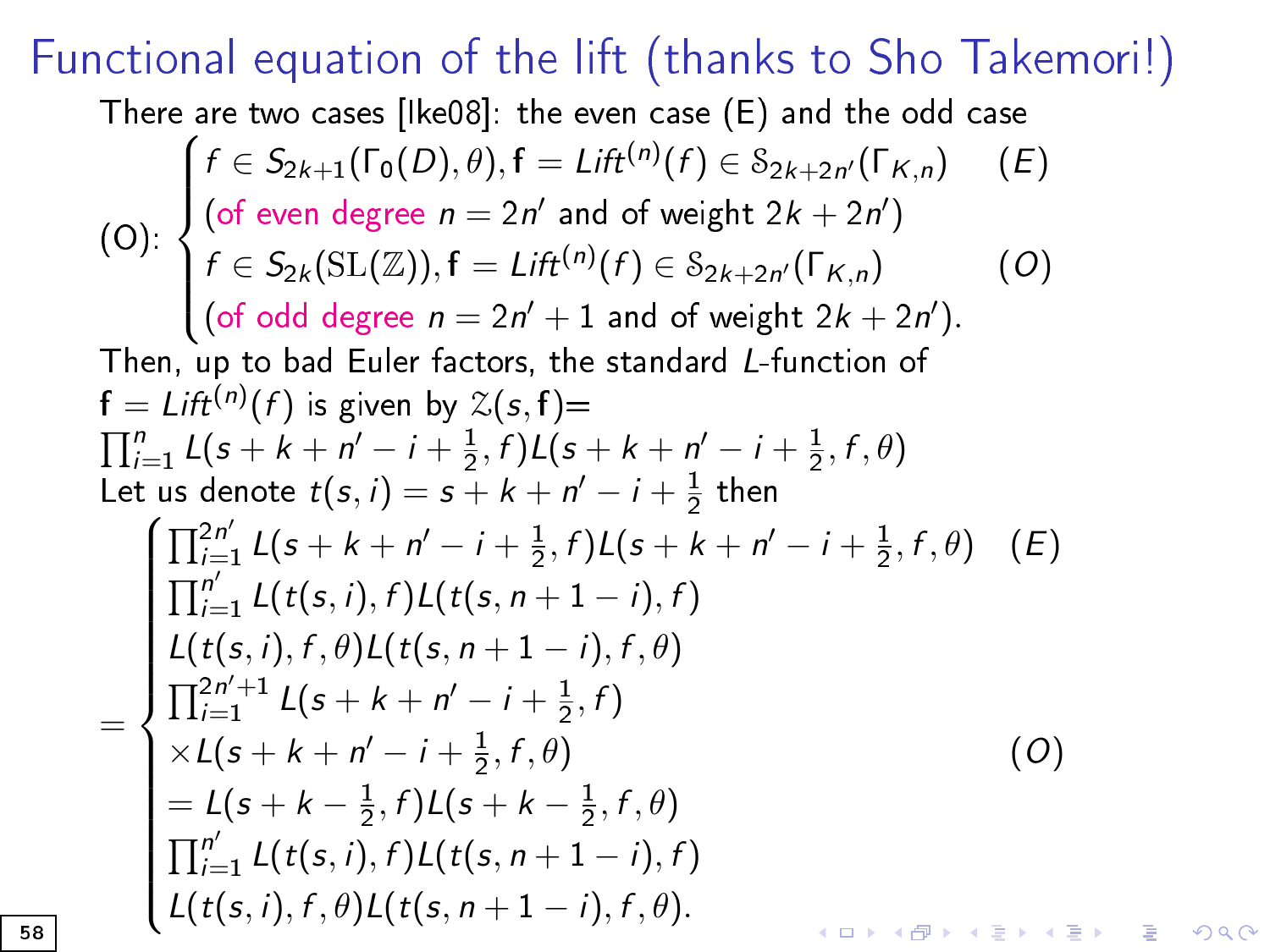## <span id="page-58-0"></span>The Gamma factor  $\Gamma_{2}(s)$  of Ikeda's lift

In the even case  $t(1-s, n+1-i) = t(1-s, 2n'+1-i)$  $=(2k+1)-t(s,i)$ . The Hecke functional equation  $s \mapsto 2k+1-s$ in all symmetric terms of the product, gives the functional equation of the standard L-function of the form  $s \mapsto 1 - s$ , and the gamma factor is then

$$
\prod_{i=1}^n \Gamma_{\mathbb{C}}(s + k + n' - i + 1/2)^2 = \Gamma_{\mathbb{D}}(s + n' + \frac{1}{2}).
$$

In the odd case  $n = 2n' + 1$  when  $f \in S_{2k}(SL_2(\mathbb{Z}))$ , the  $Lift(f) \in \mathcal{S}_{2k+2n'}(\Gamma_{K,n})$ . By  $2k-t(s,i) = t(1-s,n+1-i)$ , the standard L functions has functional equation of the form  $s \mapsto 1 - s$ and the gamma factor is the same.

Hence the Gamma factor of Ikeda's lifting, denoted by f, of an elliptic modular form  $f$  and used as a pattern, extends to a general (not necessarily lifted) Hermitian modular form  $f$  of even weight  $\ell$ , which equals in the lifted case to  $\ell = 2k + 2n'$ , where  $k = (\ell - 2n')/2 = \ell/2 - n' = \ell/2 - n'$ , when the Gamma factor of the standard zeta function with the symmetry  $s \mapsto 1 - s$  becomes (see p.58)  $\prod_{i=1}^{n} \Gamma_{\mathbb{C}}(s + \ell/2 - n' + n' - i + (1/2))^2 =$  $\prod_{i=1}^{n} \Gamma_{\mathbb{C}}(s + \ell/2 - i + (1/2))^2 = \prod_{i=0}^{n-1} \Gamma_{\mathbb{C}}(s + \ell/2 - i - (1/2))^2.$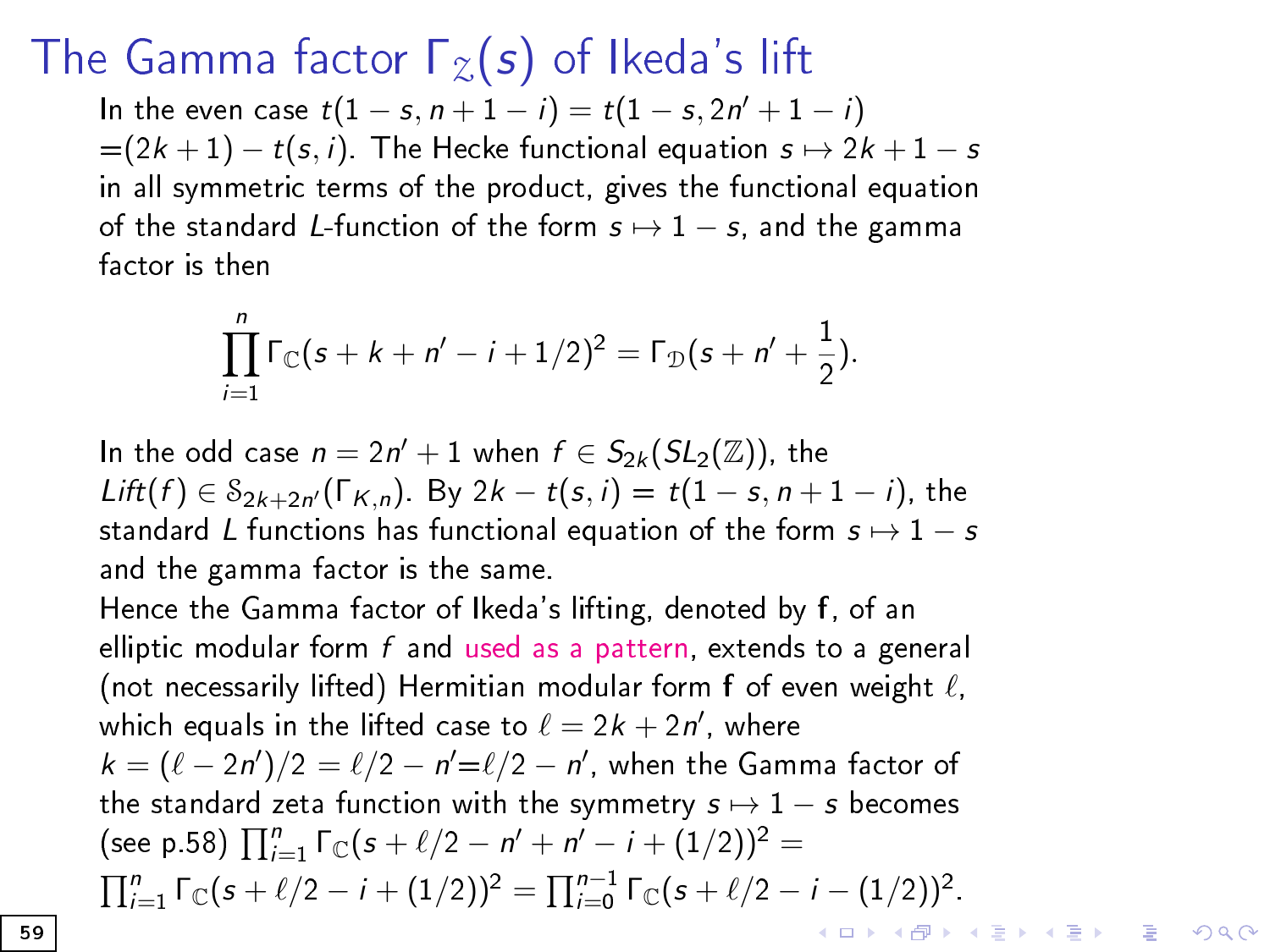# <span id="page-59-0"></span>Thanks for your attention!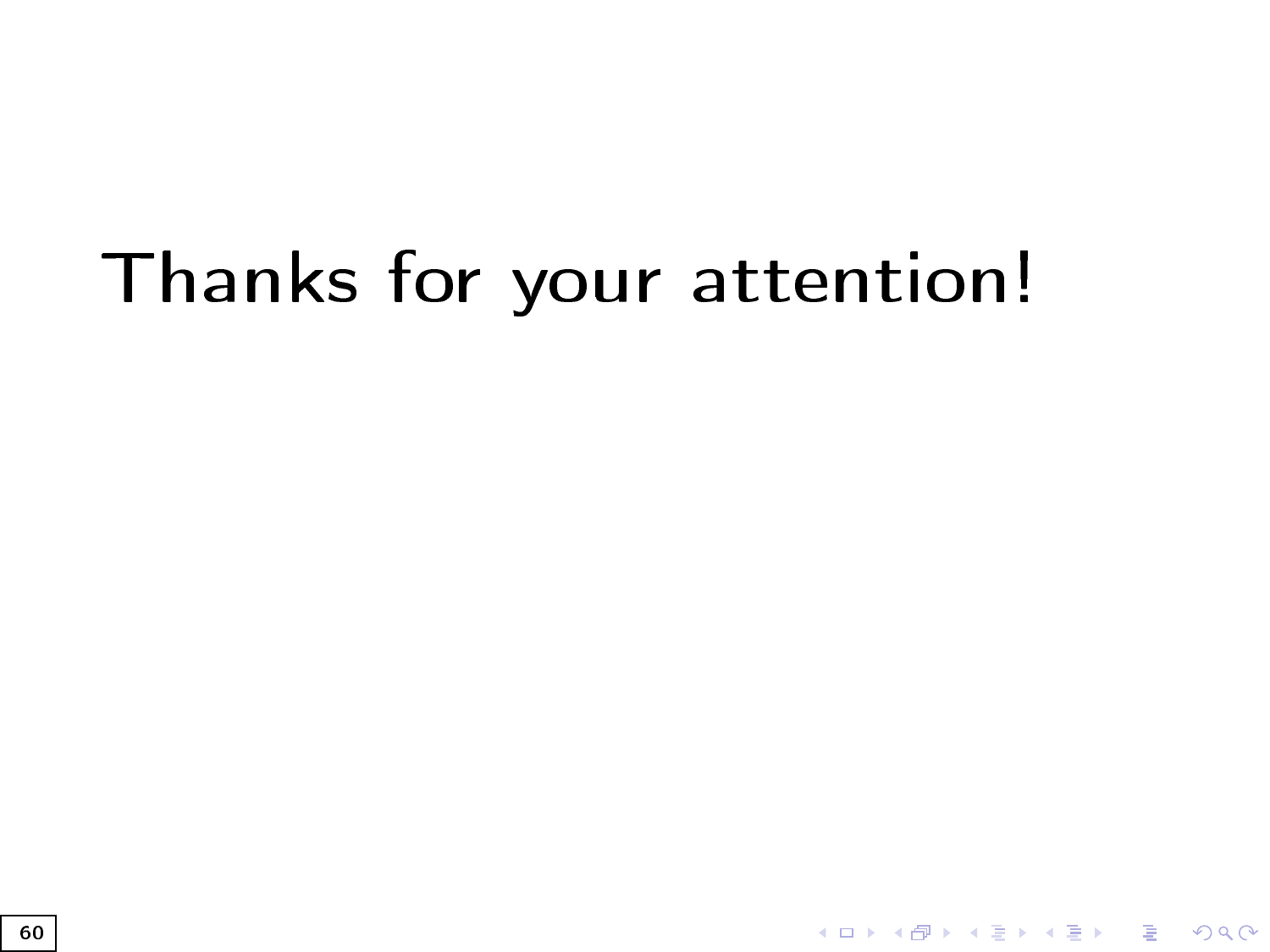#### **References**

- <span id="page-60-1"></span>Amice, Y. and  $V\widetilde{A}(C)$ lu, J., Distributions p-adiques associées 譶 aux séries de Hecke, Journées Arithmétiques de Bordeaux (Conf. Univ. Bordeaux, 1974), Astérisque no. 24/25, Soc. Math. France, Paris 1975, pp. 119-131
- $\Box$  Böcherer, S., Über die Funktionalgleichung automorpher L-Funktionen zur Siegelscher Modulgruppe. J. reine angew. Math. 362 (1985) 146-168
- 暈 Boecherer, S., Nagaoka, S. , On p-adic properties of Siegel modular forms, in: Automorphic Forms. Research in Number Theory from Oman. Springer Proceedings in Mathematics and Statistics 115. Springer 2014.
- <span id="page-60-0"></span>昴 Böcherer, S., Panchishkin, A.A., Higher Twists and Higher Gauss Sums Vietnam Journal of Mathematics 39:3 (2011) 309-326

4 0 > 4 4 + 4 = > 4 = > = + + 0 4 0 +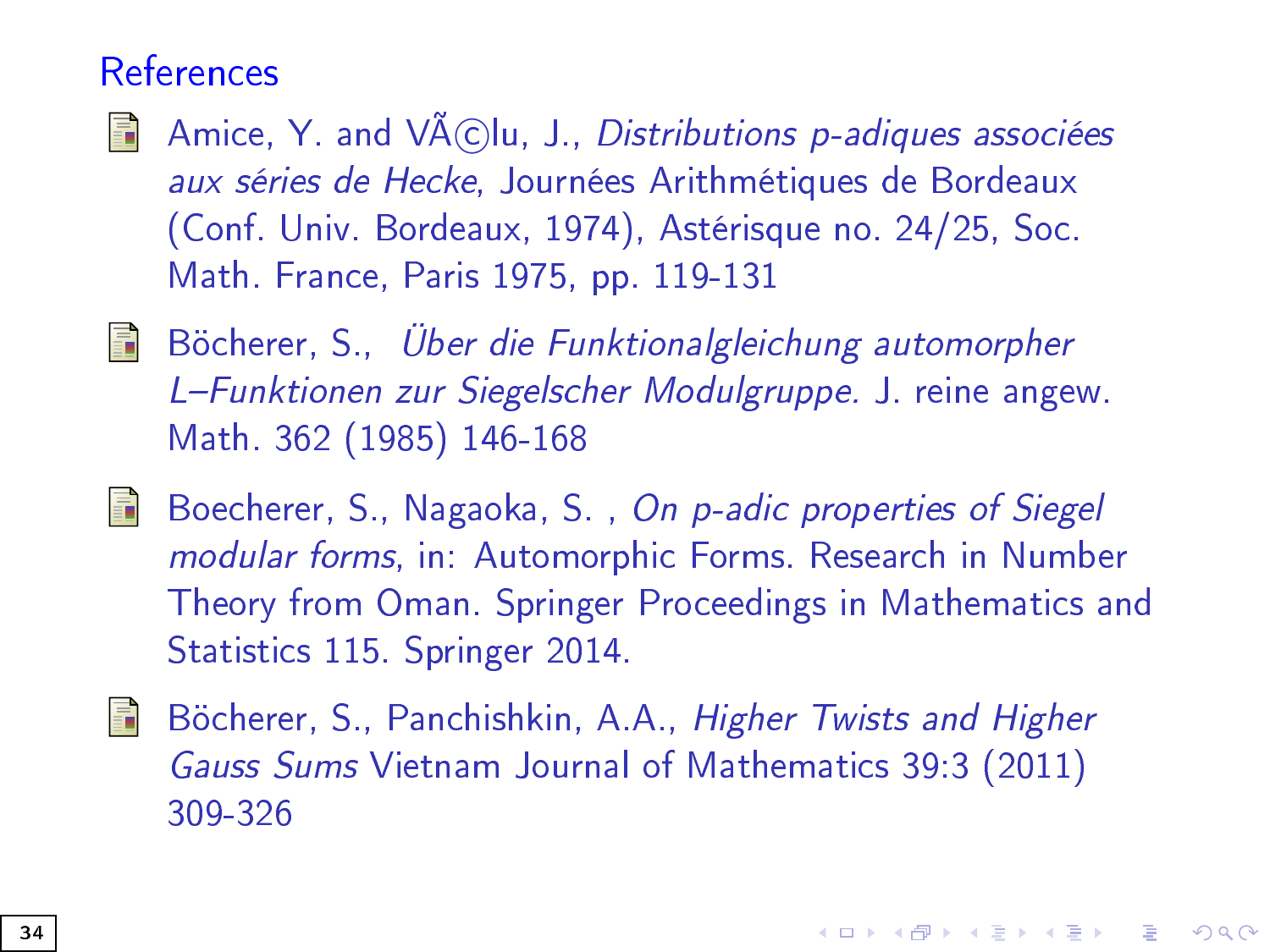- Böcherer, S., and Schmidt, C.-G., p-adic measures attached to Siegel modular forms, Ann. Inst. Fourier 50, N◦5, 1375-1443 (2000).
- Bouganis T., Non-abelian p-adic L-functions and Eisenstein 螶 series of unitary groups; the CM method, Ann. Inst. Fourier (Grenoble), 64 no. 2 (2014), p. 793-891.
- <span id="page-61-0"></span>**Experts** Bouganis T., p-adic Measures for Hermitian Modular Forms and the Rankin-Selberg Method. in Elliptic Curves, Modular Forms and Iwasawa Theory - Conference in honour of the 70th birthday of John Coates, pp 33-86
- 螶
	- Carlitz, L., The coefficients of the lemniscate function, Math. Comp., 16 (1962), 475-478.
- <span id="page-61-1"></span>Courtieu, M., Panchishkin ,A.A., Non-Archimedean L-Functions and Arithmetical Siegel Modular Forms, Lecture Notes in Mathematics 1471, Springer-Verlag, 2004 (2nd augmented ed.)



Coates, J. and Wiles, A., On the conjecture of Birch and Swinnerton-Dyer, Inventiones math. 39, [22](#page-33-0)[3-](#page-35-0)[2](#page-58-0)[51](#page-59-0)  $\mathcal{A} \oplus \mathcal{B} \rightarrow \mathcal{A} \oplus \mathcal{B} \rightarrow \mathcal{B} \oplus \mathcal{B}$ 

 $000$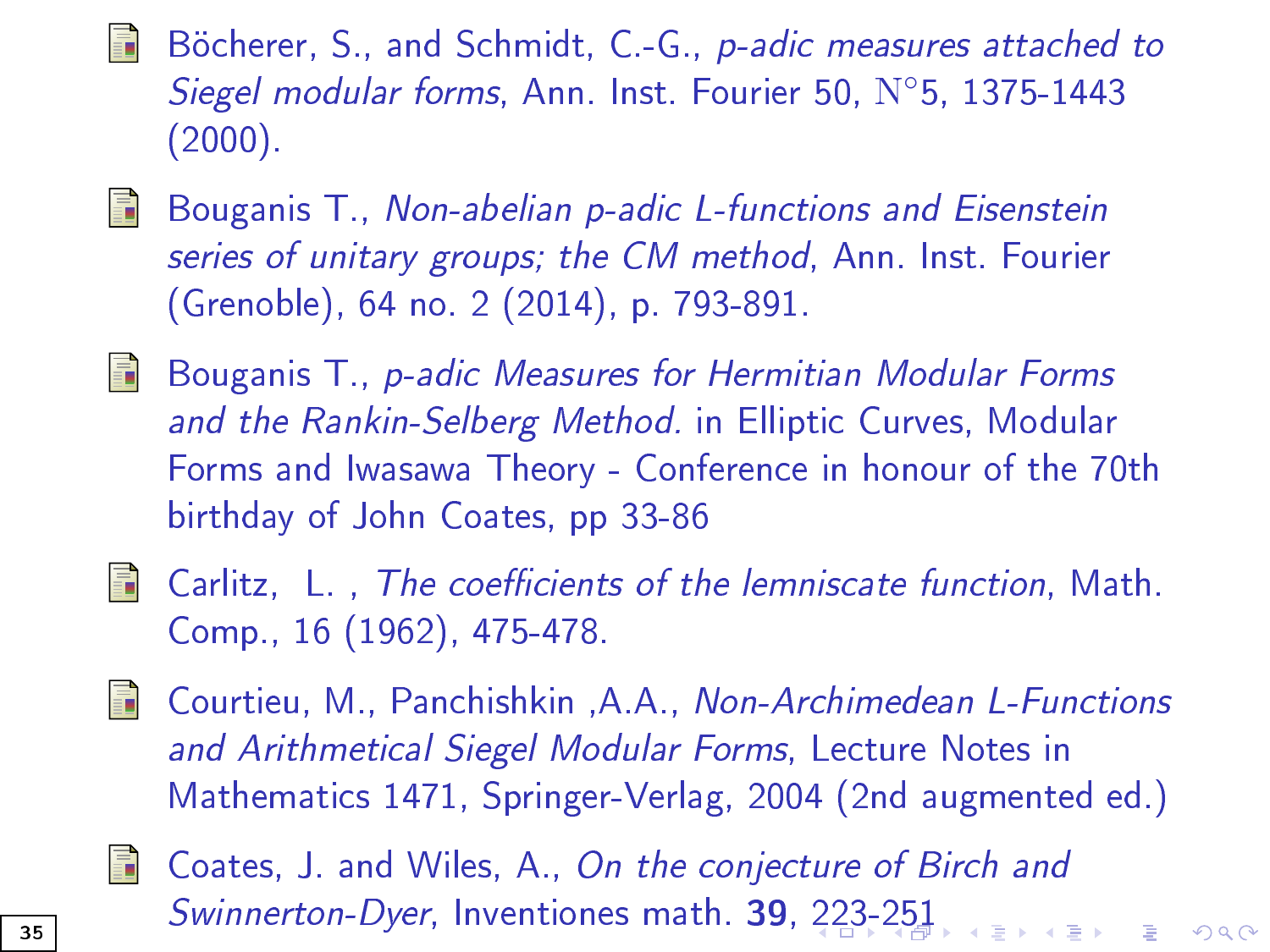- Cohen, H. Computing L -Functions: A Survey. Journal de thï $\dot{\iota}$  $\frac{1}{2}$ orie des nombres de Bordeaux, Tome 27 (2015) no. 3 , p. 699-726
- $\Box$  Deligne P., Valeurs de fonctions L et périodes d'intégrales, Proc.Sympos.Pure Math. vol. 55. Amer. Math. Soc., Providence, RI, 1979 , 313-346.
- Eischen, Ellen E., p-adic Differential Operators on Automorphic 67 Forms on Unitary Groups. Annales de l'Institut Fourier 62, No.1 (2012) 177-243.
- Eischen Ellen E., Harris, Michael, Li, Jian-Shu, Skinner, Christopher M., p-adic L-functions for unitary groups, arXiv:1602.01776v3 [math.NT]
- <span id="page-62-0"></span>**Eichler, M., Zagier, D., The theory of Jacobi forms, Progress in** Mathematics, vol. 55 (Birkhï $\frac{1}{2}$ user, Boston, MA, 1985).
	- Ikeda, T., On the lifting of elliptic cusp forms to Siegel cusp forms of degree 2n, Ann. of Math. (2) 154 (2001), 641-681.

4 0 > 4 4 + 4 = > 4 = > = + + 0 4 0 +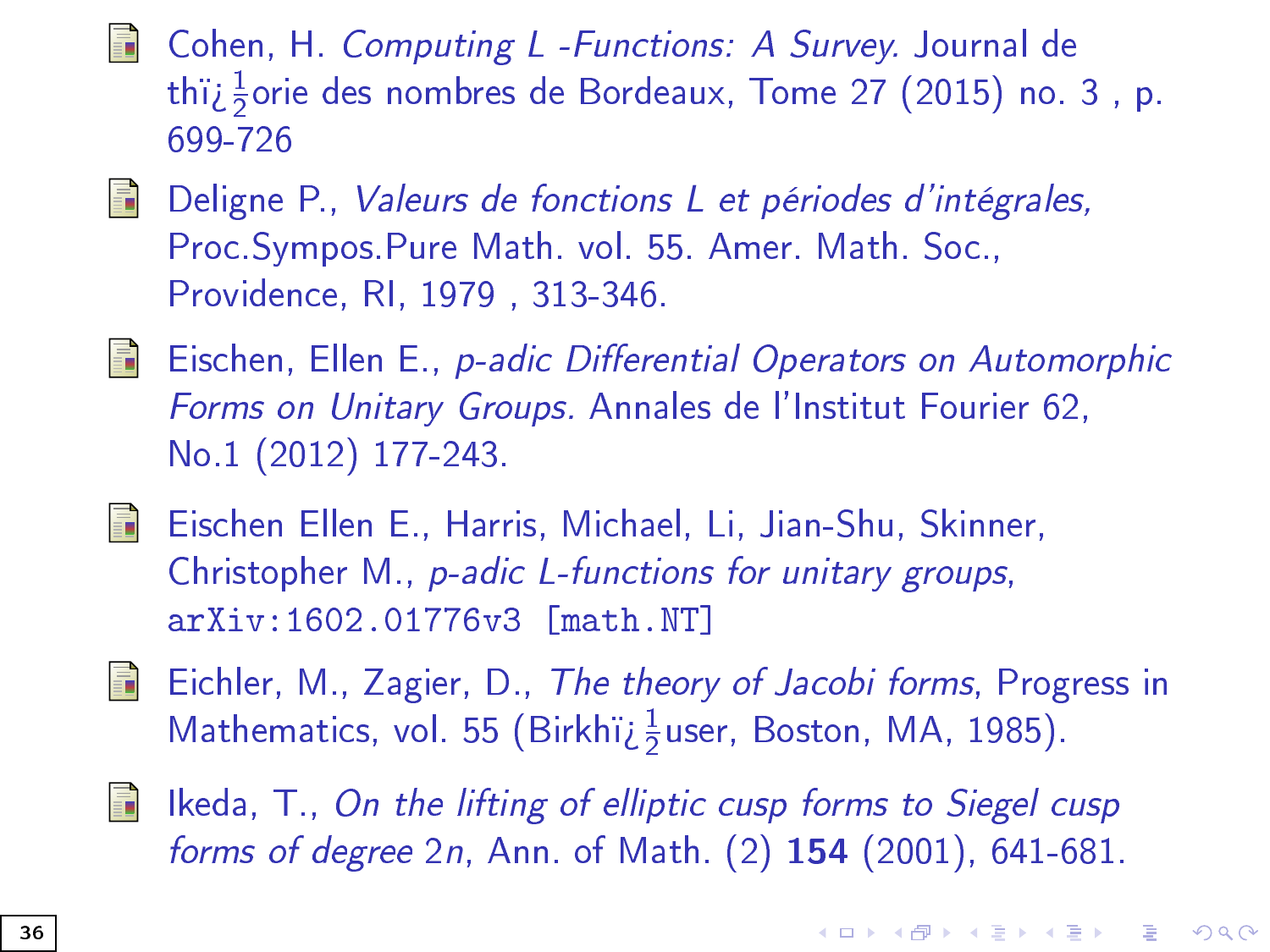Ikeda, T., On the lifting of Hermitian modular forms, Compositio Math. 144, 1107-1154, (2008)

- K. Iwasawa, Lectures on p-Adic L-Functions, Ann. of Math. 螶 Studies, N◦ 74. Princeton Univ. Press (1972).
- 冨 Gelbart, S., Miller, S.D, Panchishkin, S., and Shahidi, F., A p-adic integral for the reciprocal of L-functions. Travaux du Colloque "Automorphic Forms and Related Geometry, Assessing the Legacy of I.I. Piatetski-Shapiro" (23 - 27 April, 2012, Yale University in New Haven, CT), Contemporary Mathematics, 345-374 (avec Stephen Gelbart, Stephen D. Miller, and Freydoon Shahidi), 53-68, 2014.



Gelbart, S., and Shahidi, F., Analytic Properties of Automorphic L-functions, Academic Press, New York, 1988.

歸 Gelbart S.,Piatetski-Shapiro I.I., Rallis S. Explicit constructions of automorphic L-functions. Springer-Verlag, Lect. Notes in Math. N 1254 (1987) 152p.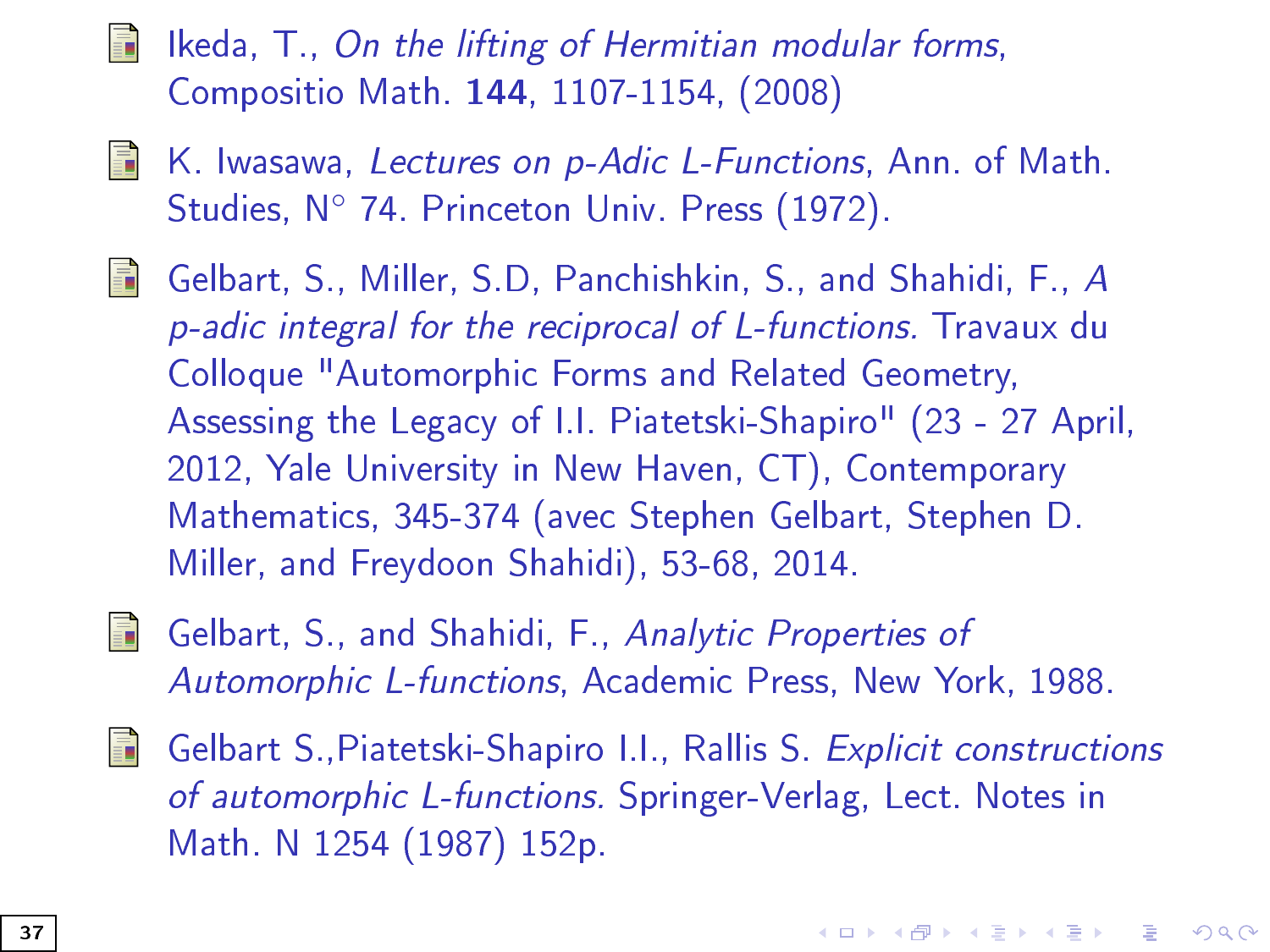- Guerberoff, L., Period relations for automorphic forms on unitary groups and critical values of L-functons, Preprint, 2016.
- <span id="page-64-1"></span>譶 Grobner, H. and Harris, M. Whittaker periods, motivic periods, and special values of tensor product l-functions, Journal of the Institute of Mathematics of Jussieu Volume 15, Issue 4, October 2016, pp. 711-769
- **START OF BUILDING** Harris, M., Special values of zeta functions attached to Siegel modular forms. Ann. Sci. Ecole Norm Sup. 14 (1981), 77-120.
- <span id="page-64-0"></span>暈 Harris, M., L-functions and periods of polarized regular motives. J. Reine Angew. Math, (483):75-161, 1997.
- **FREE** Harris, M., Automorphic Galois representations and the cohomology of Shimura varieties. Proceedings of the International Congress of Mathematicians, Seoul, 2014
- Hurwitz, A., ï¿ $\frac{1}{2}$ ber die Entwicklungskoeffizienten der F. lemniskatischen Funktionen, Math. Ann., 51 (1899), 196-226; Mathematische Werke. Vols. 1 and 2, Birkhaeuser, Basel, 1962-1963, see Vol. 2, No. LXVII. **KORKAR KERKER EL VOLO**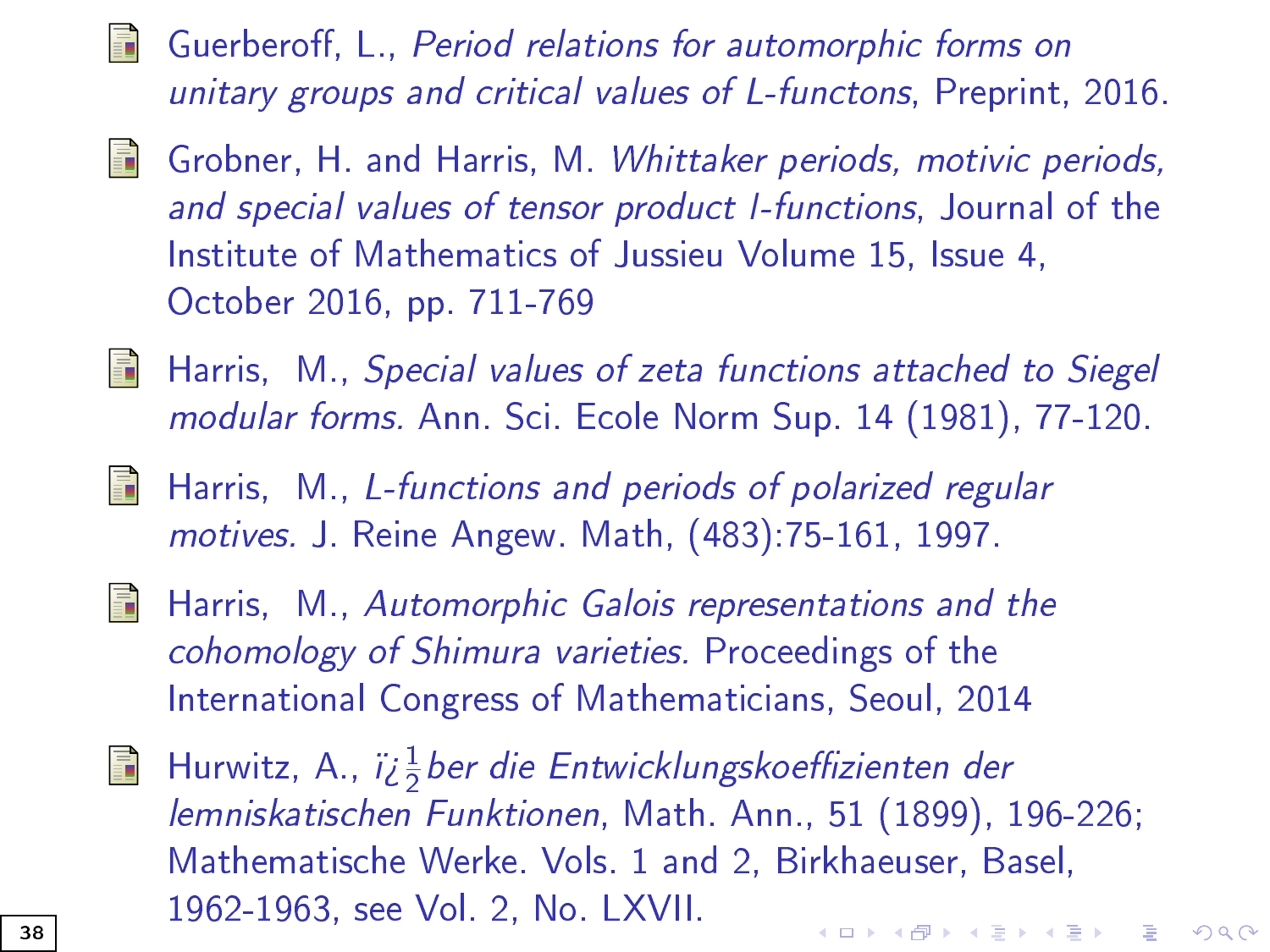- Ichikawa, T., Vector-valued p-adic Siegel modular forms, J. reine angew. Math., DOI 10.1515/ crelle-2012-0066.
- Katz, N.M., p-adic interpolation of real analytic Eisenstein 螶 series. Ann. of Math. 104 (1976) 459-571
- 歸 Katz, N.M., p- adic L-functions for CM-fields. Invent. Math. 48 (1978) 199-297
- Kikuta, Toshiyuki, Nagaoka, Shoyu, Note on mod p property of S. Hermitian modular forms arXiv:1601.03506 [math.NT]
- F Klosin ,K., Maass spaces on U(2,2) and the Bloch-Kato conjecture for the symmetric square motive of a modular form, Journal of the Mathematical Society of Japan, Vol. 67, No. 2 (2015) pp. 797-860.
- <span id="page-65-0"></span>Koblitz, Neal, p-adic Analysis. A Short Course on Recent Work, Cambridge Univ. Press, 1980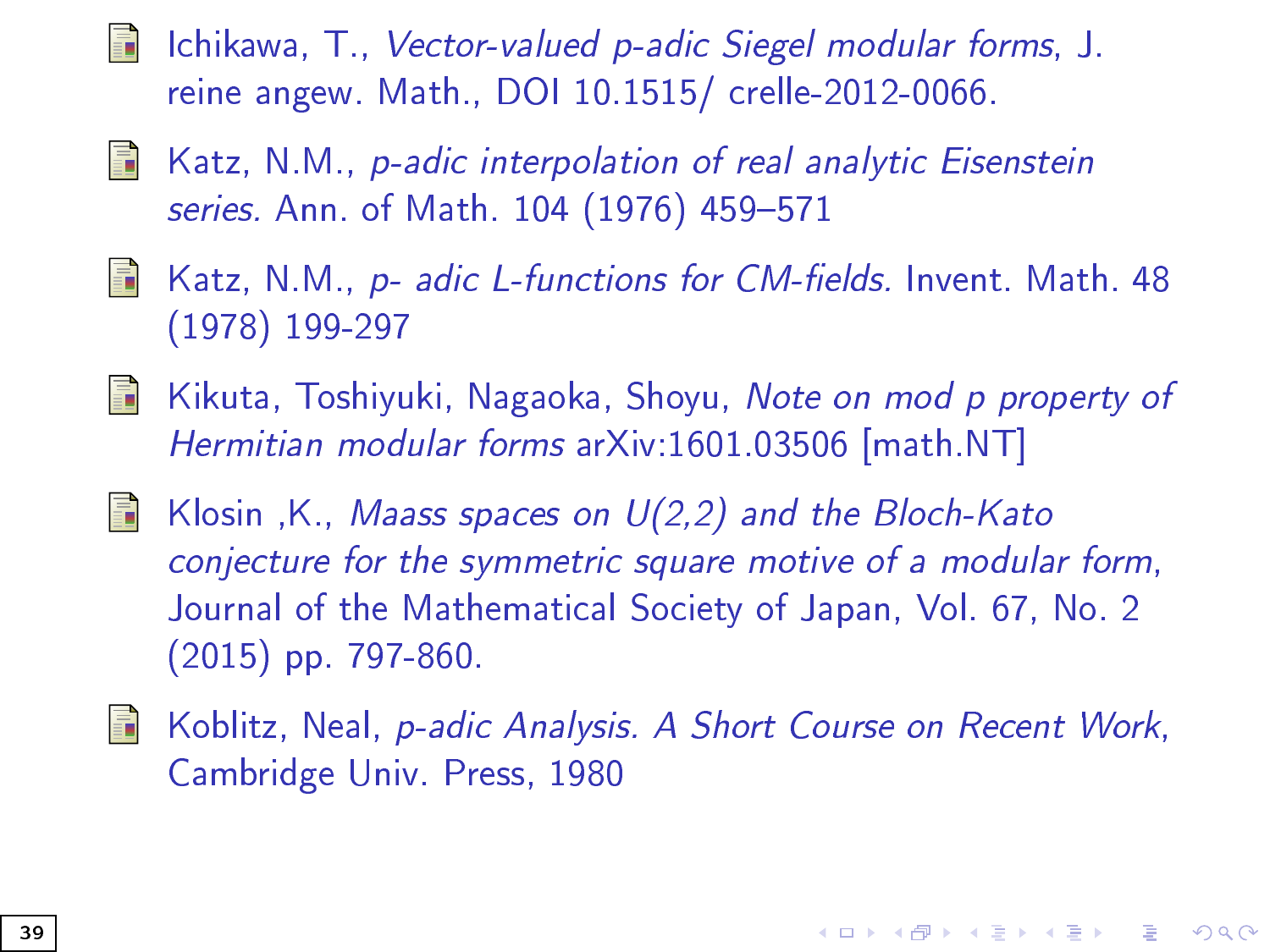- Kubota, T., Leopoldt, H.W. (1964): Eine p−adische Theorie der Zetawerte. I. J. reine u. angew. Math., 214/215, 328-339 (1964).
- **E** Lang, Serge. Introduction to modular forms. With appendixes by D. Zagier and Walter Feit. Springer-Verlag, Berlin, 1995
- <span id="page-66-0"></span>**Manin, Yu. I., Periods of cusp forms and p-adic Hecke series,** Mat. Sbornik, 92 , 1973, pp. 378-401
- <span id="page-66-1"></span>靠 Manin, Yu. I., Non-Archimedean integration and Jacquet-Langlands p-adic L-functions, Uspekhi Mat. Nauk, 1976, Volume 31, Issue 1(187), 5-54
- F. Manin, Yu. I.,Panchishkin, A.A., Introduction to Modern Number Theory: Fundamental Problems, Ideas and Theories (Encyclopaedia of Mathematical Sciences), Second Edition, 504 p., Springer (2005)
- <span id="page-66-2"></span>
- Manin, Yu.I., Vishik, M. M., p-adic Hecke series of imaginary quadratic fields, (Russian) Mat. Sb. (N.S.) 95(137) (1974), 357-383. **KORKA BRADE KORA**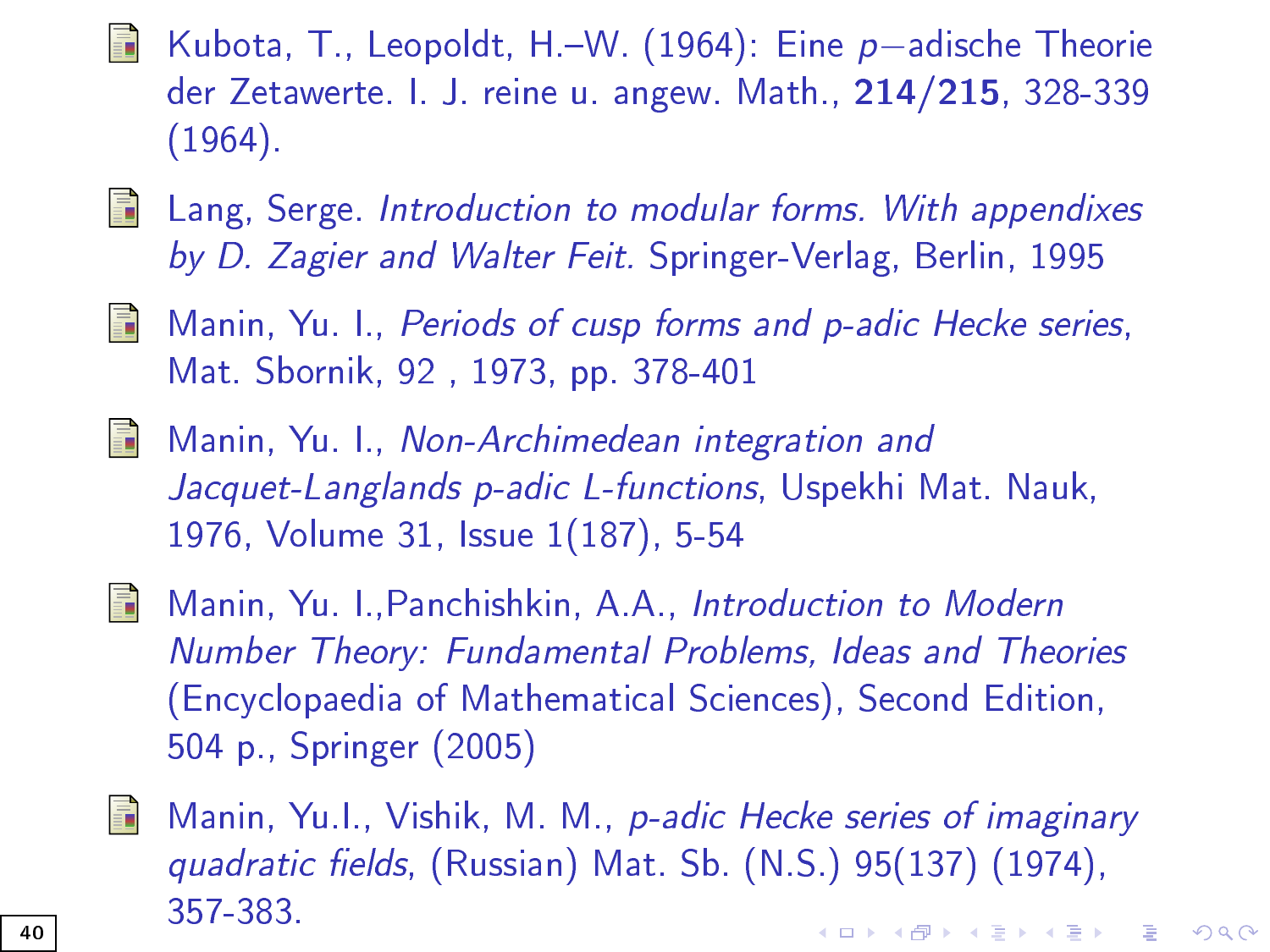- Mazur, B., Tate J., Teitelbaum, J., On p-adic analogues of the conjectures of Birch and Swinnerton-Dyer. Invent. Math. 84, 1-48 (1986).
- J. Milnor, J. Stasheff, Characteristic Classes, Ann. of Math. E. Studies N◦ 76, Princeton Univ. Press. (1974), p 231-264.
- <span id="page-67-0"></span>Panchishkin, A.A., Non-Archimedean automorphic zeta E. functions, Moscow University Press (1988).
- <span id="page-67-1"></span>S. Panchishkin, A.A., Non-Archimedean L-Functions of Siegel and Hilbert Modular Forms. Volume 1471 (1991)
- <span id="page-67-2"></span>鼂 Panchishkin, A., Motives over totally real fields and  $p$ -adic L-functions. Annales de l'Institut Fourier, Grenoble, 44, 4  $(1994)$ , 989-1023
- Panchishkin, A.A., A new method of constructing p-adic 螶 L-functions associated with modular forms, Moscow Mathematical Journal, 2 (2002), Number 2, 1-16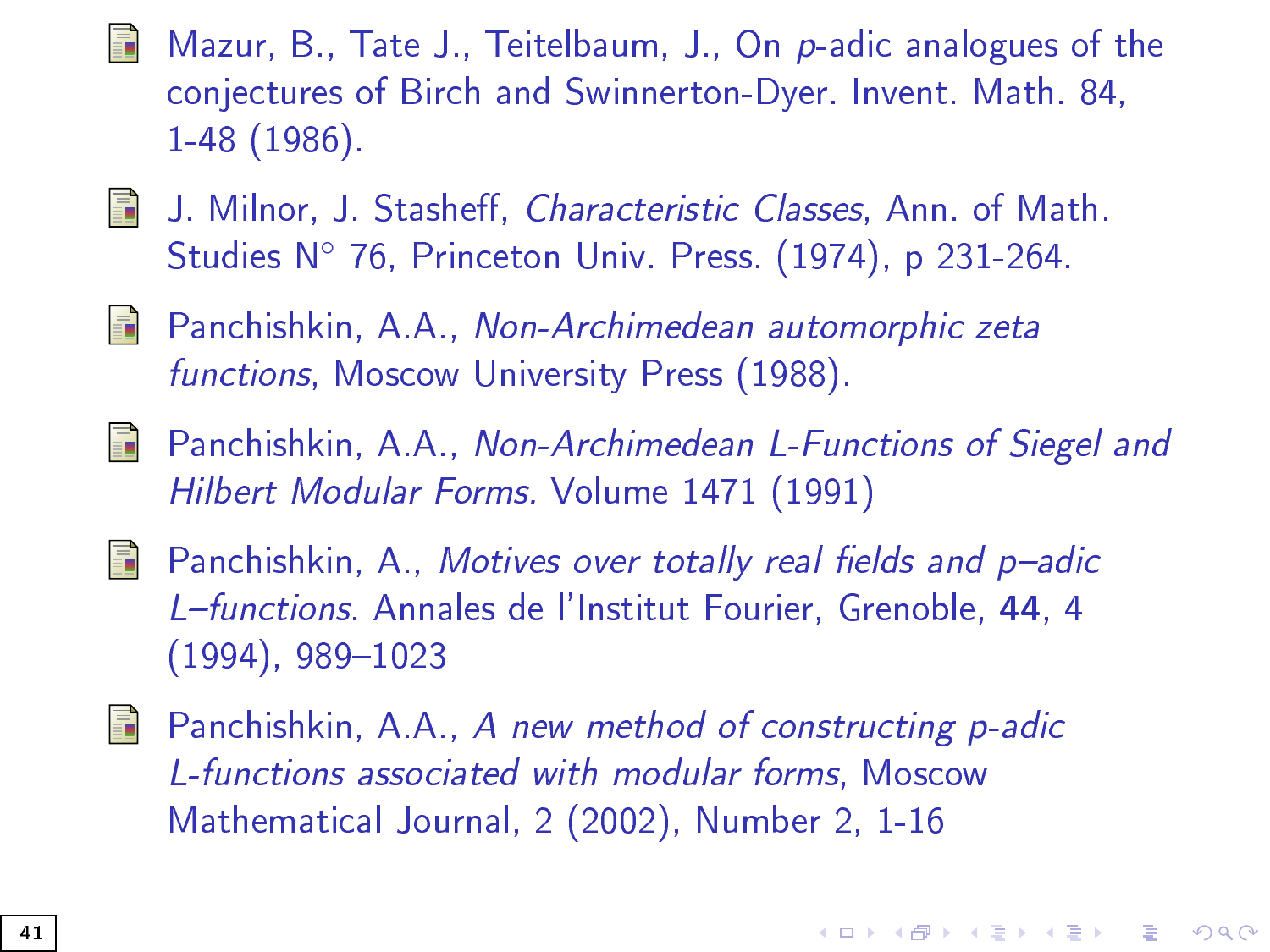Panchishkin, A. A., Two variable p-adic L functions attached to eigenfamilies of positive slope, Invent. Math. v. 154, N3 (2003), pp. 551 - 615

- **Panchishkin, S., Analytic constructions of p-adic L-functions** and Eisenstein series. Travaux du Colloque "Automorphic Forms and Related Geometry, Assessing the Legacy of I.I.Piatetski-Shapiro (23-27 April, 2012, Yale University in New Haven, CT)", 345-374, 2014
- Robert, Gilles, *Nombres de Hurwitz et unitï* $\zeta \frac{1}{2}$ *s elliptiques. Un* 暈 critï $\iota$   $\frac{1}{2}$ re de rï $\iota$   $\frac{1}{2}$ gularitï $\iota$   $\frac{1}{2}$  pour les extensions abï $\iota$   $\frac{1}{2}$ liennes d'un corps quadratique imaginaire. Annales scientifiques de l'ï $i\frac{1}{2}$ cole Normale Supï $\dot{\iota}_{2}^{\frac{1}{2}}$ rieure, Sï $\dot{\iota}_{2}^{\frac{1}{2}}$ r. 4, 11 no. 3, 1978 p. 297-389
- **Shafarevich, I.R. Zeta Function, Moscow University Press** (1969).
- Sloane N.J.A,, A047817. Denominators of Hurwitz numbers  $H_n$ 歸 The On-Line Encyclopedia of Integer Sequences https://oeis.org/A047817. 4 0 > 4 4 + 4 = > 4 = > = + + 0 4 0 +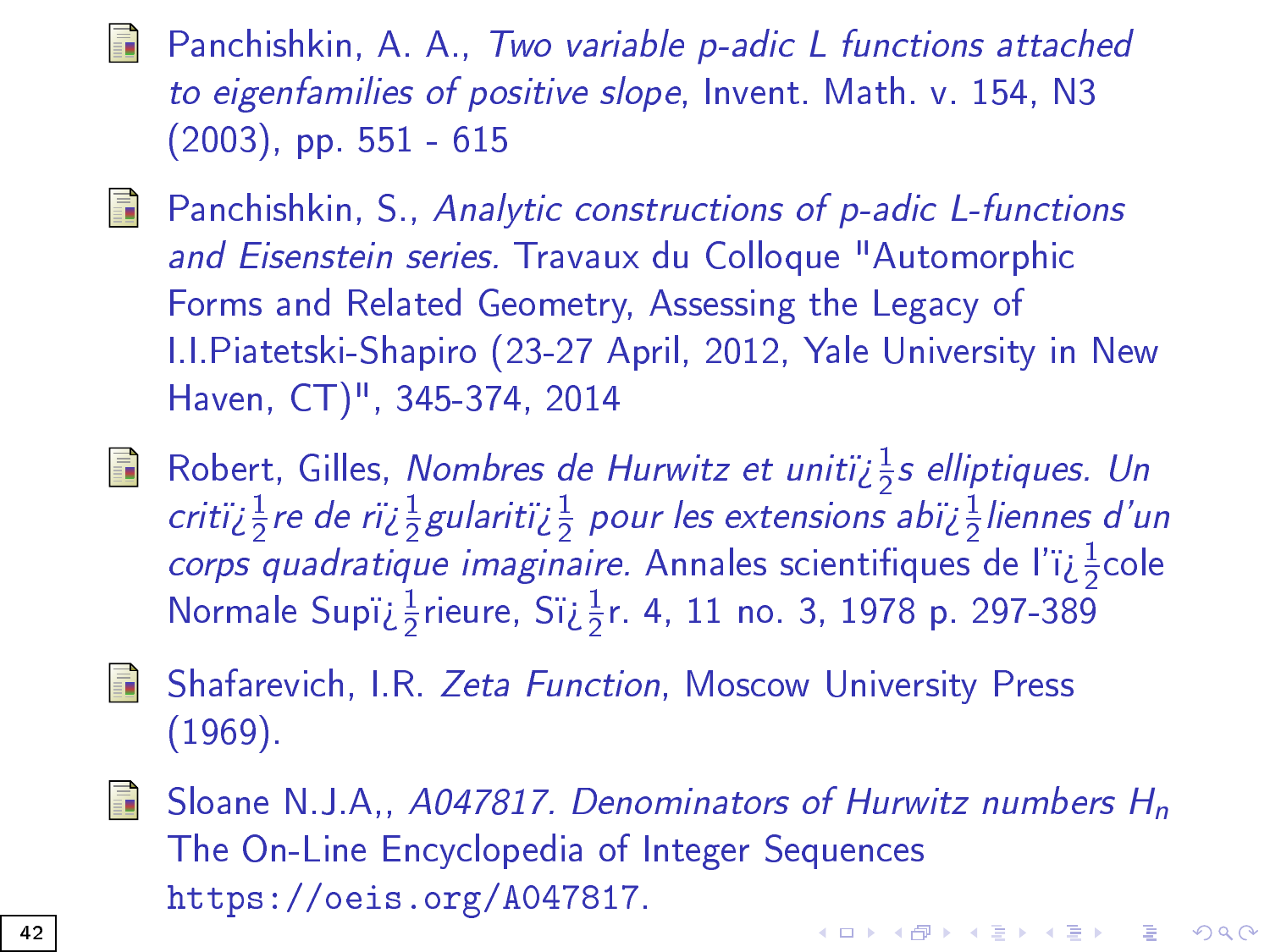# Serre, J.—P., *Cours d'arithmï* $i$   $\frac{1}{2}$ *tique*. Paris, 1970.

- Serre, J.-P., Facteurs locaux des fonctions zêta des variétés *algébriques (définitions et conjectures)*. Sï $\overline{\iota}_2^1$ m. Delange - Pisot - Poitou, exp. 19, 1969/70.
- Serre, J.P., Formes modulaires et fonctions zêta p-adiques, Lect Notes in Math. 350 (1973) 191-268 (Springer Verlag)
- **Shimura G., Euler Products and Eisenstein series, CBMS** Regional Conference Series in Mathematics, No.93, Amer. Math. Soc, 1997.
- Shimura G., Colloquium Paper: Zeta functions and Eisenstein series on classical groups, Proc Nat. Acad Sci U S A. 1997 Oct 14; 94(21): 11133-11137
- <span id="page-69-0"></span> $\Box$  Shimura G., Arithmeticity in the theory of automorphic forms, Mathematical Surveys and Monographs, vol. 82 (Amer. Math. Soc., Providence, 2000).

**KORKAR KERKER EL VOLO**